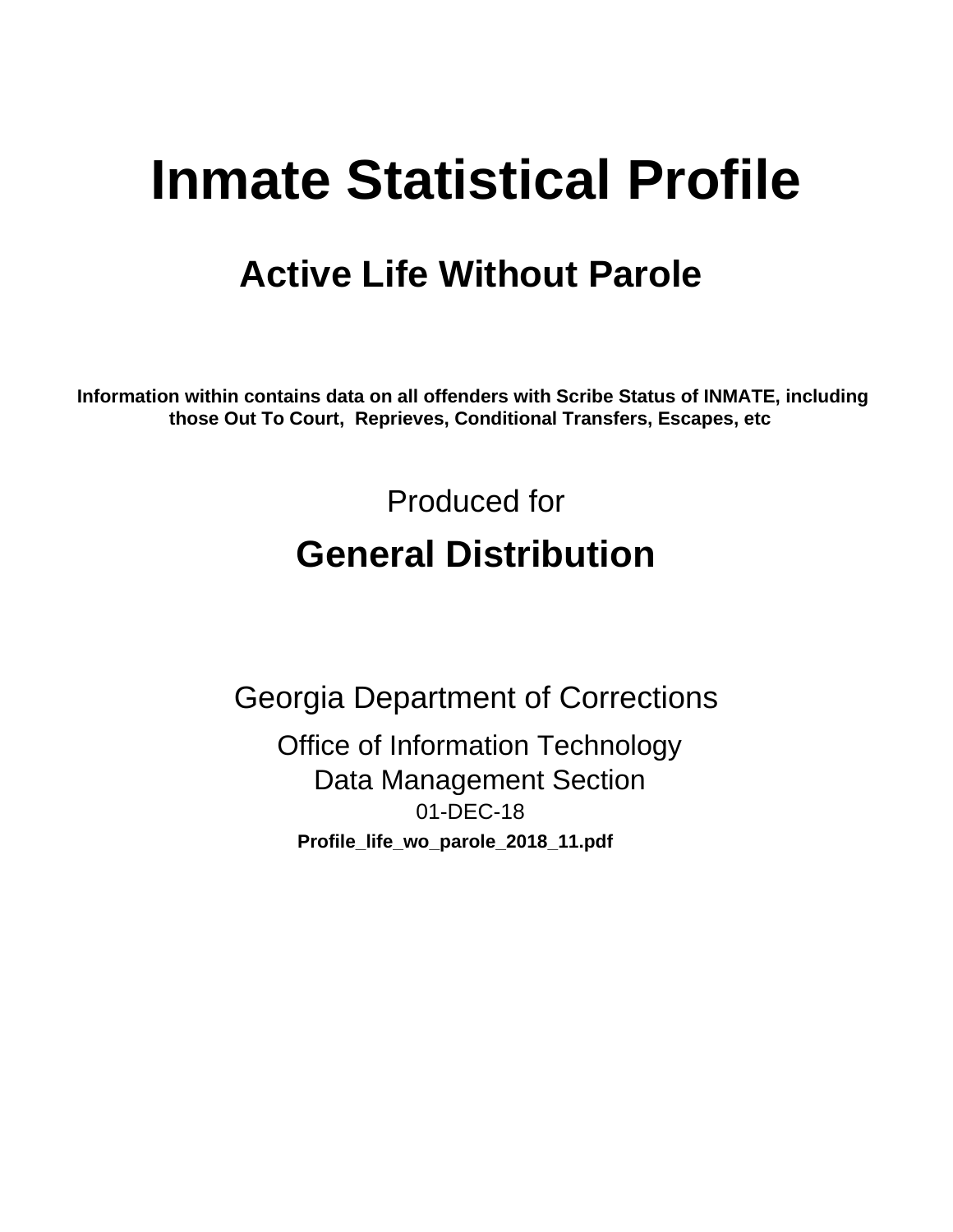#### **Inmate Statistical Profile 01-DEC-18** Contents

**Active Life Without Parole** 

Produced for General Distribution

# **Table of Contents**

|    | <b>Demographic information</b>                                        |
|----|-----------------------------------------------------------------------|
|    | 4 Current age, broken out in ten year age groups                      |
|    | 5 Race group                                                          |
|    | 6 Marital status, self-reported at entry to prison                    |
|    | 7 Number of Inmates with Dependents, self-reported at entry to prison |
|    | 8 Religious affiliation, self-reported at entry to prison             |
|    | 9 Home county - self-reported at entry to prison                      |
|    | 13 Employment status before prison, self-reported at entry to prison  |
|    | 14 Age at admission                                                   |
|    | 16 Height, measured at entry to prison                                |
|    | 17 Weight, measured at entry to prison                                |
|    | 18 Military service                                                   |
|    | <b>Correctional information</b>                                       |
|    | 19 Type of admission to prison                                        |
|    | 20 Current / last supervision level                                   |
|    | 21 Current / last institution type                                    |
|    | 22 Institution type - transitional centers                            |
|    | 23 Institution type - county prisons                                  |
|    | 24 Institution type - state prisons                                   |
|    | 25 Institution type - private prisons                                 |
|    | 26 Institution type - inmate boot camp                                |
|    | 27 Number of disciplinary reports                                     |
|    | 28 Number of transfers                                                |
|    | 29 Number of escapes                                                  |
|    | 30 Time served in current (or last) institution                       |
|    | Educational, psychological and physical information                   |
| 31 | Highest grade level attained                                          |
|    | 32 Culture fair IQ scores                                             |
|    | 33 Wide Range Achievement Test (WRAT) reading score                   |
|    | 34 Wide Range Achievement Test (WRAT) math score                      |
|    | 35 Wide Range Achievement Test (WRAT) spelling score                  |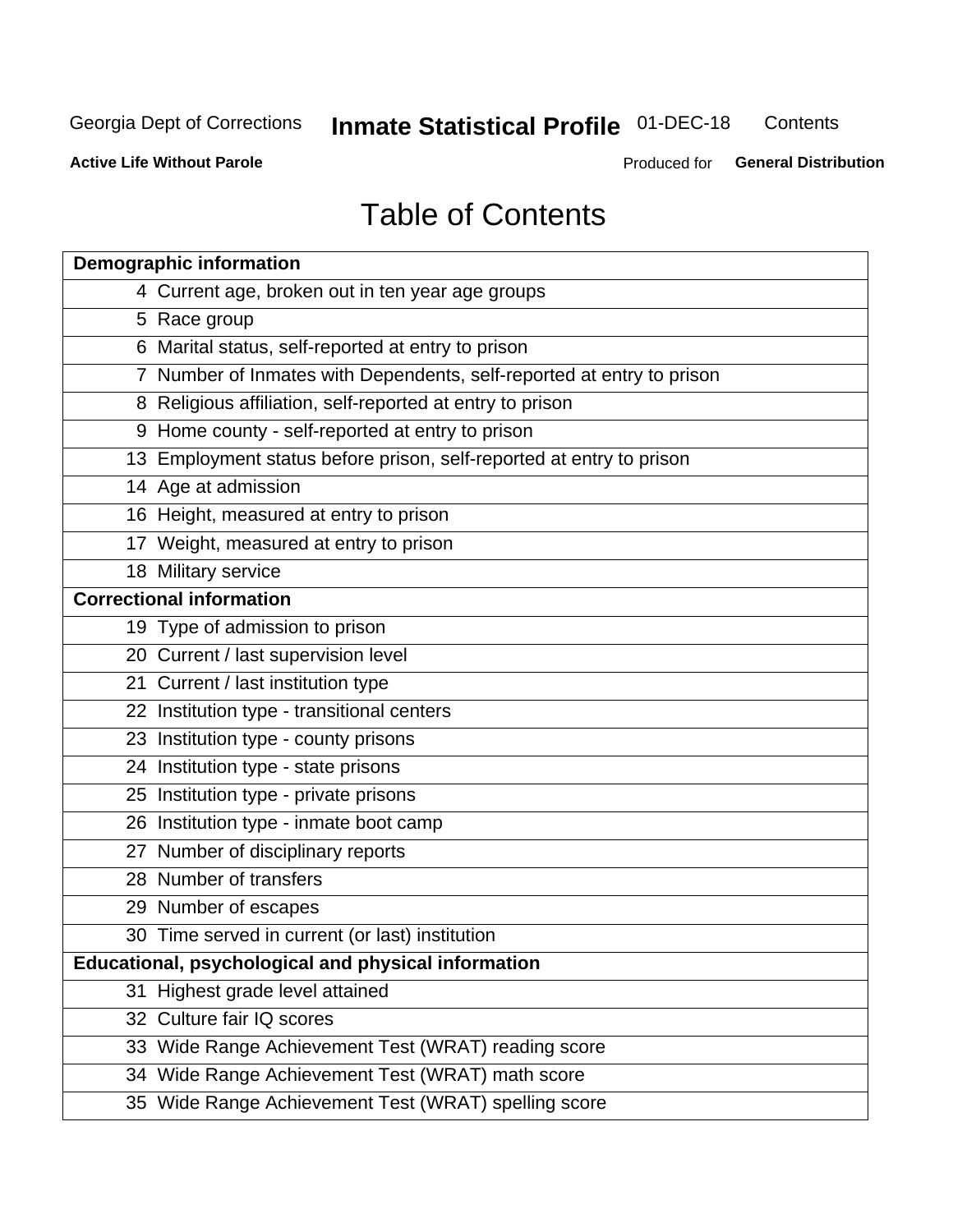# **Inmate Statistical Profile 01-DEC-18**

Contents

**Active Life Without Parole** 

Produced for General Distribution

# **Table of Contents**

| <b>Educational, psychological and physical information</b>       |
|------------------------------------------------------------------|
| 36 Current / last mental health treatment level                  |
| 37 PULHESDWIT medical scale - 'P' overall condition ('P'hysical) |
| 38 PULHESDWIT medical scale - 'U' upper body                     |
| 39 PULHESDWIT medical scale - 'L' lower body                     |
| 40 PULHESDWIT medical scale - 'H' hearing                        |
| 41 PULHESDWIT medical scale - 'E' vision                         |
| 42 PULHESDWIT medical scale -'S' psychiatric                     |
| 43 PULHESDWIT medical scale - 'D' dental                         |
| 44 PULHESDWIT medical scale - 'W' work ability                   |
| 45 PULHESDWIT medical scale - 'I' impairment                     |
| 46 PULHESDWIT medical scale - 'T' transportability               |
| <b>Crimes and criminal history information</b>                   |
| 47 Number of prior Georgia incarcerations                        |
| 48 Prison sentence in years                                      |
| 49 Primary offense, broken out into felonies vs misdemeanors     |
| 50 Primary offense, broken out into six broad crime categories   |
| 51 Primary offense, detailed offense code                        |
| 52 County of conviction of primary offense                       |
| 56 Circuit of conviction of primary offense                      |
| 58 Years served (jail + prison) in this incarceration            |
| <b>Medical information</b>                                       |
| 59 Results of most recent HIV test                               |
| 60 Results of most recent tuberculosis test                      |
| 61 Results of most recent syphilis test                          |
| 62 Results of most recent Hepatitis-C test                       |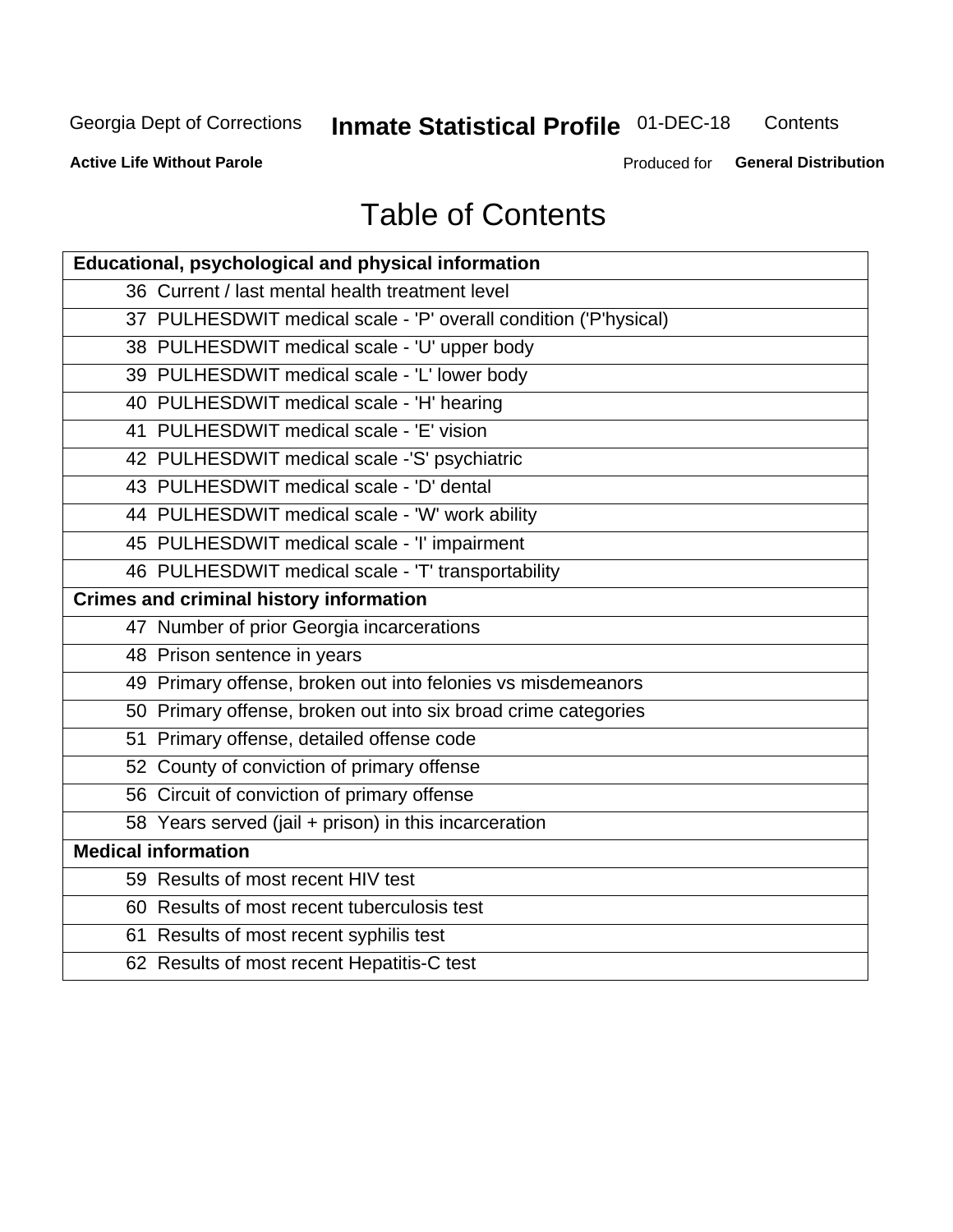### **Active Life Without Parole**

### Produced for General Distribution

### Current age, broken out in ten-year age groups

COL % - percent each COUNT is of its particular column

|                          | <b>Male</b>  |        |         | <b>Female</b> |        |          | <b>Total</b> |        |
|--------------------------|--------------|--------|---------|---------------|--------|----------|--------------|--------|
| <b>Current Age</b>       | <b>Count</b> | Col %  | Row %   | <b>Count</b>  | Col %  | Row %    | <b>Total</b> | Col %  |
| <b>Teens (1-19)</b>      | 3            | 0.21%  | 100.00% |               |        |          | 3            | 0.20%  |
| <b>Twenties (20-29)</b>  | 236          | 16.37% | 95.55%  | 11            | 20.00% | 4.45%    | 247          | 16.50% |
| Thirties (30-39)         | 387          | 26.84% | 95.32%  | 19            | 34.55% | 4.68%    | 406          | 27.12% |
| <b>Forties (40-49)</b>   | 382          | 26.49% | 96.46%  | 14            | 25.45% | 3.54%    | 396          | 26.45% |
| <b>Fifties (50-59)</b>   | 292          | 20.25% | 97.33%  | 8             | 14.55% | $2.67\%$ | 300          | 20.04% |
| <b>Sixties (60-69)</b>   | 115          | 7.98%  | 97.46%  | 3             | 5.45%  | 2.54%    | 118          | 7.88%  |
| Seventy + (70 and above) | 27           | 1.87%  | 100.00% |               |        |          | 27           | 1.80%  |
| <b>Total Reported</b>    | 1,442        | 100%   | 96.33%  | 55            | 100%   | 3.67%    | 1,497        | 100%   |

| <b>Not Reported</b> |      |                 |      |
|---------------------|------|-----------------|------|
| <b>Total</b>        | ,442 | --<br><u>JJ</u> | ,497 |

| Mean<br>(average)       | 42.85   | 39.84    | 42.74         |
|-------------------------|---------|----------|---------------|
| Median (middle)         |         | 38       |               |
| Mode<br>(most frequent) | ^<br>v, | n.<br>JJ | $\sim$<br>. پ |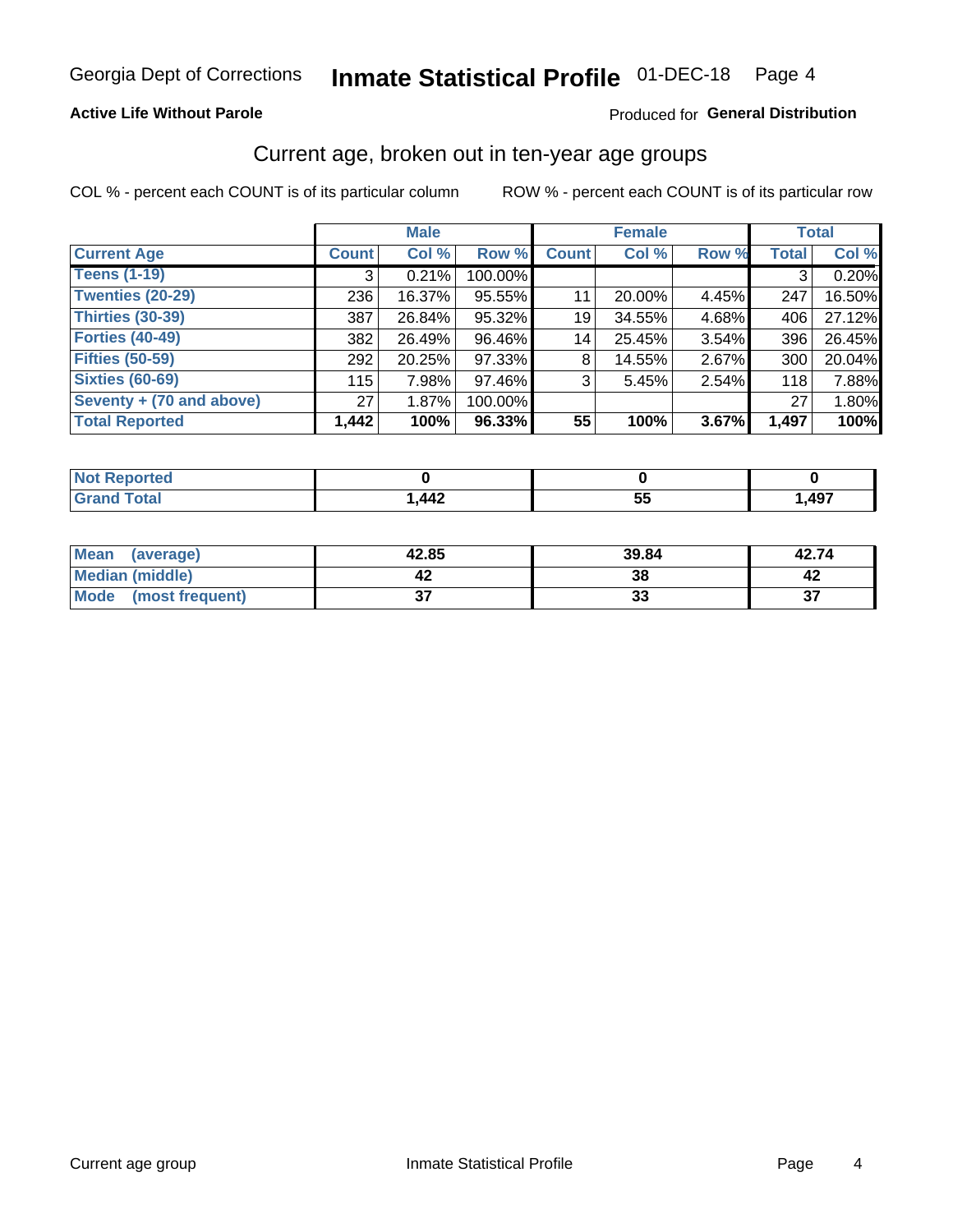#### **Inmate Statistical Profile 01-DEC-18** Page 5

### **Active Life Without Parole**

**Produced for General Distribution** 

### Race group

COL % - percent each COUNT is of its particular column

|                              | <b>Male</b>  |         |                    | <b>Female</b> |        |          | <b>Total</b> |        |
|------------------------------|--------------|---------|--------------------|---------------|--------|----------|--------------|--------|
| <b>Race Group</b>            | <b>Count</b> | Col %   | <b>Row % Count</b> |               | Col %  | Row %    | <b>Total</b> | Col %  |
| <b>White</b>                 | 305          | 21.15%  | 93.85%             | 20            | 36.36% | 6.15%    | 325          | 21.71% |
| <b>Black</b><br>$\mathbf{2}$ | 1,101        | 76.35%  | $97.09\%$          | 33            | 60.00% | 2.91%    | 1,134        | 75.75% |
| <b>Other</b><br>5.           |              | $.14\%$ | 100.00%            |               |        |          | 2            | .13%   |
| <b>Asian</b><br>6            | 5            | $.35\%$ | 100.00%            |               |        |          | 5            | .33%   |
| <b>Hispanic</b><br>10        | 29           | 2.01%   | 93.55%             | 2             | 3.64%  | $6.45\%$ | 31           | 2.07%  |
| <b>Total Reported</b>        | 1,442        | 100%    | 96.33%             | 55            | 100%   | 3.67%    | 1,497        | 100%   |

| .<br>rteo<br>w.        |                  |     |      |
|------------------------|------------------|-----|------|
| $f \wedge f \wedge f'$ | $\boldsymbol{M}$ | --  | ,497 |
| _____                  | <b>TTA</b>       | IJ. |      |

| M | - - - |  |
|---|-------|--|
|   |       |  |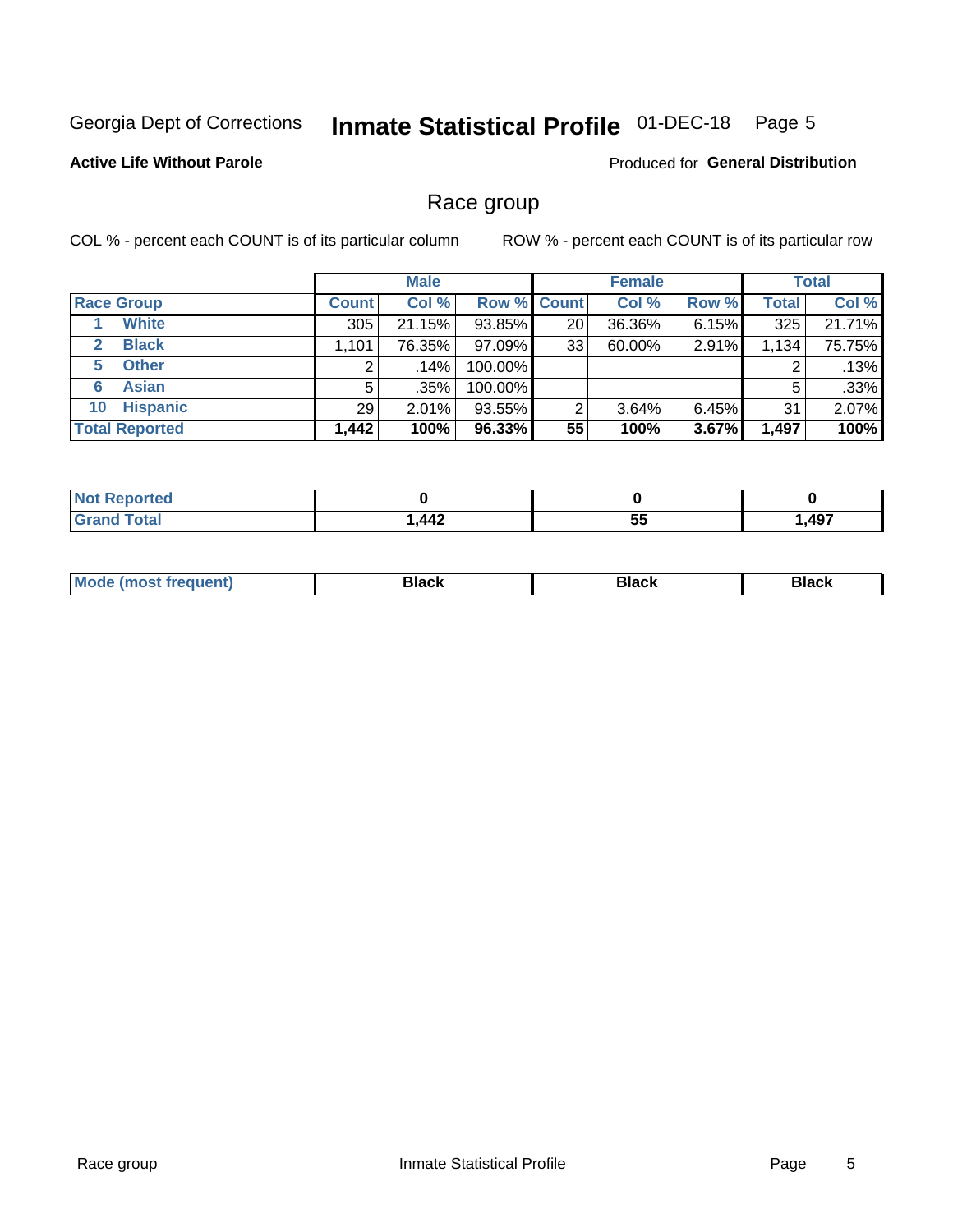#### **Inmate Statistical Profile 01-DEC-18** Page 6

#### **Active Life Without Parole**

### **Produced for General Distribution**

### Marital status, self-reported at entry to prison

COL % - percent each COUNT is of its particular column

|                            | <b>Male</b>     |          |        | <b>Female</b>   |        |        | <b>Total</b> |        |
|----------------------------|-----------------|----------|--------|-----------------|--------|--------|--------------|--------|
| <b>Marital Status</b>      | <b>Count</b>    | Col %    | Row %  | <b>Count</b>    | Col %  | Row %  | <b>Total</b> | Col %  |
| <b>Unknown</b><br>$\bf{0}$ | 18 <sub>1</sub> | 1.25%    | 90.00% | 2               | 3.64%  | 10.00% | 20           | 1.34%  |
| <b>Divorced</b><br>D       | 116             | $8.04\%$ | 96.67% | 4               | 7.27%  | 3.33%  | 120          | 8.02%  |
| <b>Married</b><br>М        | 205             | 14.22%   | 95.35% | 10 <sup>1</sup> | 18.18% | 4.65%  | 215          | 14.36% |
| <b>Separated</b><br>S.     | 43              | 2.98%    | 87.76% | 6               | 10.91% | 12.24% | 49           | 3.27%  |
| <b>Unmarried</b><br>U      | 1,023           | 70.94%   | 97.43% | 27              | 49.09% | 2.57%  | 1,050        | 70.14% |
| <b>Widow</b><br>W          | 37              | 2.57%    | 86.05% | 6               | 10.91% | 13.95% | 43           | 2.87%  |
| <b>Total Reported</b>      | 1,442           | 100%     | 96.33% | 55              | 100%   | 3.67%  | 1,497        | 100%   |

| <b>prted</b><br>NOT |     |     |        |
|---------------------|-----|-----|--------|
| <b>Total</b>        | 442 | ັບພ | 497, ا |

|  | M | . | Unmarried | າmarried<br>_____ |
|--|---|---|-----------|-------------------|
|--|---|---|-----------|-------------------|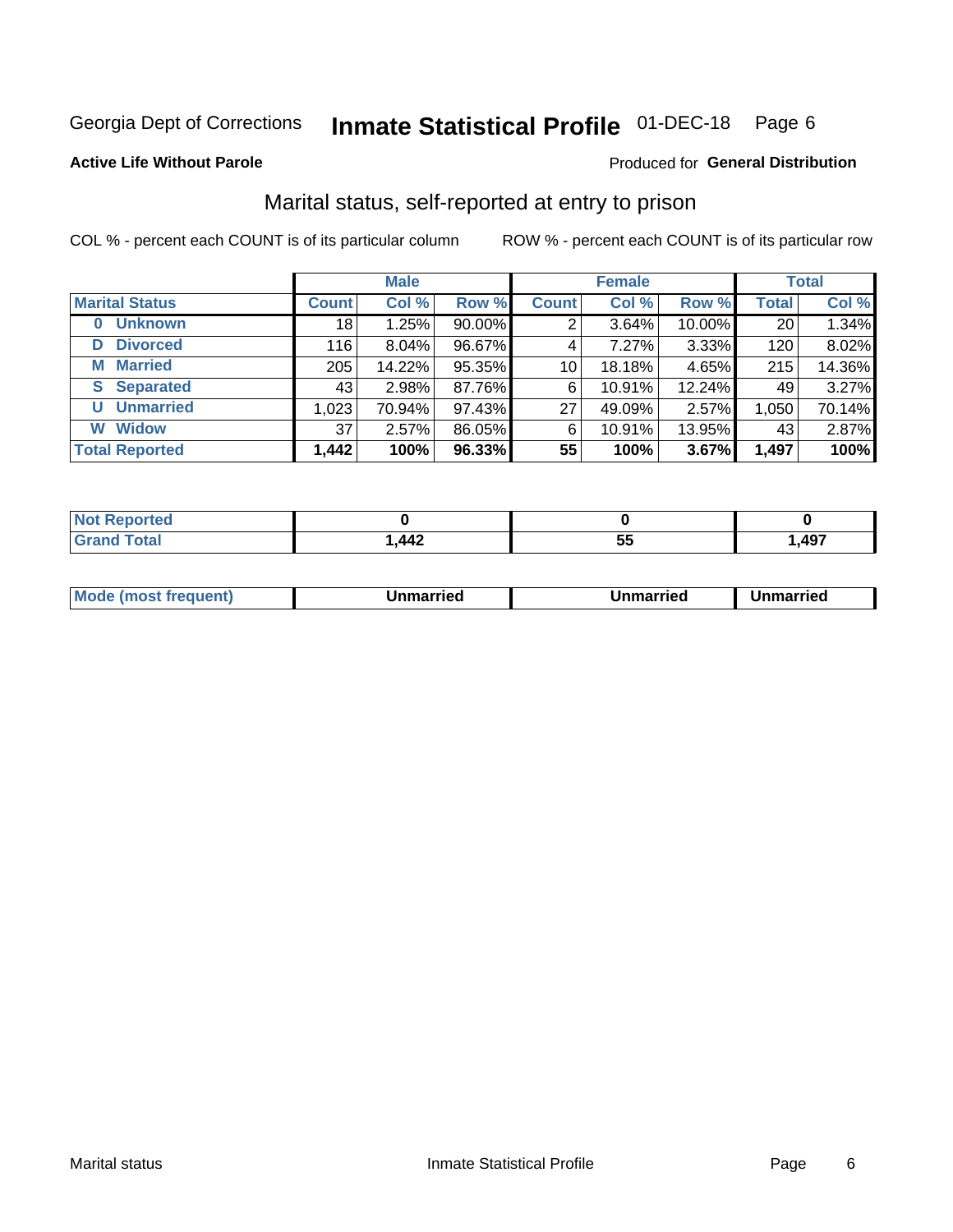#### Inmate Statistical Profile 01-DEC-18 Page 7

### **Active Life Without Parole**

### Produced for General Distribution

### Number of Inmates with Dependents, Self-Reported at Entry to Prison

COL % - percent each COUNT is of its particular column

|                             |              | <b>Male</b> |         |              | <b>Female</b> |       |              | <b>Total</b> |
|-----------------------------|--------------|-------------|---------|--------------|---------------|-------|--------------|--------------|
| <b>Number of dependents</b> | <b>Count</b> | Col %       | Row %   | <b>Count</b> | Col %         | Row % | <b>Total</b> | Col %        |
| $\bf{0}$                    | 339          | 32.01%      | 94.96%  | 18           | 37.50%        | 5.04% | 357          | 32.25%       |
|                             | 247          | 23.32%      | 96.86%  | 8            | 16.67%        | 3.14% | 255          | 23.04%       |
| $\overline{2}$              | 189          | 17.85%      | 96.43%  | 7            | 14.58%        | 3.57% | 196          | 17.71%       |
| 3                           | 119          | 11.24%      | 92.97%  | 9            | 18.75%        | 7.03% | 128          | 11.56%       |
| 4                           | 79           | 7.46%       | 96.34%  | 3            | 6.25%         | 3.66% | 82           | 7.41%        |
| 5                           | 35           | 3.31%       | 94.59%  | 2            | 4.17%         | 5.41% | 37           | 3.34%        |
| $6\phantom{1}6$             | 24           | 2.27%       | 96.00%  |              | 2.08%         | 4.00% | 25           | 2.26%        |
| 7                           | 13           | 1.23%       | 100.00% |              |               |       | 13           | 1.17%        |
| $\overline{\mathbf{8}}$     | 6            | 0.57%       | 100.00% |              |               |       | 6            | 0.54%        |
| $\boldsymbol{9}$            | 2            | 0.19%       | 100.00% |              |               |       | 2            | 0.18%        |
| 10                          |              | 0.09%       | 100.00% |              |               |       |              | 0.09%        |
| Over 10                     | 5            | 0.47%       | 100.00% |              |               |       | 5            | 0.45%        |
| <b>Total Reported</b>       | 1,059        | 100%        | 95.66%  | 48           | 100%          | 4.34% | 1,107        | 100%         |

| ιcυ | 383             |                      | 390  |
|-----|-----------------|----------------------|------|
|     | $\bm{A}$<br>--- | --<br>$\cdots$<br>JJ | ,497 |

| Mean (average)          | 74 | 1.60 | . 74 |
|-------------------------|----|------|------|
| <b>Median (middle)</b>  |    |      |      |
| Mode<br>(most frequent) |    |      |      |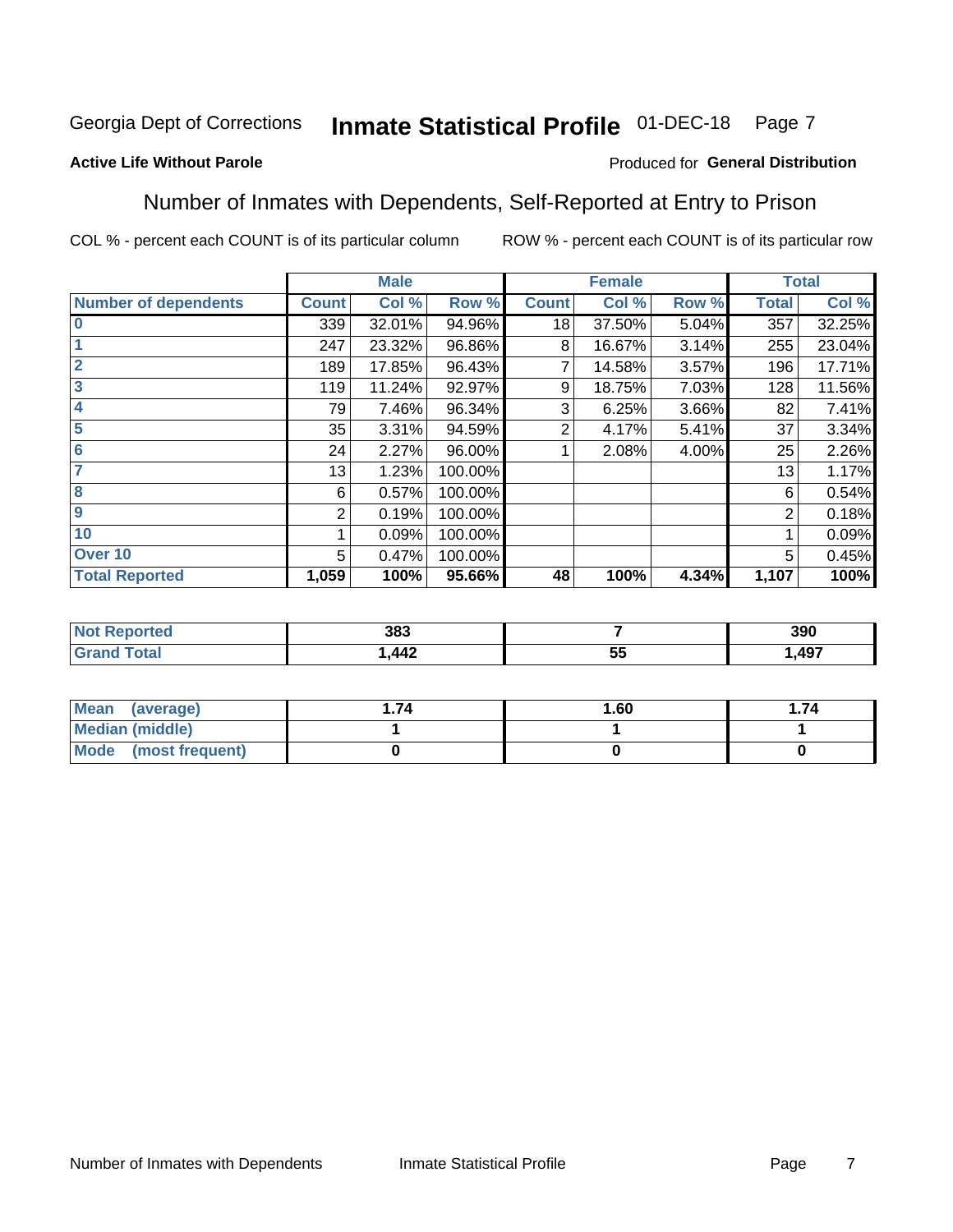#### **Inmate Statistical Profile 01-DEC-18** Page 8

#### **Active Life Without Parole**

### Produced for General Distribution

### Religious affiliation, self-reported at entry to prison

COL % - percent each COUNT is of its particular column

|              |                              |              | <b>Male</b> |         |              | <b>Female</b> |        |                | <b>Total</b> |
|--------------|------------------------------|--------------|-------------|---------|--------------|---------------|--------|----------------|--------------|
|              | <b>Religious Affiliation</b> | <b>Count</b> | Col %       | Row %   | <b>Count</b> | Col %         | Row %  | <b>Total</b>   | Col %        |
|              | <b>Islam</b>                 | 66           | 9.48%       | 97.06%  | 2            | 5.56%         | 2.94%  | 68             | 9.29%        |
| $\mathbf{2}$ | <b>Catholic</b>              | 22           | 3.16%       | 88.00%  | 3            | 8.33%         | 12.00% | 25             | 3.42%        |
| $\mathbf{3}$ | <b>Baptist</b>               | 374          | 53.74%      | 93.50%  | 26           | 72.22%        | 6.50%  | 400            | 54.64%       |
| 4            | <b>Methodist</b>             | 12           | 1.72%       | 92.31%  |              | 2.78%         | 7.69%  | 13             | 1.78%        |
| 7            | <b>Chc Of God</b>            | 2            | .29%        | 100.00% |              |               |        | 2              | .27%         |
| 8            | <b>Holiness</b>              | 20           | 2.87%       | 90.91%  | 2            | 5.56%         | 9.09%  | 22             | 3.01%        |
| 9            | <b>Jewish</b>                | 2            | .29%        | 100.00% |              |               |        | $\overline{2}$ | .27%         |
| 10           | <b>Anglican</b>              |              | .14%        | 100.00% |              |               |        |                | .14%         |
| 12           | <b>Hindu</b>                 | 2            | .29%        | 100.00% |              |               |        | $\overline{2}$ | .27%         |
| 16           | <b>Seven D Ad</b>            | 4            | .57%        | 100.00% |              |               |        | 4              | .55%         |
| 17           | <b>Jehovah Wt</b>            | 10           | 1.44%       | 100.00% |              |               |        | 10             | 1.37%        |
| 18           | <b>Latr Day S</b>            |              | .14%        | 100.00% |              |               |        |                | .14%         |
| 20           | <b>Other Prot</b>            | 76           | 10.92%      | 97.44%  | 2            | 5.56%         | 2.56%  | 78             | 10.66%       |
| 96           | <b>None</b>                  | 104          | 14.94%      | 100.00% |              |               |        | 104            | 14.21%       |
|              | <b>Total Reported</b>        | 696          | 100%        | 95.08%  | 36           | 100%          | 4.92%  | 732            | 100%         |

| ı teu<br>$\sim$ | 746                               | 19       | 765  |
|-----------------|-----------------------------------|----------|------|
| _______         | $\Lambda \Lambda$<br>$\mathbf{r}$ | --<br>v. | ,497 |

| Mod<br>de (most frequent). | 3aptist | aptist | Baptist |
|----------------------------|---------|--------|---------|
|                            |         |        |         |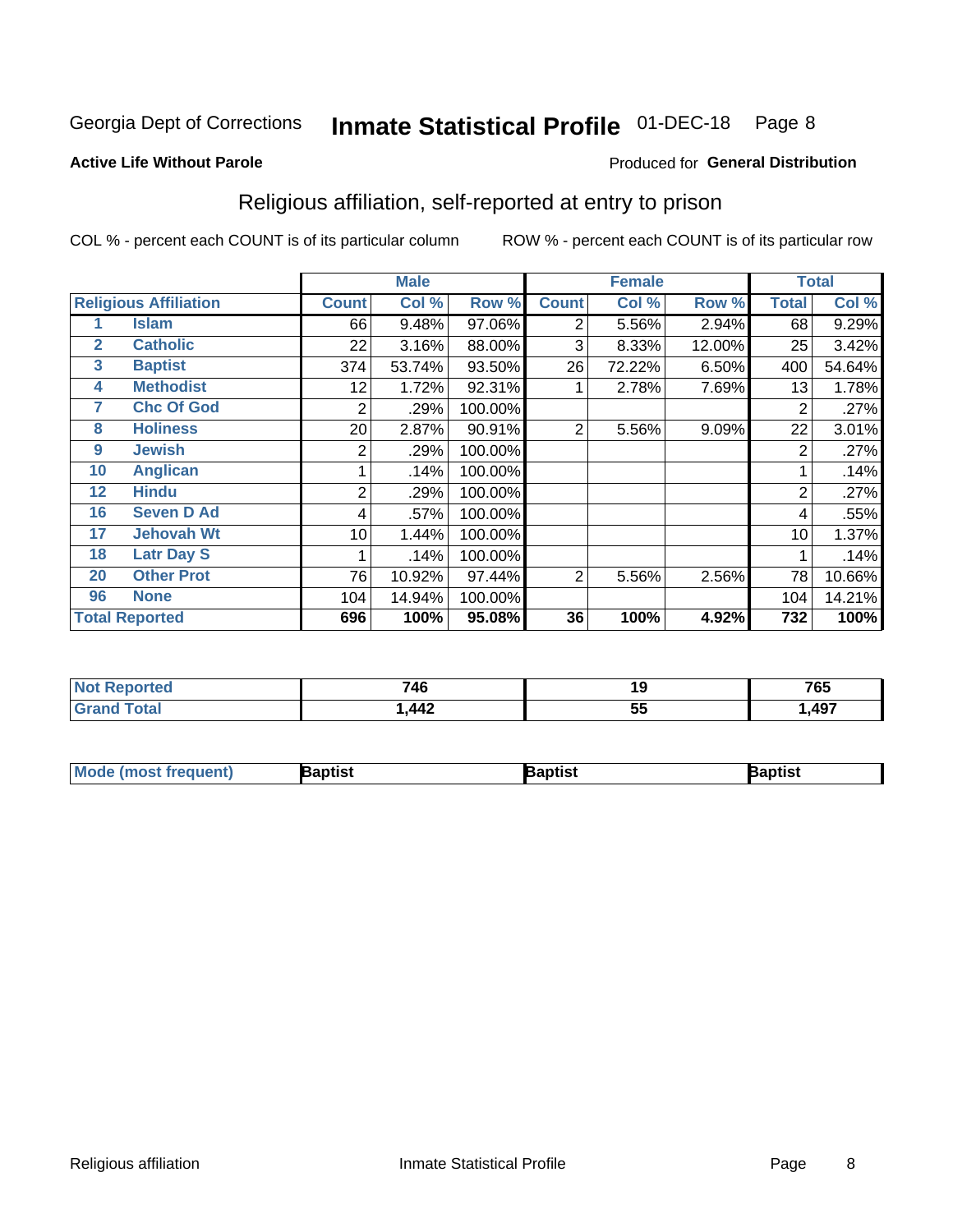#### Inmate Statistical Profile 01-DEC-18 Page 9

### **Active Life Without Parole**

### **Produced for General Distribution**

### Home county, self-reported at entry to prison

COL % - percent each COUNT is of its particular column

|     |                             |                         | <b>Male</b> |         |              | <b>Female</b> |        | <b>Total</b>     |        |
|-----|-----------------------------|-------------------------|-------------|---------|--------------|---------------|--------|------------------|--------|
|     | <b>Home County</b>          | <b>Count</b>            | Col %       | Row %   | <b>Count</b> | Col %         | Row %  | <b>Total</b>     | Col %  |
| 000 | <b>Unknown</b>              | $\overline{270}$        | 18.72%      | 92.78%  | 21           | 38.18%        | 7.22%  | $\overline{291}$ | 19.44% |
| 001 | <b>Appling County</b>       | 5                       | .35%        | 100.00% |              |               |        | 5                | .33%   |
| 002 | <b>Atkinson County</b>      | $\overline{2}$          | .14%        | 100.00% |              |               |        | $\overline{2}$   | .13%   |
| 003 | <b>Bacon County</b>         | $\mathbf 1$             | .07%        | 100.00% |              |               |        | 1                | .07%   |
| 004 | <b>Baker County</b>         | $\mathbf{1}$            | .07%        | 100.00% |              |               |        | 1                | .07%   |
| 005 | <b>Baldwin County</b>       | 3                       | .21%        | 100.00% |              |               |        | 3                | .20%   |
| 006 | <b>Banks County</b>         | $\mathbf{1}$            | .07%        | 100.00% |              |               |        | 1                | .07%   |
| 007 | <b>Barrow County</b>        | 10                      | .69%        | 100.00% |              |               |        | 10               | .67%   |
| 008 | <b>Bartow County</b>        | 10                      | .69%        | 100.00% |              |               |        | 10               | .67%   |
| 009 | <b>Ben Hill County</b>      | $\overline{7}$          | .49%        | 100.00% |              |               |        | 7                | .47%   |
| 010 | <b>Berrien County</b>       | 3                       | .21%        | 100.00% |              |               |        | 3                | .20%   |
| 011 | <b>Bibb County</b>          | 42                      | 2.91%       | 95.45%  | 2            | 3.64%         | 4.55%  | 44               | 2.94%  |
| 012 | <b>Bleckley County</b>      | $\mathbf{1}$            | .07%        | 100.00% |              |               |        | 1                | .07%   |
| 013 | <b>Brantley County</b>      | $\mathbf 1$             | .07%        | 100.00% |              |               |        | 1                | .07%   |
| 014 | <b>Brooks County</b>        | $\overline{2}$          | .14%        | 100.00% |              |               |        | $\overline{2}$   | .13%   |
| 015 | <b>Bryan County</b>         | $\mathbf{1}$            | .07%        | 100.00% |              |               |        | 1                | .07%   |
| 016 | <b>Bulloch County</b>       | 5                       | .35%        | 100.00% |              |               |        | 5                | .33%   |
| 017 | <b>Burke County</b>         | 11                      | .76%        | 100.00% |              |               |        | 11               | .73%   |
| 018 | <b>Butts County</b>         | 4                       | .28%        | 100.00% |              |               |        | 4                | .27%   |
| 019 | <b>Calhoun County</b>       | $\overline{2}$          | .14%        | 100.00% |              |               |        | $\overline{2}$   | .13%   |
| 020 | <b>Camden County</b>        | 5                       | .35%        | 100.00% |              |               |        | 5                | .33%   |
| 021 | <b>Candler County</b>       | 4                       | .28%        | 100.00% |              |               |        | 4                | .27%   |
| 022 | <b>Carroll County</b>       | 5                       | .35%        | 83.33%  | 1            | 1.82%         | 16.67% | 6                | .40%   |
| 023 | <b>Catoosa County</b>       | 3                       | .21%        | 100.00% |              |               |        | $\overline{3}$   | .20%   |
| 025 | <b>Chatham County</b>       | 51                      | 3.54%       | 100.00% |              |               |        | 51               | 3.41%  |
| 026 | <b>Chattahoochee County</b> | $\mathbf 1$             | .07%        | 100.00% |              |               |        | 1                | .07%   |
| 027 | <b>Chattooga County</b>     | $\mathbf 1$             | .07%        | 100.00% |              |               |        | 1                | .07%   |
| 028 | <b>Cherokee County</b>      | 5                       | .35%        | 100.00% |              |               |        | 5                | .33%   |
| 029 | <b>Clarke County</b>        | 22                      | 1.53%       | 100.00% |              |               |        | 22               | 1.47%  |
| 030 | <b>Clay County</b>          | $\overline{2}$          | .14%        | 100.00% |              |               |        | $\overline{2}$   | .13%   |
| 031 | <b>Clayton County</b>       | 52                      | 3.61%       | 98.11%  | 1            | 1.82%         | 1.89%  | 53               | 3.54%  |
| 033 | <b>Cobb County</b>          | 49                      | 3.40%       | 98.00%  | 1            | 1.82%         | 2.00%  | 50               | 3.34%  |
| 034 | <b>Coffee County</b>        | 6                       | .42%        | 100.00% |              |               |        | 6                | .40%   |
| 035 | <b>Colquitt County</b>      | $\overline{2}$          | .14%        | 100.00% |              |               |        | $\overline{2}$   | .13%   |
| 036 | <b>Columbia County</b>      | $\overline{9}$          | .62%        | 100.00% |              |               |        | 9                | .60%   |
| 037 | <b>Cook County</b>          | $\overline{\mathbf{4}}$ | .28%        | 100.00% |              |               |        | 4                | .27%   |
| 038 | <b>Coweta County</b>        | 6                       | .42%        | 100.00% |              |               |        | 6                | .40%   |
| 040 | <b>Crisp County</b>         | 5                       | .35%        | 100.00% |              |               |        | 5                | .33%   |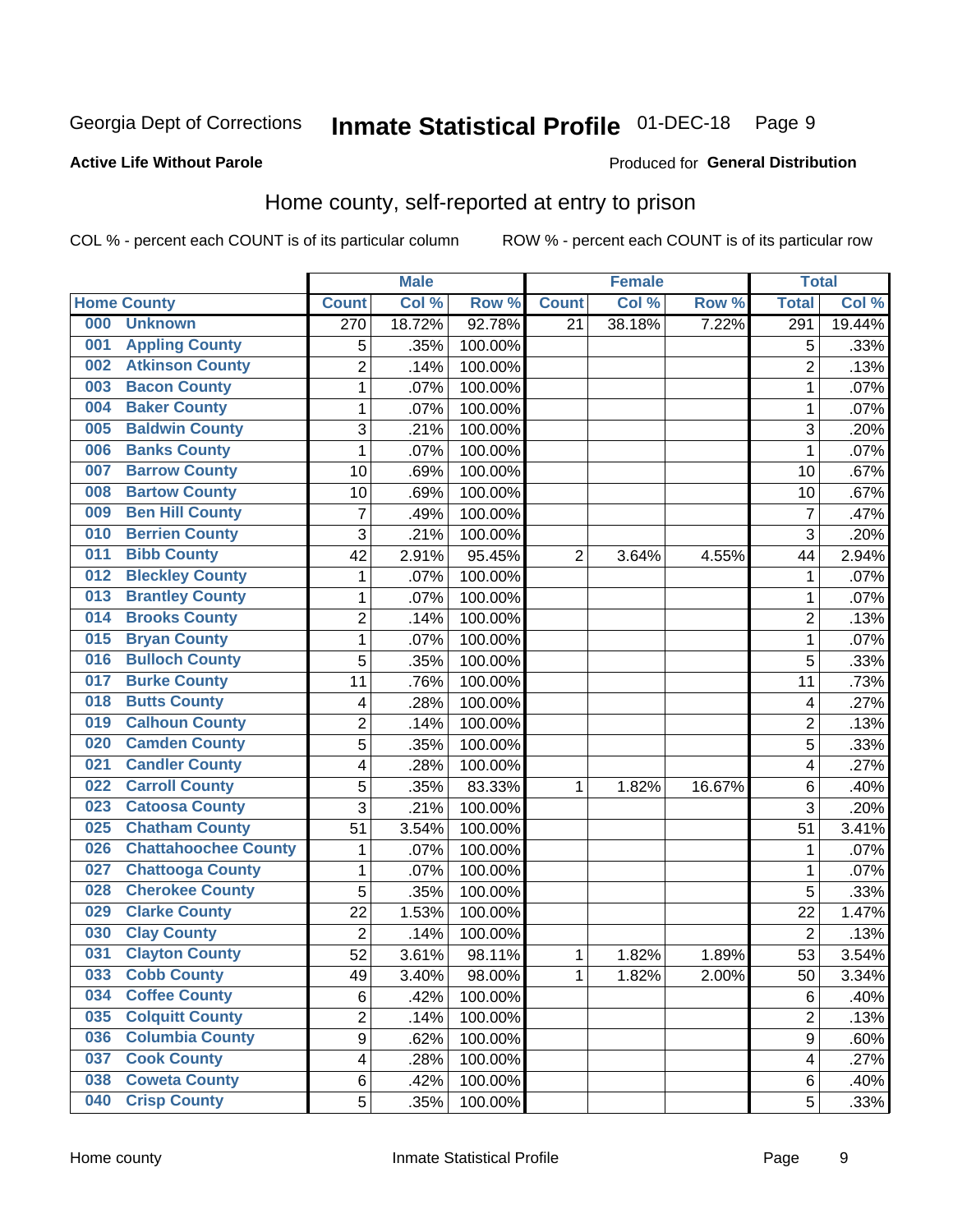# Inmate Statistical Profile 01-DEC-18 Page 10

### **Active Life Without Parole**

#### Produced for General Distribution

### Home county, self-reported at entry to prison

COL % - percent each COUNT is of its particular column

|     |                          |                | <b>Male</b> |         |                | <b>Female</b> |        | <b>Total</b>   |        |
|-----|--------------------------|----------------|-------------|---------|----------------|---------------|--------|----------------|--------|
|     | <b>Home County</b>       | <b>Count</b>   | Col %       | Row %   | <b>Count</b>   | Col %         | Row %  | <b>Total</b>   | Col %  |
| 043 | <b>Decatur County</b>    | $\overline{5}$ | .35%        | 100.00% |                |               |        | $\overline{5}$ | .33%   |
| 044 | <b>Dekalb County</b>     | 105            | 7.28%       | 99.06%  | 1              | 1.82%         | .94%   | 106            | 7.08%  |
| 045 | <b>Dodge County</b>      | 1              | .07%        | 100.00% |                |               |        | 1              | .07%   |
| 046 | <b>Dooly County</b>      | 1              | .07%        | 100.00% |                |               |        | 1              | .07%   |
| 047 | <b>Dougherty County</b>  | 23             | 1.60%       | 92.00%  | $\overline{2}$ | 3.64%         | 8.00%  | 25             | 1.67%  |
| 048 | <b>Douglas County</b>    | 18             | 1.25%       | 94.74%  | 1              | 1.82%         | 5.26%  | 19             | 1.27%  |
| 049 | <b>Early County</b>      | $\overline{2}$ | .14%        | 100.00% |                |               |        | $\overline{2}$ | .13%   |
| 051 | <b>Effingham County</b>  | 3              | .21%        | 100.00% |                |               |        | 3              | .20%   |
| 052 | <b>Elbert County</b>     | $\overline{2}$ | .14%        | 100.00% |                |               |        | $\overline{2}$ | .13%   |
| 053 | <b>Emanuel County</b>    | 5              | .35%        | 100.00% |                |               |        | 5              | .33%   |
| 056 | <b>Fayette County</b>    | 4              | .28%        | 100.00% |                |               |        | $\overline{4}$ | .27%   |
| 057 | <b>Floyd County</b>      | 19             | 1.32%       | 90.48%  | $\overline{2}$ | 3.64%         | 9.52%  | 21             | 1.40%  |
| 058 | <b>Forsyth County</b>    | $\overline{2}$ | .14%        | 66.67%  | 1              | 1.82%         | 33.33% | 3              | .20%   |
| 059 | <b>Franklin County</b>   | 3              | .21%        | 75.00%  | $\mathbf 1$    | 1.82%         | 25.00% | $\overline{4}$ | .27%   |
| 060 | <b>Fulton County</b>     | 172            | 11.93%      | 97.73%  | 4              | 7.27%         | 2.27%  | 176            | 11.76% |
| 061 | <b>Gilmer County</b>     | 1              | .07%        | 100.00% |                |               |        | 1              | .07%   |
| 063 | <b>Glynn County</b>      | 13             | .90%        | 100.00% |                |               |        | 13             | .87%   |
| 064 | <b>Gordon County</b>     | $\overline{7}$ | .49%        | 100.00% |                |               |        | $\overline{7}$ | .47%   |
| 066 | <b>Greene County</b>     | 3              | .21%        | 100.00% |                |               |        | 3              | .20%   |
| 067 | <b>Gwinnett County</b>   | 41             | 2.84%       | 93.18%  | 3              | 5.45%         | 6.82%  | 44             | 2.94%  |
| 068 | <b>Habersham County</b>  | $\mathbf{1}$   | .07%        | 100.00% |                |               |        | $\mathbf 1$    | .07%   |
| 069 | <b>Hall County</b>       | 14             | .97%        | 93.33%  | 1              | 1.82%         | 6.67%  | 15             | 1.00%  |
| 070 | <b>Hancock County</b>    | $\mathbf 2$    | .14%        | 100.00% |                |               |        | $\overline{2}$ | .13%   |
| 071 | <b>Haralson County</b>   | 3              | .21%        | 100.00% |                |               |        | 3              | .20%   |
| 072 | <b>Harris County</b>     | $\mathbf 1$    | .07%        | 100.00% |                |               |        | 1              | .07%   |
| 073 | <b>Hart County</b>       | 3              | .21%        | 100.00% |                |               |        | 3              | .20%   |
| 074 | <b>Heard County</b>      | $\mathbf{1}$   | .07%        | 100.00% |                |               |        | 1              | .07%   |
| 075 | <b>Henry County</b>      | 15             | 1.04%       | 93.75%  | 1              | 1.82%         | 6.25%  | 16             | 1.07%  |
| 076 | <b>Houston County</b>    | 20             | 1.39%       | 95.24%  | 1              | 1.82%         | 4.76%  | 21             | 1.40%  |
| 078 | <b>Jackson County</b>    | 11             | .76%        | 100.00% |                |               |        | 11             | .73%   |
| 079 | <b>Jasper County</b>     | 1              | .07%        | 100.00% |                |               |        | 1              | .07%   |
| 080 | <b>Jeff Davis County</b> | $\mathbf 1$    | .07%        | 100.00% |                |               |        | 1              | .07%   |
| 081 | <b>Jefferson County</b>  | 6              | .42%        | 85.71%  | 1              | 1.82%         | 14.29% | 7              | .47%   |
| 082 | <b>Jenkins County</b>    | $\overline{c}$ | .14%        | 100.00% |                |               |        | $\overline{2}$ | .13%   |
| 084 | <b>Jones County</b>      | $\mathbf{1}$   | .07%        | 100.00% |                |               |        | 1              | .07%   |
| 087 | <b>Laurens County</b>    | 4              | .28%        | 100.00% |                |               |        | 4              | .27%   |
| 088 | <b>Lee County</b>        | $\overline{c}$ | .14%        | 100.00% |                |               |        | $\overline{2}$ | .13%   |
| 089 | <b>Liberty County</b>    | 9              | .62%        | 90.00%  | 1              | 1.82%         | 10.00% | 10             | .67%   |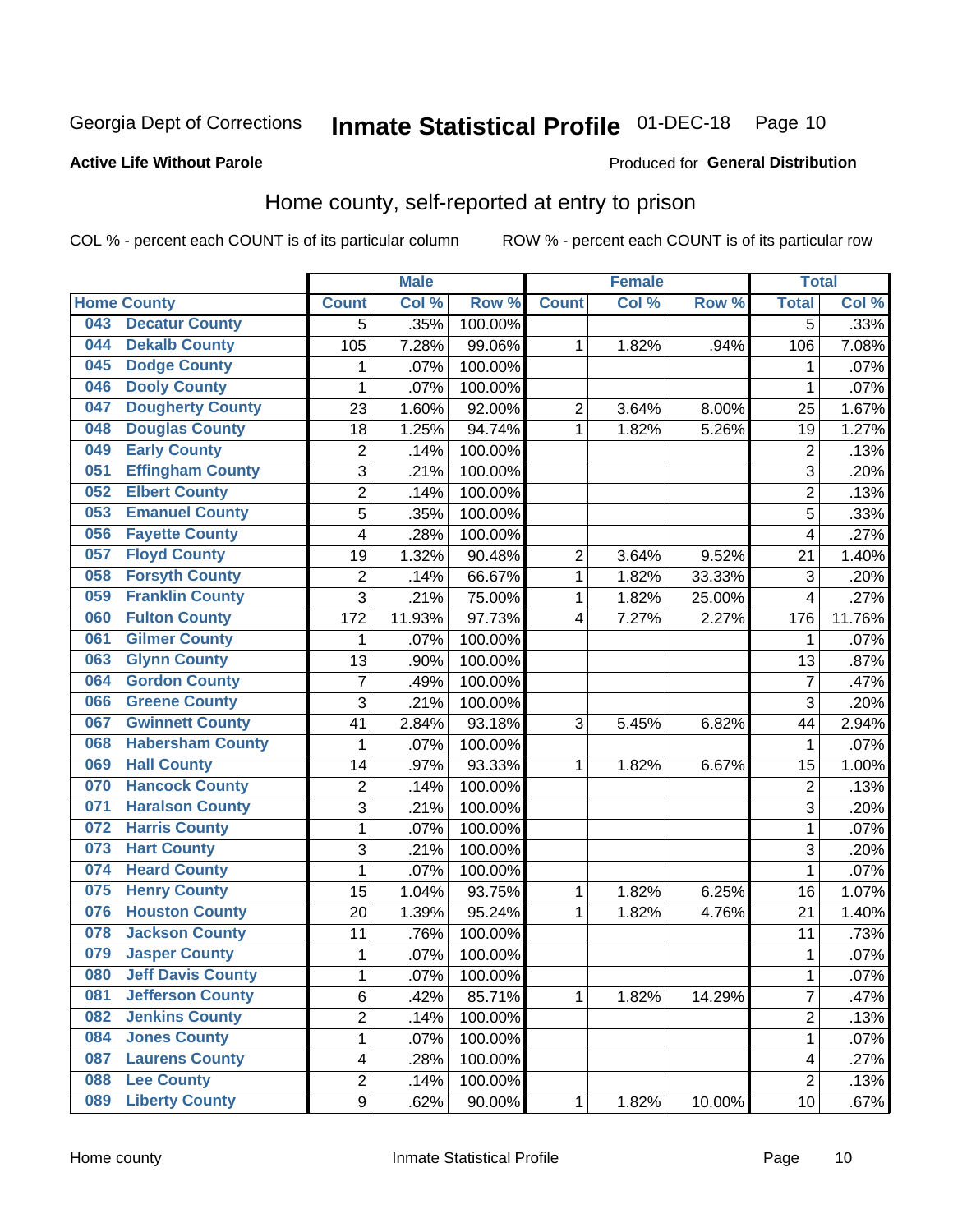# Inmate Statistical Profile 01-DEC-18 Page 11

### **Active Life Without Parole**

#### Produced for General Distribution

### Home county, self-reported at entry to prison

COL % - percent each COUNT is of its particular column

|                  |                          |                | <b>Male</b> |         |              | <b>Female</b> |         | <b>Total</b>   |       |
|------------------|--------------------------|----------------|-------------|---------|--------------|---------------|---------|----------------|-------|
|                  | <b>Home County</b>       | <b>Count</b>   | Col %       | Row %   | <b>Count</b> | Col%          | Row %   | <b>Total</b>   | Col % |
| 090              | <b>Lincoln County</b>    | 1              | .07%        | 100.00% |              |               |         | 1              | .07%  |
| 091              | <b>Long County</b>       | 1              | .07%        | 100.00% |              |               |         | 1              | .07%  |
| 092              | <b>Lowndes County</b>    | 8              | .55%        | 100.00% |              |               |         | 8              | .53%  |
| 093              | <b>Lumpkin County</b>    | $\overline{2}$ | .14%        | 100.00% |              |               |         | $\overline{2}$ | .13%  |
| 094              | <b>Macon County</b>      | $\mathbf 1$    | .07%        | 100.00% |              |               |         | 1              | .07%  |
| 095              | <b>Madison County</b>    | $\overline{2}$ | .14%        | 100.00% |              |               |         | $\overline{2}$ | .13%  |
| 096              | <b>Marion County</b>     | $\mathbf 1$    | .07%        | 100.00% |              |               |         | 1              | .07%  |
| 097              | <b>Mcduffie County</b>   | 3              | .21%        | 100.00% |              |               |         | 3              | .20%  |
| 098              | <b>Mcintosh County</b>   | $\mathbf 1$    | .07%        | 100.00% |              |               |         | 1              | .07%  |
| 099              | <b>Meriwether County</b> | $\mathbf 1$    | .07%        | 100.00% |              |               |         | 1              | .07%  |
| 100              | <b>Miller County</b>     | $\overline{c}$ | .14%        | 100.00% |              |               |         | 2              | .13%  |
| 101              | <b>Mitchell County</b>   | 1              | .07%        | 100.00% |              |               |         | 1              | .07%  |
| 102              | <b>Monroe County</b>     | 7              | .49%        | 100.00% |              |               |         | 7              | .47%  |
| 103              | <b>Montgomery County</b> | $\overline{c}$ | .14%        | 100.00% |              |               |         | $\overline{2}$ | .13%  |
| 104              | <b>Morgan County</b>     | $\mathbf{1}$   | .07%        | 100.00% |              |               |         | 1              | .07%  |
| 106              | <b>Muscogee County</b>   | 27             | 1.87%       | 100.00% |              |               |         | 27             | 1.80% |
| 107              | <b>Newton County</b>     | 6              | .42%        | 85.71%  | 1            | 1.82%         | 14.29%  | 7              | .47%  |
| 108              | <b>Oconee County</b>     |                |             |         | 1            | 1.82%         | 100.00% | 1              | .07%  |
| 109              | <b>Oglethorpe County</b> | 3              | .21%        | 100.00% |              |               |         | 3              | .20%  |
| 110              | <b>Paulding County</b>   | 11             | .76%        | 100.00% |              |               |         | 11             | .73%  |
| 111              | <b>Peach County</b>      | $\mathbf 1$    | .07%        | 100.00% |              |               |         | 1              | .07%  |
| $\overline{112}$ | <b>Pickens County</b>    | $\mathbf 1$    | .07%        | 100.00% |              |               |         | 1              | .07%  |
| 113              | <b>Pierce County</b>     | 4              | .28%        | 100.00% |              |               |         | 4              | .27%  |
| 114              | <b>Pike County</b>       | 3              | .21%        | 100.00% |              |               |         | 3              | .20%  |
| $\overline{115}$ | <b>Polk County</b>       | 5              | .35%        | 100.00% |              |               |         | 5              | .33%  |
| 117              | <b>Putnam County</b>     | 4              | .28%        | 100.00% |              |               |         | 4              | .27%  |
| 119              | <b>Rabun County</b>      | $\overline{2}$ | .14%        | 100.00% |              |               |         | $\overline{2}$ | .13%  |
| 120              | <b>Randolph County</b>   | 3              | .21%        | 100.00% |              |               |         | 3              | .20%  |
| 121              | <b>Richmond County</b>   | 57             | 3.95%       | 95.00%  | 3            | 5.45%         | 5.00%   | 60             | 4.01% |
| 122              | <b>Rockdale County</b>   | 9              | .62%        | 100.00% |              |               |         | 9              | .60%  |
| 124              | <b>Screven County</b>    | $\mathbf 1$    | .07%        | 100.00% |              |               |         | 1              | .07%  |
| 125              | <b>Seminole County</b>   | 2              | .14%        | 100.00% |              |               |         | $\overline{c}$ | .13%  |
| 126              | <b>Spalding County</b>   | 12             | .83%        | 100.00% |              |               |         | 12             | .80%  |
| 127              | <b>Stephens County</b>   | $\overline{c}$ | .14%        | 66.67%  | 1            | 1.82%         | 33.33%  | $\mathfrak{B}$ | .20%  |
| 128              | <b>Stewart County</b>    | $\mathbf{1}$   | .07%        | 100.00% |              |               |         | 1              | .07%  |
| 129              | <b>Sumter County</b>     | $\overline{c}$ | .14%        | 100.00% |              |               |         | 2              | .13%  |
| $\overline{132}$ | <b>Tattnall County</b>   | 6              | .42%        | 85.71%  | 1            | 1.82%         | 14.29%  | 7              | .47%  |
| $\overline{133}$ | <b>Taylor County</b>     | 1              | .07%        | 100.00% |              |               |         | 1              | .07%  |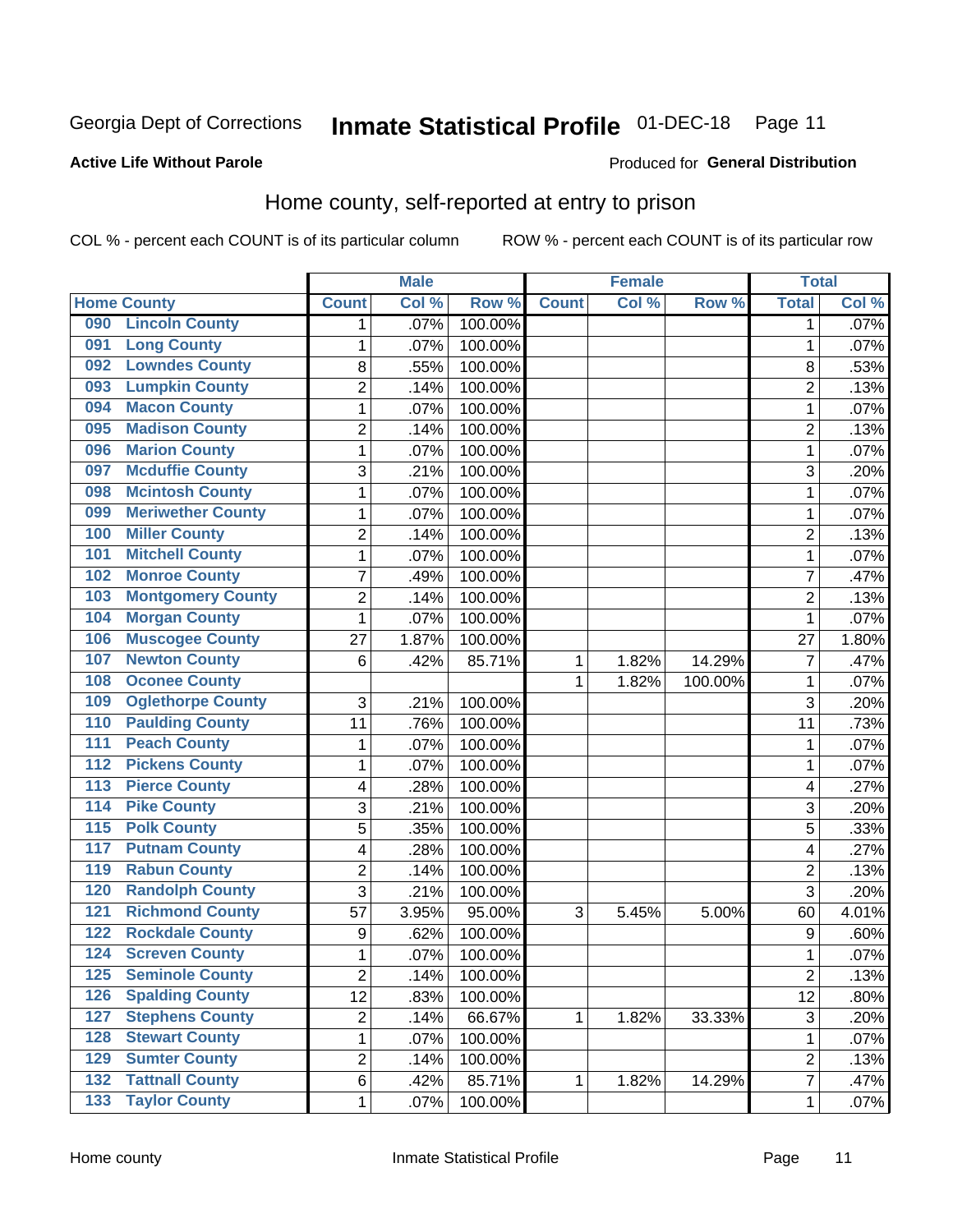## Inmate Statistical Profile 01-DEC-18 Page 12

### **Active Life Without Parole**

#### Produced for General Distribution

### Home county, self-reported at entry to prison

COL % - percent each COUNT is of its particular column

|                                    |                | <b>Male</b> |         |                 | <b>Female</b> |        | <b>Total</b>   |         |
|------------------------------------|----------------|-------------|---------|-----------------|---------------|--------|----------------|---------|
| <b>Home County</b>                 | <b>Count</b>   | Col %       | Row %   | <b>Count</b>    | Col %         | Row %  | <b>Total</b>   | Col %   |
| <b>Telfair County</b><br>134       | 1              | .07%        | 100.00% |                 |               |        | 1              | $.07\%$ |
| <b>Thomas County</b><br>136        | 5              | .35%        | 100.00% |                 |               |        | 5              | .33%    |
| <b>Tift County</b><br>137          | 9              | .62%        | 100.00% |                 |               |        | 9              | .60%    |
| <b>Toombs County</b><br>138        | 10             | .69%        | 100.00% |                 |               |        | 10             | .67%    |
| <b>Treutlen County</b><br>140      | 4              | .28%        | 100.00% |                 |               |        | 4              | .27%    |
| <b>Troup County</b><br>141         | 6              | .42%        | 100.00% |                 |               |        | 6              | .40%    |
| <b>Twiggs County</b><br>143        | $\overline{2}$ | .14%        | 100.00% |                 |               |        | $\overline{2}$ | .13%    |
| <b>Union County</b><br>144         | 1              | .07%        | 100.00% |                 |               |        | 1              | .07%    |
| <b>Upson County</b><br>145         | 5              | .35%        | 100.00% |                 |               |        | 5              | .33%    |
| <b>Walker County</b><br>146        | 4              | .28%        | 80.00%  | 1               | 1.82%         | 20.00% | 5              | .33%    |
| <b>Walton County</b><br>147        | 14             | .97%        | 100.00% |                 |               |        | 14             | .94%    |
| <b>Ware County</b><br>148          | 8              | .55%        | 100.00% |                 |               |        | 8              | .53%    |
| <b>Warren County</b><br>149        | 1              | .07%        | 100.00% |                 |               |        |                | .07%    |
| <b>Washington County</b><br>150    | $\overline{7}$ | .49%        | 100.00% |                 |               |        | 7              | .47%    |
| <b>Wayne County</b><br>151         | 8              | .55%        | 100.00% |                 |               |        | 8              | .53%    |
| <b>White County</b><br>154         | 1              | .07%        | 50.00%  | 1               | 1.82%         | 50.00% | $\overline{2}$ | .13%    |
| <b>Whitfield County</b><br>155     | 8              | .55%        | 100.00% |                 |               |        | 8              | .53%    |
| <b>Wilcox County</b><br>156        | 1              | .07%        | 100.00% |                 |               |        | 1              | .07%    |
| <b>Wilkes County</b><br>157        | 3              | .21%        | 100.00% |                 |               |        | 3              | .20%    |
| <b>Wilkinson County</b><br>158     | $\overline{2}$ | .14%        | 100.00% |                 |               |        | $\overline{c}$ | .13%    |
| <b>Worth County</b><br>159         | 1              | .07%        | 100.00% |                 |               |        |                | .07%    |
| <b>Other Custody/Out Of</b><br>999 | 3              | .21%        | 100.00% |                 |               |        | 3              | .20%    |
| <b>State</b>                       |                |             |         |                 |               |        |                |         |
| <b>Total Rported</b>               | 1,442          | 100%        | 96.33%  | $\overline{55}$ | 100%          | 3.67%  | 1,497          | 100%    |

| oorted<br>NI. |       |           |       |
|---------------|-------|-----------|-------|
| <b>otal</b>   | 1,442 | $-$<br>uu | 1,497 |

| Mode (most frequent)<br><b>Fulton County</b> | <b>Fulton County</b> | <b>Fulton County</b> |
|----------------------------------------------|----------------------|----------------------|
|----------------------------------------------|----------------------|----------------------|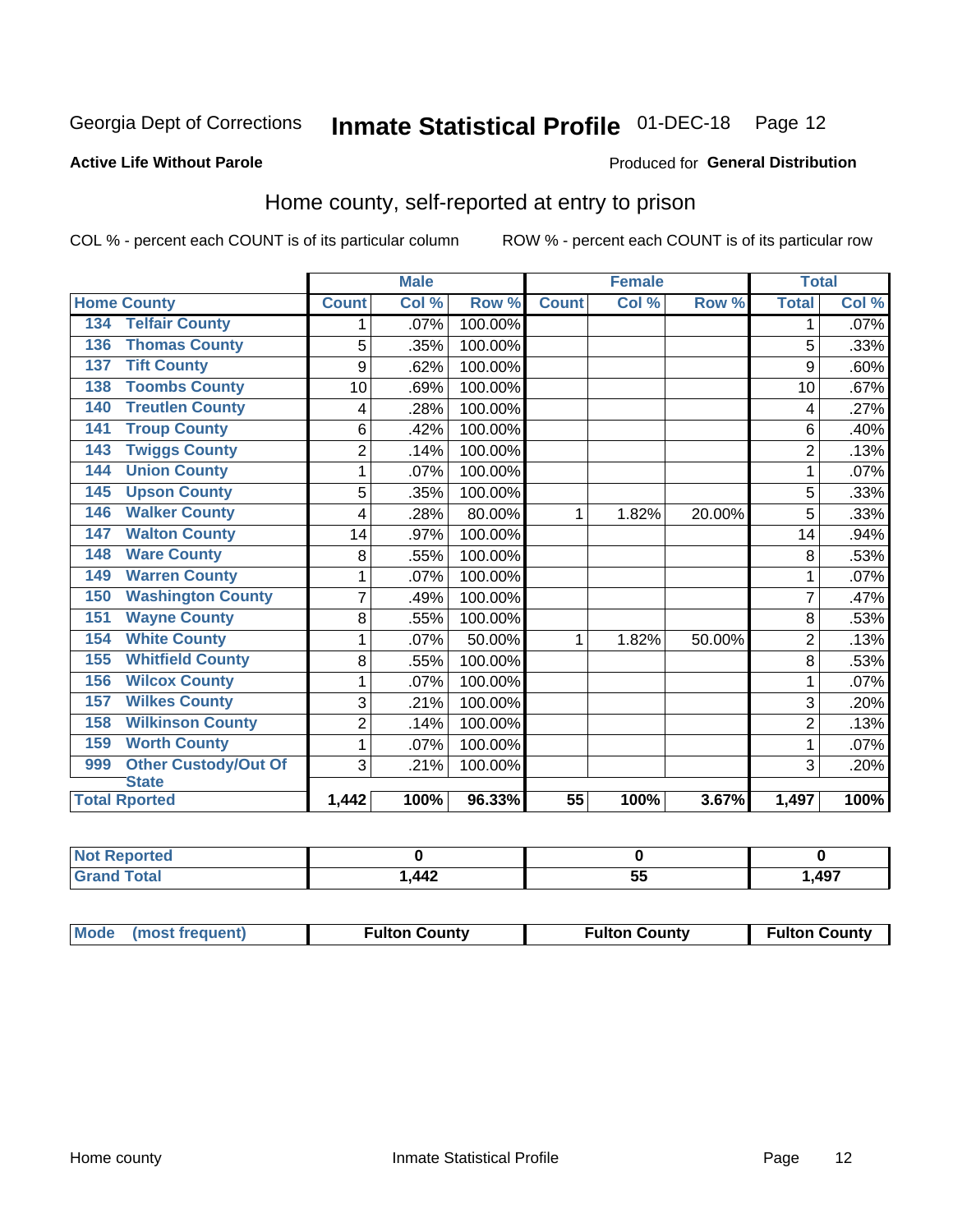#### **Inmate Statistical Profile 01-DEC-18** Page 13

#### **Active Life Without Parole**

### Produced for General Distribution

### Employment status before prison, self-reported at entry to prison

COL % - percent each COUNT is of its particular column

|                           |         | <b>Male</b> |         |              | <b>Female</b> |       |       | <b>Total</b> |
|---------------------------|---------|-------------|---------|--------------|---------------|-------|-------|--------------|
| <b>Employment Status</b>  | Count l | Col %       | Row %   | <b>Count</b> | Col %         | Row % | Total | Col %        |
| <b>Full Time</b><br>01    | 504     | 46.07%      | 96.00%  | 21           | 47.73%        | 4.00% | 525   | 46.13%       |
| <b>Part Time</b><br>02    | 70      | 6.40%       | 100.00% |              |               |       | 70    | 6.15%        |
| Unempl $<$ 6M<br>03       | 69      | 6.31%       | 98.57%  |              | 2.27%         | 1.43% | 70    | 6.15%        |
| Unempl > 6M<br>04         | 269     | 24.59%      | 94.39%  | 16           | 36.36%        | 5.61% | 285   | 25.04%       |
| <b>Never Worked</b><br>05 | 94      | 8.59%       | 100.00% |              |               |       | 94    | 8.26%        |
| <b>Student</b><br>06      | 33      | 3.02%       | 100.00% |              |               |       | 33    | 2.90%        |
| <b>Incapable</b><br>07    | 55      | 5.03%       | 90.16%  | 6            | 13.64%        | 9.84% | 61    | 5.36%        |
| <b>Total Reported</b>     | 1,094   | 100%        | 96.13%  | 44           | 100%          | 3.87% | 1,138 | 100%         |

| 348  |          | 359 |
|------|----------|-----|
| ,442 | --<br>JJ | AQ7 |

| Mc | ∴ull | ----<br>ıme<br>w |
|----|------|------------------|
|    |      |                  |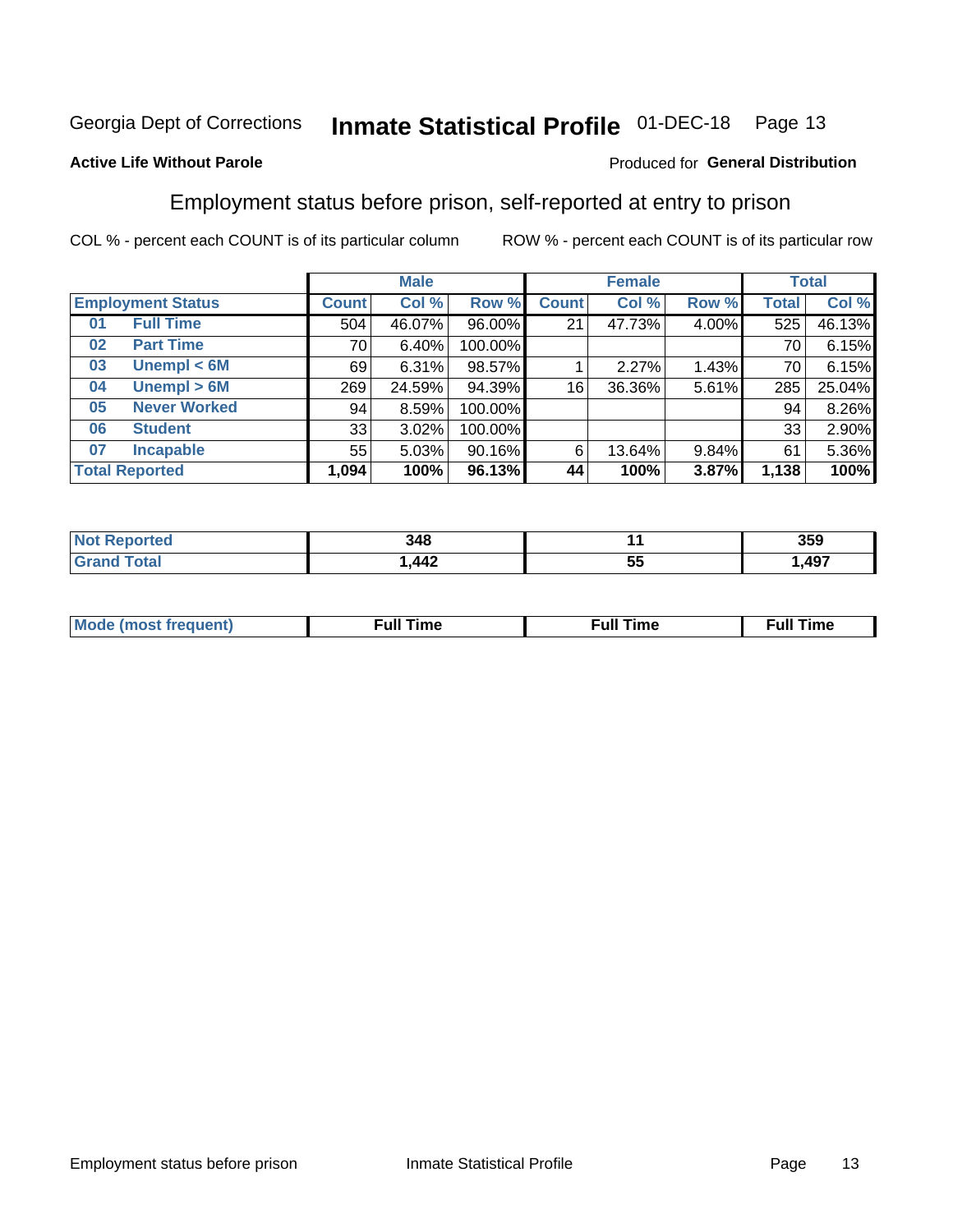### **Active Life Without Parole**

Produced for General Distribution

### Age at admission

COL % - percent each COUNT is of its particular column

|                         |                | <b>Male</b> |         |                         | <b>Female</b> |        |                | <b>Total</b> |
|-------------------------|----------------|-------------|---------|-------------------------|---------------|--------|----------------|--------------|
| <b>Age At Admission</b> | <b>Count</b>   | Col %       | Row %   | <b>Count</b>            | Col %         | Row %  | <b>Total</b>   | Col %        |
| 15                      | $\overline{2}$ | 0.14%       | 100.00% |                         |               |        | $\overline{2}$ | 0.13%        |
| 16                      | 1              | 0.07%       | 100.00% |                         |               |        | $\mathbf{1}$   | 0.07%        |
| $\overline{17}$         | 8              | 0.55%       | 100.00% |                         |               |        | 8              | 0.53%        |
| 18                      | 9              | 0.62%       | 100.00% |                         |               |        | 9              | 0.60%        |
| 19                      | 18             | 1.25%       | 100.00% |                         |               |        | 18             | 1.20%        |
| $\overline{20}$         | 34             | 2.36%       | 97.14%  | 1                       | 1.82%         | 2.86%  | 35             | 2.34%        |
| 21                      | 34             | 2.36%       | 97.14%  | 1                       | 1.82%         | 2.86%  | 35             | 2.34%        |
| 22                      | 63             | 4.37%       | 96.92%  | $\overline{c}$          | 3.64%         | 3.08%  | 65             | 4.34%        |
| 23                      | 55             | 3.81%       | 98.21%  | 1                       | 1.82%         | 1.79%  | 56             | 3.74%        |
| 24                      | 55             | 3.81%       | 96.49%  | $\overline{2}$          | 3.64%         | 3.51%  | 57             | 3.81%        |
| $\overline{25}$         | 60             | 4.16%       | 93.75%  | $\overline{\mathbf{4}}$ | 7.27%         | 6.25%  | 64             | 4.28%        |
| 26                      | 65             | 4.51%       | 97.01%  | $\overline{2}$          | 3.64%         | 2.99%  | 67             | 4.48%        |
| $\overline{27}$         | 52             | 3.61%       | 92.86%  | 4                       | 7.27%         | 7.14%  | 56             | 3.74%        |
| 28                      | 63             | 4.37%       | 96.92%  | $\overline{2}$          | 3.64%         | 3.08%  | 65             | 4.34%        |
| 29                      | 58             | 4.02%       | 98.31%  | 1                       | 1.82%         | 1.69%  | 59             | 3.94%        |
| 30                      | 47             | 3.26%       | 100.00% |                         |               |        | 47             | 3.14%        |
| 31                      | 64             | 4.44%       | 98.46%  | 1                       | 1.82%         | 1.54%  | 65             | 4.34%        |
| 32                      | 60             | 4.16%       | 95.24%  | 3                       | 5.45%         | 4.76%  | 63             | 4.21%        |
| 33                      | 52             | 3.61%       | 96.30%  | $\overline{2}$          | 3.64%         | 3.70%  | 54             | 3.61%        |
| 34                      | 31             | 2.15%       | 91.18%  | 3                       | 5.45%         | 8.82%  | 34             | 2.27%        |
| 35                      | 38             | 2.64%       | 97.44%  | 1                       | 1.82%         | 2.56%  | 39             | 2.61%        |
| 36                      | 47             | 3.26%       | 95.92%  | $\overline{c}$          | 3.64%         | 4.08%  | 49             | 3.27%        |
| $\overline{37}$         | 40             | 2.77%       | 97.56%  | 1                       | 1.82%         | 2.44%  | 41             | 2.74%        |
| 38                      | 44             | 3.05%       | 100.00% |                         |               |        | 44             | 2.94%        |
| 39                      | 35             | 2.43%       | 85.37%  | 6                       | 10.91%        | 14.63% | 41             | 2.74%        |
| 40                      | 30             | 2.08%       | 93.75%  | $\overline{c}$          | 3.64%         | 6.25%  | 32             | 2.14%        |
| 41                      | 39             | 2.70%       | 95.12%  | $\overline{2}$          | 3.64%         | 4.88%  | 41             | 2.74%        |
| 42                      | 34             | 2.36%       | 100.00% |                         |               |        | 34             | 2.27%        |
| 43                      | 29             | 2.01%       | 93.55%  | $\overline{2}$          | 3.64%         | 6.45%  | 31             | 2.07%        |
| 44                      | 23             | 1.60%       | 92.00%  | $\overline{c}$          | 3.64%         | 8.00%  | 25             | 1.67%        |
| 45                      | 30             | 2.08%       | 96.77%  | 1                       | 1.82%         | 3.23%  | 31             | 2.07%        |
| 46                      | 25             | 1.73%       | 89.29%  | 3                       | 5.45%         | 10.71% | 28             | 1.87%        |
| 47                      | 25             | 1.73%       | 100.00% |                         |               |        | 25             | 1.67%        |
| 48                      | 26             | 1.80%       | 89.66%  | 3                       | 5.45%         | 10.34% | 29             | 1.94%        |
| 49                      | 24             | 1.66%       | 100.00% |                         |               |        | 24             | 1.60%        |
| 50                      | 23             | 1.60%       | 100.00% |                         |               |        | 23             | 1.54%        |
| $\overline{51}$         | 11             | 0.76%       | 100.00% |                         |               |        | 11             | 0.73%        |
| 52                      | 13             | 0.90%       | 100.00% |                         |               |        | 13             | 0.87%        |
| 53                      | 13             | 0.90%       | 100.00% |                         |               |        | 13             | 0.87%        |
| 54                      | $9\,$          | 0.62%       | 100.00% |                         |               |        | 9              | 0.60%        |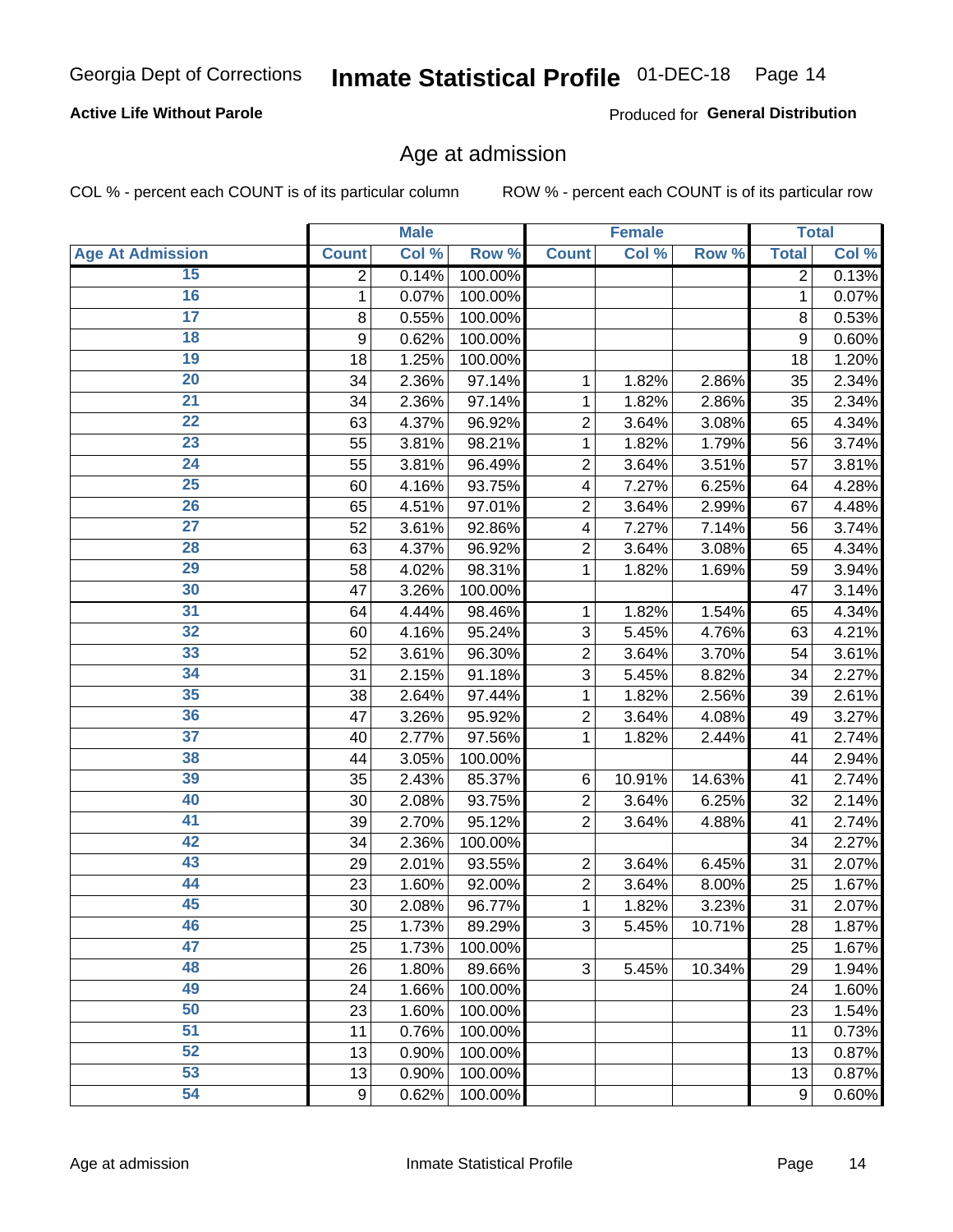### **Active Life Without Parole**

Produced for General Distribution

## Age at admission

COL % - percent each COUNT is of its particular column

|                         |                | <b>Male</b> |         |              | <b>Female</b> |       |              | <b>Total</b> |
|-------------------------|----------------|-------------|---------|--------------|---------------|-------|--------------|--------------|
| <b>Age At Admission</b> | <b>Count</b>   | Col %       | Row %   | <b>Count</b> | Col %         | Row % | <b>Total</b> | Col %        |
| 55                      | 10             | 0.69%       | 90.91%  |              | 1.82%         | 9.09% | 11           | 0.73%        |
| 56                      | 8              | 0.55%       | 100.00% |              |               |       | 8            | 0.53%        |
| 57                      | 7              | 0.49%       | 100.00% |              |               |       | 7            | 0.47%        |
| 58                      | 5              | 0.35%       | 100.00% |              |               |       | 5            | 0.33%        |
| 59                      | 4              | 0.28%       | 100.00% |              |               |       | 4            | 0.27%        |
| 60                      | 3              | 0.21%       | 100.00% |              |               |       | 3            | 0.20%        |
| 61                      |                | $0.07\%$    | 100.00% |              |               |       |              | 0.07%        |
| 62                      | 2              | 0.14%       | 100.00% |              |               |       | 2            | 0.13%        |
| 64                      | 3              | 0.21%       | 100.00% |              |               |       | 3            | 0.20%        |
| 65                      | 2              | 0.14%       | 100.00% |              |               |       | 2            | 0.13%        |
| 66                      |                | 0.07%       | 100.00% |              |               |       |              | 0.07%        |
| 67                      | $\overline{2}$ | 0.14%       | 100.00% |              |               |       | 2            | 0.13%        |
| 69                      | 3              | 0.21%       | 100.00% |              |               |       | 3            | 0.20%        |
| 73                      |                | 0.07%       | 100.00% |              |               |       |              | 0.07%        |
| 78                      |                | 0.07%       | 100.00% |              |               |       |              | 0.07%        |
| <b>Total Reported</b>   | 1,442          | 100%        | 96.33%  | 55           | 100%          | 3.67% | 1,497        | 100%         |

| <b>Reported</b><br><b>NOT</b> |     |          |      |
|-------------------------------|-----|----------|------|
| <b>otal</b>                   | 442 | 55<br>uu | ,497 |

| <b>Mean</b><br>(average) | 34.00   | 34.4 | 34.02   |
|--------------------------|---------|------|---------|
| <b>Median (middle)</b>   | ົ<br>JZ | 34   | ົ<br>∠ت |
| Mode<br>(most frequent)  | 26      | 39   | 26      |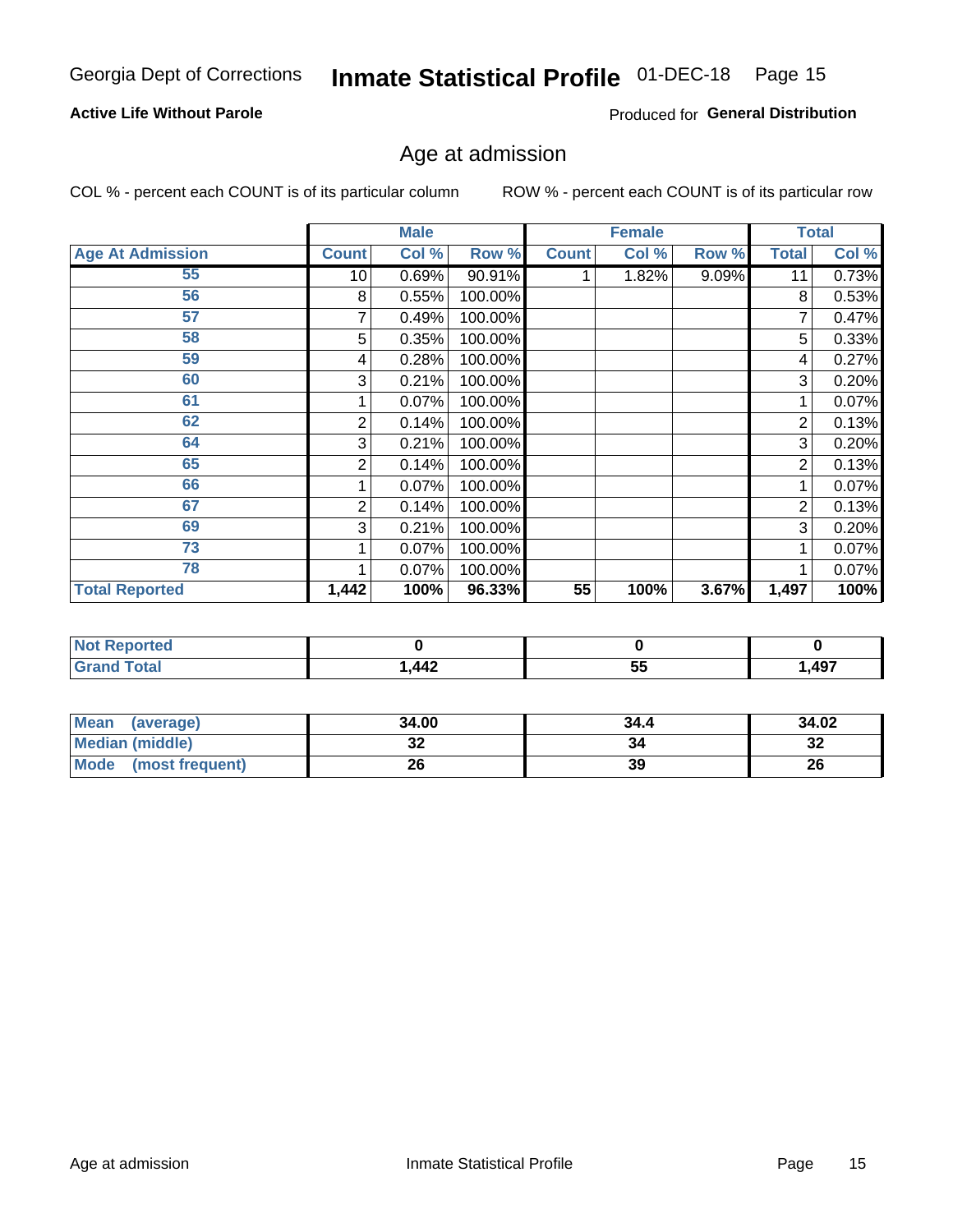### **Active Life Without Parole**

### Produced for General Distribution

### Height, measured at entry to prison

COL % - percent each COUNT is of its particular column

|                       |                           | <b>Male</b> |         |                | <b>Female</b> |         |                | <b>Total</b> |
|-----------------------|---------------------------|-------------|---------|----------------|---------------|---------|----------------|--------------|
| <b>Height</b>         | <b>Count</b>              | Col %       | Row %   | <b>Count</b>   | Col %         | Row %   | <b>Total</b>   | Col %        |
| $\bf{0}$              | $\overline{7}$            | 0.49%       | 100.00% |                |               |         | 7              | 0.47%        |
| 4'10''                |                           |             |         | $\mathbf{1}$   | 1.82%         | 100.00% | 1              | 0.07%        |
| 5'00''                | $\ensuremath{\mathsf{3}}$ | 0.21%       | 100.00% |                |               |         | 3              | 0.20%        |
| 5'01"                 | 4                         | 0.28%       | 66.67%  | $\overline{2}$ | 3.64%         | 33.33%  | 6              | 0.40%        |
| 5'02"                 | 5                         | 0.35%       | 100.00% |                |               |         | 5              | 0.33%        |
| 5'03''                | 13                        | 0.90%       | 56.52%  | 10             | 18.18%        | 43.48%  | 23             | 1.54%        |
| 5'04"                 | 14                        | 0.97%       | 50.00%  | 14             | 25.45%        | 50.00%  | 28             | 1.87%        |
| 5'05"                 | 39                        | 2.70%       | 82.98%  | 8              | 14.55%        | 17.02%  | 47             | 3.14%        |
| 5'06''                | 99                        | 6.87%       | 94.29%  | 6              | 10.91%        | 5.71%   | 105            | 7.01%        |
| 5'07"                 | 98                        | 6.80%       | 93.33%  | 7              | 12.73%        | 6.67%   | 105            | 7.01%        |
| 5'08''                | 148                       | 10.26%      | 99.33%  | 1              | 1.82%         | 0.67%   | 149            | 9.95%        |
| 5'09''                | 183                       | 12.69%      | 98.39%  | 3              | 5.45%         | 1.61%   | 186            | 12.42%       |
| 5'10''                | 168                       | 11.65%      | 99.41%  | 1              | 1.82%         | 0.59%   | 169            | 11.29%       |
| 5'11"                 | 187                       | 12.97%      | 100.00% |                |               |         | 187            | 12.49%       |
| 6'00''                | 153                       | 10.61%      | 99.35%  | 1.             | 1.82%         | 0.65%   | 154            | 10.29%       |
| 6'01''                | 116                       | 8.04%       | 100.00% |                |               |         | 116            | 7.75%        |
| 6'02"                 | 102                       | 7.07%       | 100.00% |                |               |         | 102            | 6.81%        |
| 6'03''                | 50                        | 3.47%       | 98.04%  | $\mathbf{1}$   | 1.82%         | 1.96%   | 51             | 3.41%        |
| 6'04"                 | 35                        | 2.43%       | 100.00% |                |               |         | 35             | 2.34%        |
| 6'05"                 | 9                         | 0.62%       | 100.00% |                |               |         | 9              | 0.60%        |
| 6'06''                | 5                         | 0.35%       | 100.00% |                |               |         | 5              | 0.33%        |
| 6'07''                | $\overline{2}$            | 0.14%       | 100.00% |                |               |         | $\overline{2}$ | 0.13%        |
| 6'11''                | $\overline{2}$            | 0.14%       | 100.00% |                |               |         | $\overline{2}$ | 0.13%        |
| <b>Total Reported</b> | 1,442                     | 100%        | 96.33%  | 55             | 100%          | 3.67%   | 1,497          | 100%         |

| ortea<br>. |     |    |       |
|------------|-----|----|-------|
| _____      | 442 | -- | 1.497 |
|            | ┭┭∠ | v. | − ∪ 1 |

| <b>Mean</b> | (average)       | 5'10" | 5'05" | 5'10" |  |
|-------------|-----------------|-------|-------|-------|--|
|             |                 |       |       |       |  |
| <b>Mode</b> | (most frequent) | 544"  | 5'04" | 544 T |  |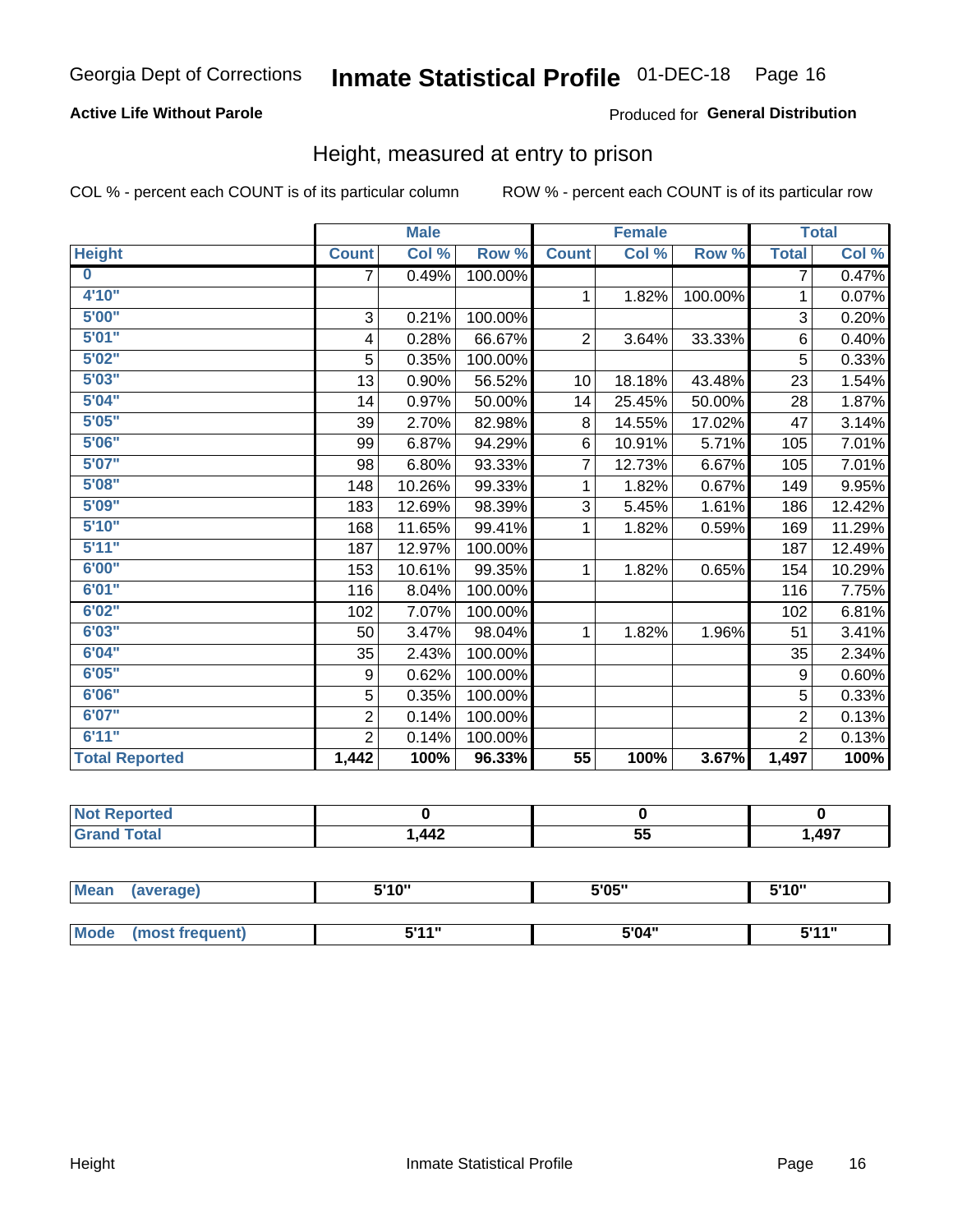**Active Life Without Parole** 

Produced for General Distribution

### Weight, measured at entry to prison

COL % - percent each COUNT is of its particular column

|                                |                | <b>Male</b> |                 |                 | <b>Female</b> |         |                | <b>Total</b> |  |  |
|--------------------------------|----------------|-------------|-----------------|-----------------|---------------|---------|----------------|--------------|--|--|
| <b>Weight</b>                  | <b>Count</b>   | Col %       | Row %           | <b>Count</b>    | Col %         | Row %   | <b>Total</b>   | Col %        |  |  |
| 100 - 109 pounds               |                |             |                 | 1               | 1.82%         | 100.00% | 1              | 0.07%        |  |  |
| 110 - 119 pounds               | 4              | 0.28%       | 66.67%          | $\overline{2}$  | 3.64%         | 33.33%  | 6              | 0.40%        |  |  |
| 120 - 129 pounds               | 6              | 0.42%       | 100.00%         |                 |               |         | 6              | 0.40%        |  |  |
| 130 - 139 pounds               | 45             | 3.13%       | 91.84%          | 4               | 7.27%         | 8.16%   | 49             | 3.28%        |  |  |
| 140 - 149 pounds               | 90             | 6.25%       | 94.74%          | 5               | 9.09%         | 5.26%   | 95             | 6.36%        |  |  |
| 150 - 159 pounds               | 128            | 8.90%       | 95.52%          | 6               | 10.91%        | 4.48%   | 134            | 8.97%        |  |  |
| 160 - 169 pounds               | 172            | 11.95%      | 97.73%          | 4               | 7.27%         | 2.27%   | 176            | 11.78%       |  |  |
| 170 - 179 pounds               | 187            | 13.00%      | 97.40%          | 5               | 9.09%         | 2.60%   | 192            | 12.85%       |  |  |
| 180 - 189 pounds               | 195            | 13.55%      | 97.50%          | 5               | 9.09%         | 2.50%   | 200            | 13.39%       |  |  |
| 190 - 199 pounds               | 124            | 8.62%       | 94.66%          | 7               | 12.73%        | 5.34%   | 131            | 8.77%        |  |  |
| 200 - 209 pounds               | 124            | 8.62%       | 96.88%          | 4               | 7.27%         | 3.13%   | 128            | 8.57%        |  |  |
| 210 - 219 pounds               | 87             | 6.05%       | 93.55%          | 6               | 10.91%        | 6.45%   | 93             | 6.22%        |  |  |
| 220 - 229 pounds               | 85             | 5.91%       | 98.84%          | 1               | 1.82%         | 1.16%   | 86             | 5.76%        |  |  |
| 230 - 239 pounds               | 53             | 3.68%       | 98.15%          | 1               | 1.82%         | 1.85%   | 54             | 3.61%        |  |  |
| 240 - 249 pounds               | 46             | 3.20%       | 100.00%         |                 |               |         | 46             | 3.08%        |  |  |
| 250 - 259 pounds               | 29             | 2.02%       | 100.00%         |                 |               |         | 29             | 1.94%        |  |  |
| 260 - 269 pounds               | 16             | 1.11%       | 100.00%         |                 |               |         | 16             | 1.07%        |  |  |
| 270 - 279 pounds               | 14             | 0.97%       | 100.00%         |                 |               |         | 14             | 0.94%        |  |  |
| 280 - 289 pounds               | 10             | 0.69%       | 90.91%          | 1               | 1.82%         | 9.09%   | 11             | 0.74%        |  |  |
| 290 - 299 pounds               | 6              | 0.42%       | 75.00%          | $\overline{2}$  | 3.64%         | 25.00%  | 8              | 0.54%        |  |  |
| 300 - 309 pounds               | 4              | 0.28%       | 100.00%         |                 |               |         | 4              | 0.27%        |  |  |
| 310 - 319 pounds               | 1              | 0.07%       | 100.00%         |                 |               |         | $\mathbf{1}$   | 0.07%        |  |  |
| 320 - 329 pounds               | 4              | 0.28%       | 100.00%         |                 |               |         | 4              | 0.27%        |  |  |
| 330 - 339 pounds               | 4              | 0.28%       | 100.00%         |                 |               |         | 4              | 0.27%        |  |  |
| 350 - 359 pounds               | $\overline{2}$ | 0.14%       | 100.00%         |                 |               |         | $\overline{2}$ | 0.13%        |  |  |
| 360 - 369 pounds               | 1              | 0.07%       | 100.00%         |                 |               |         | 1              | 0.07%        |  |  |
| 370 - 379 pounds               | 1              | 0.07%       | 100.00%         |                 |               |         | $\mathbf 1$    | 0.07%        |  |  |
| 390 - 399 pounds               |                |             |                 | 1               | 1.82%         | 100.00% | 1              | 0.07%        |  |  |
| 400 pounds and over            | $\mathbf{1}$   | 0.07%       | 100.00%         |                 |               |         | $\mathbf{1}$   | 0.07%        |  |  |
| <b>Total Reported</b>          | 1,439          | 100%        | 96.32%          | $\overline{55}$ | 100%          | 3.68%   | 1,494          | 100.0%       |  |  |
|                                |                |             |                 |                 |               |         |                |              |  |  |
| <b>Not Reported</b>            |                | 3           |                 | 0               |               |         |                | 3            |  |  |
| <b>Grand Total</b>             | 1,442          |             | $\overline{55}$ |                 |               |         | 1,497          |              |  |  |
|                                |                |             |                 |                 |               |         |                |              |  |  |
| <b>Mean</b><br>(average)       |                | 189         |                 | 183             |               |         |                | 189          |  |  |
| <b>Median (middle)</b>         |                | 180         |                 |                 | 180           |         |                | 180          |  |  |
| <b>Mode</b><br>(most frequent) |                | 180         |                 |                 | 180           |         |                | 180          |  |  |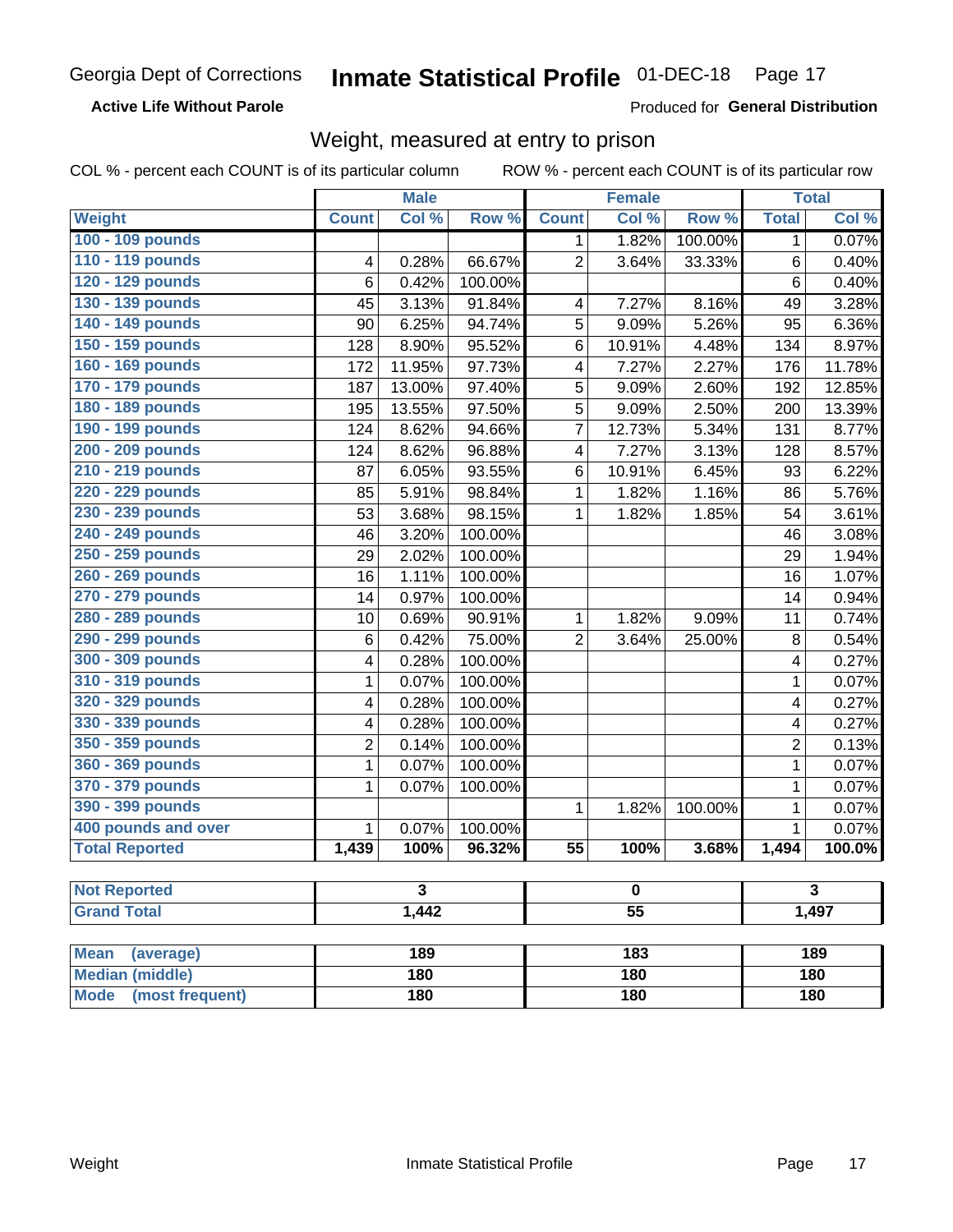## Inmate Statistical Profile 01-DEC-18 Page 18

### **Active Life Without Parole**

#### Produced for General Distribution

### Veterans validated by Veteran's Administration

COL % - percent each COUNT is of its particular column

|                               |              | <b>Male</b> |                    | <b>Female</b> |         |              | <b>Total</b> |
|-------------------------------|--------------|-------------|--------------------|---------------|---------|--------------|--------------|
| <b>Military service</b>       | <b>Count</b> | Col %       | <b>Row % Count</b> | Col %         | Row %   | <b>Total</b> | Col %        |
| <b>Others</b>                 | 51           | 42.15%      | 100.00%            |               |         | 51           | 41.80%       |
| <b>Air Force</b>              | 47           | 38.84%      | 97.92%             | 100.00%       | 2.08%   | 48           | 39.34%       |
| <b>Army</b><br>$\mathbf{2}^-$ | 6            | 4.96%       | 100.00%            |               |         | 6            | 4.92%        |
| <b>Navy</b><br>3              |              | 5.79%       | 100.00%            |               |         |              | 5.74%        |
| <b>Coast Guard</b><br>5.      | 10           | $8.26\%$    | 100.00%            |               |         | 10           | 8.20%        |
| <b>Total Reported</b>         | 121          | 100%        | 99.18%             | 100%          | $.82\%$ | 122          | 100%         |

| 'teo<br>N   | -221<br>ו גכ, י<br>$ -$ | 54         | $\sim$ $\sim$ $\sim$ |
|-------------|-------------------------|------------|----------------------|
| $f$ ata $f$ | AA<br><b>TTA</b>        | --<br>. სა | ,497                 |

| <b>Moo.</b> |
|-------------|
|-------------|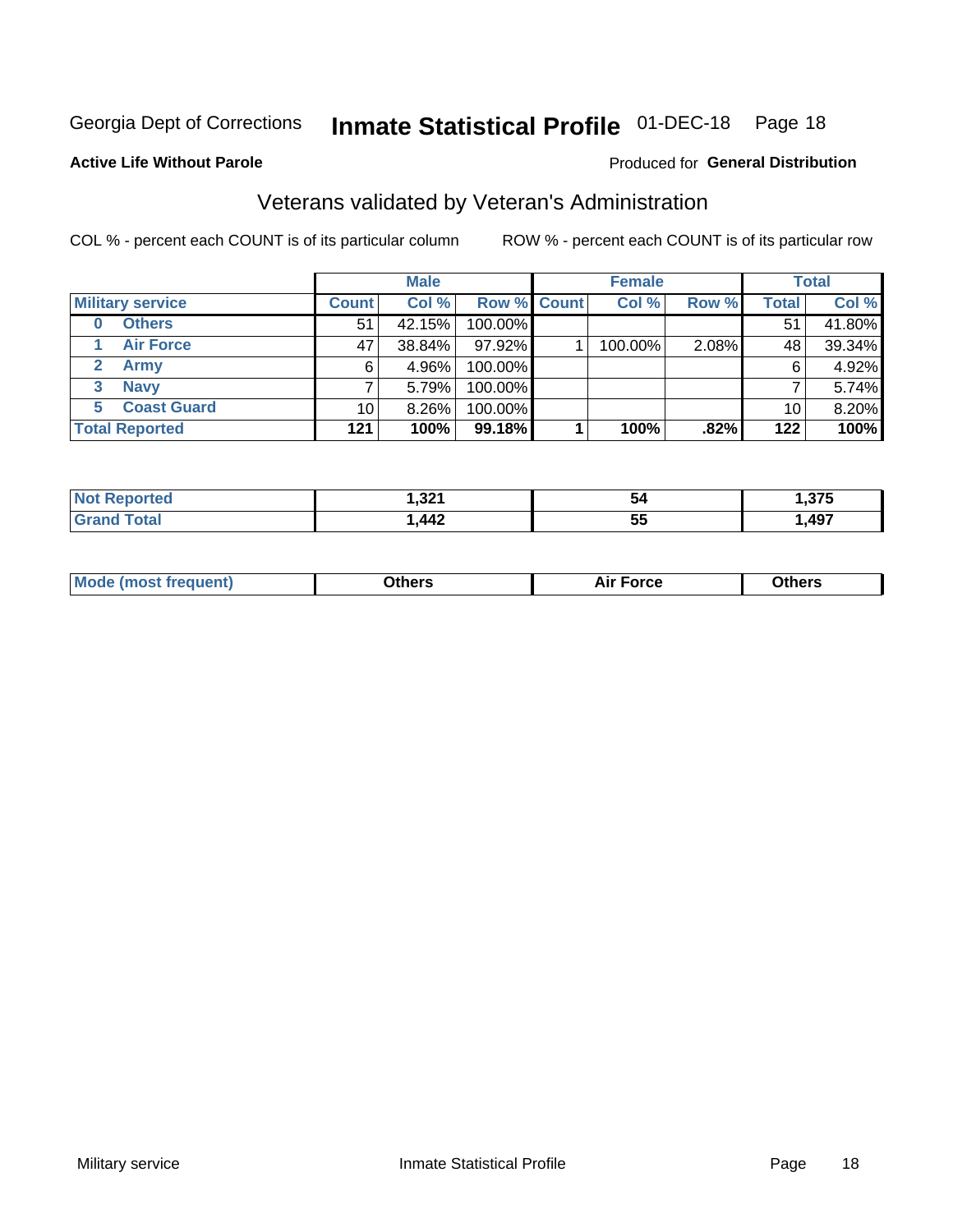# Inmate Statistical Profile 01-DEC-18 Page 19

**Active Life Without Parole** 

Produced for General Distribution

### Type of admission to prison

COL % - percent each COUNT is of its particular column

|                                      |                 | <b>Male</b> |                    |    | <b>Female</b> |       |              | <b>Total</b> |
|--------------------------------------|-----------------|-------------|--------------------|----|---------------|-------|--------------|--------------|
| <b>Type of Admission</b>             | <b>Count</b>    | Col %       | <b>Row % Count</b> |    | Col %         | Row % | <b>Total</b> | Col %        |
| <b>52 New Sentence</b>               | 1,369           | 94.94%      | 96.14%             | 55 | 100.00%       | 3.86% | 1,424        | 95.12%       |
| <b>Probation Rev Partial</b><br>53   | 7               | .49%        | 100.00%            |    |               |       |              | .47%         |
| <b>Probation Rev Remainder</b><br>54 | 13              | .90%        | 100.00%            |    |               |       | 13           | $.87\%$      |
| <b>Parole Rev New Sentence</b><br>55 | 20              | 1.39%       | 100.00%            |    |               |       | 20           | 1.34%        |
| <b>Parole Rev No New</b><br>56       | 19              | 1.32%       | 100.00%            |    |               |       | 19           | 1.27%        |
| <b>Sentence</b>                      |                 |             |                    |    |               |       |              |              |
| <b>Life W/O Parole</b><br>70         | 13 <sub>1</sub> | .90%        | 100.00%            |    |               |       | 13           | .87%         |
| <b>Unknown</b><br>82                 |                 | $.07\%$     | 100.00%            |    |               |       |              | .07%         |
| <b>Total Reported</b>                | 1,442           | 100%        | 96.33%             | 55 | 100%          | 3.67% | 1,497        | 100%         |

| eported:<br>NO |                                             |          |       |
|----------------|---------------------------------------------|----------|-------|
| <b>c</b> otal  | $\boldsymbol{A}\boldsymbol{\Lambda}$<br>444 | --<br>◡◡ | 1,497 |

| Mode (most frequent) | <b>New Sentence</b> | <b>New Sentence</b> | <b>New Sentence</b> |
|----------------------|---------------------|---------------------|---------------------|
|                      |                     |                     |                     |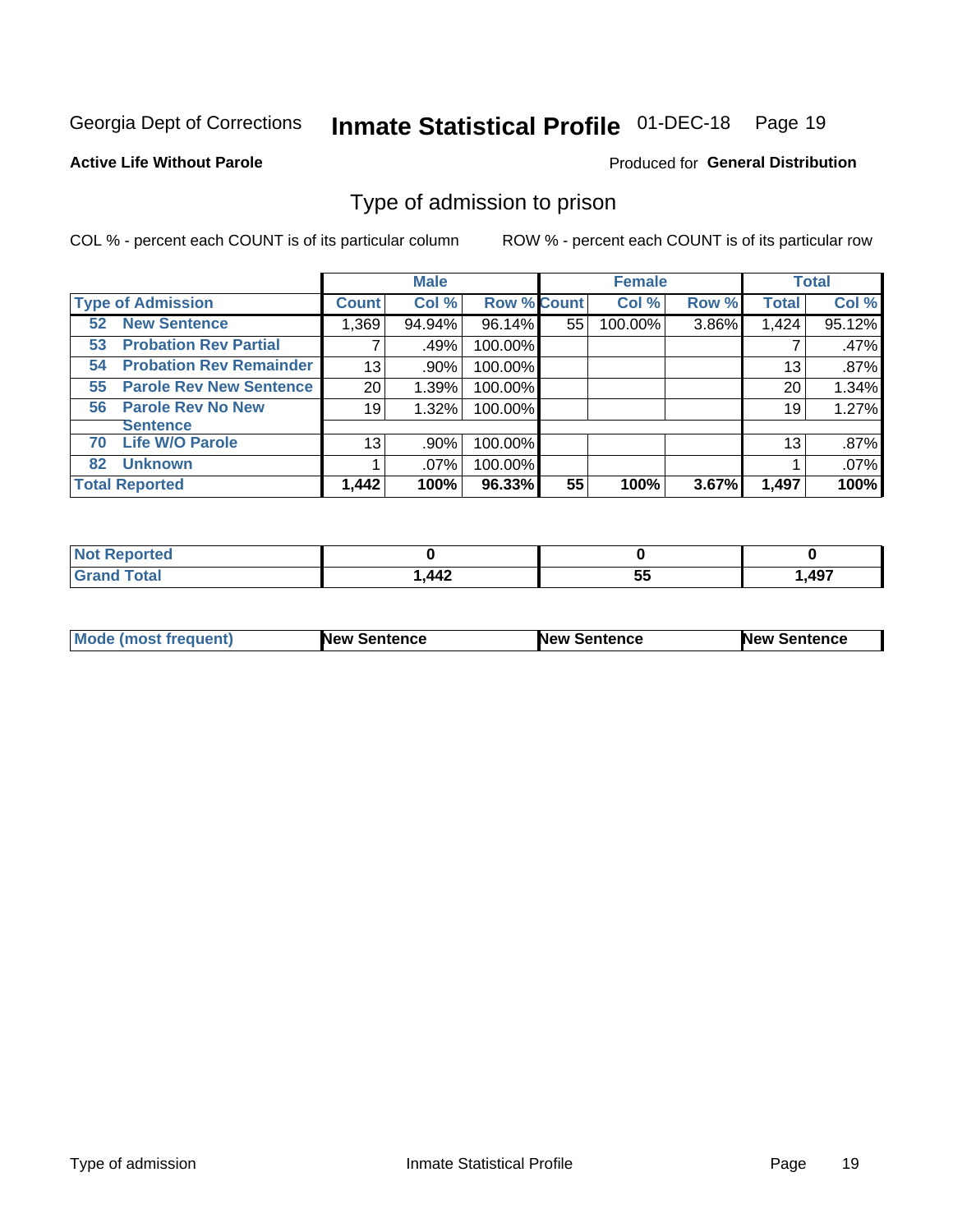## Inmate Statistical Profile 01-DEC-18 Page 20

**Active Life Without Parole** 

#### Produced for General Distribution

## Current / last supervision level

COL % - percent each COUNT is of its particular column

|                        |              | <b>Male</b> |                    |    | <b>Female</b> |          |         | <b>Total</b> |
|------------------------|--------------|-------------|--------------------|----|---------------|----------|---------|--------------|
| <b>Security Status</b> | <b>Count</b> | Col%        | <b>Row % Count</b> |    | Col %         | Row %    | Total   | Col %        |
| 4 Medium               |              | .21%        | 100.00%            |    | .00%          |          |         | .20%         |
| 5 Close                | 1.439        | 99.79%      | 96.32%             | 55 | 100.00%       | 3.68%    | ٔ 494.، | 99.80%       |
| <b>Total Reported</b>  | .442         | 100%        | 96.33%             | 55 | 100%          | $3.67\%$ | 1,497   | 100%         |

| <b>Still being diagnosed</b> |        |    |       |
|------------------------------|--------|----|-------|
| <b>Not Reported</b>          |        |    |       |
| <b>Grand Total</b>           | 442. ا | 55 | 1,497 |

| <b>Mode (most frequent)</b> | Close | ∵lose | Close |
|-----------------------------|-------|-------|-------|
|                             |       |       |       |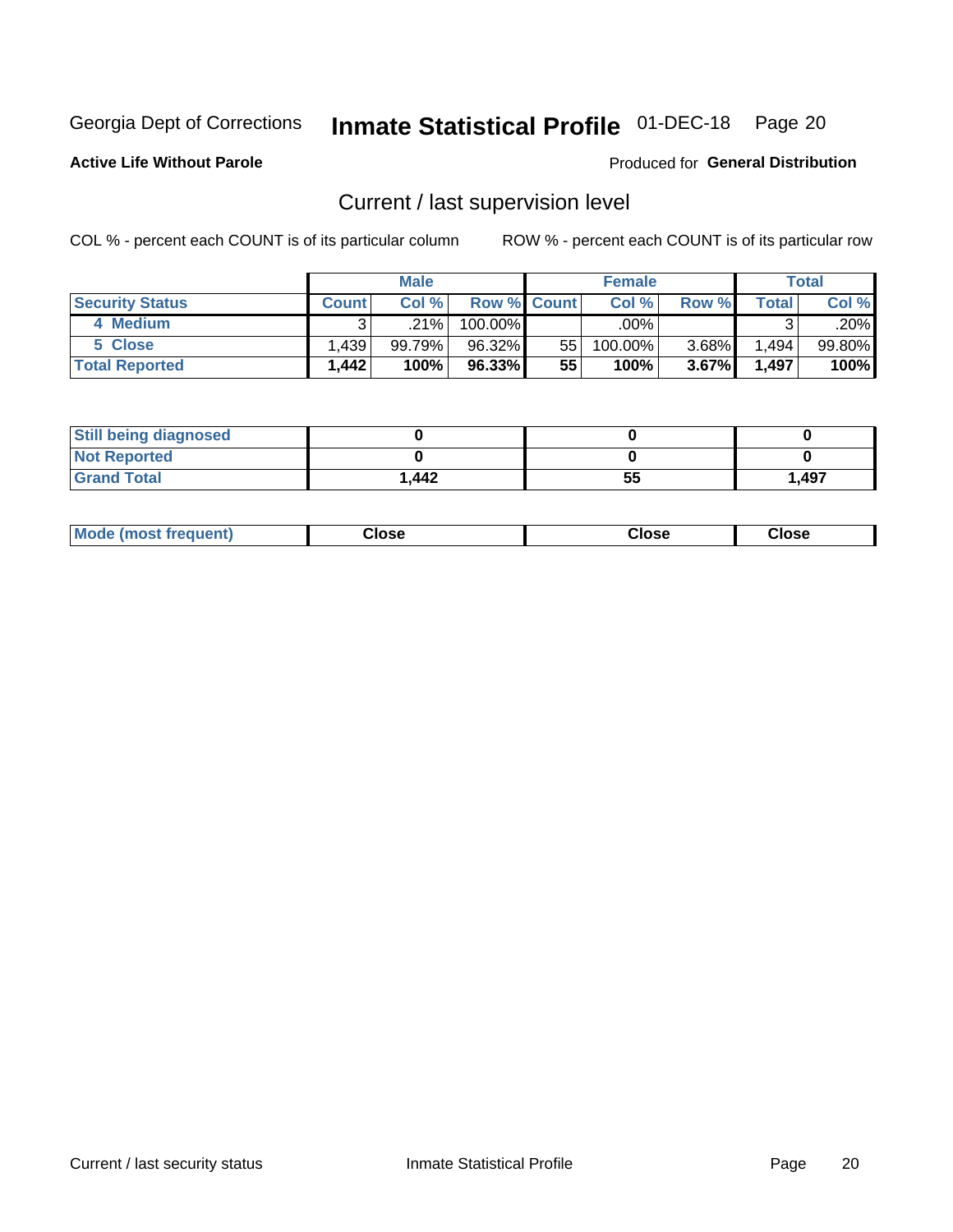## Inmate Statistical Profile 01-DEC-18 Page 21

**Active Life Without Parole** 

Produced for General Distribution

## Current / last type of institution

COL % - percent each COUNT is of its particular column

|                            |              | <b>Male</b> |                    |    | <b>Female</b> |          |                | Total   |
|----------------------------|--------------|-------------|--------------------|----|---------------|----------|----------------|---------|
| <b>Type of Institution</b> | <b>Count</b> | Col %       | <b>Row % Count</b> |    | Col %         | Row %    | <b>Total</b> I | Col %   |
| <b>State Prison</b>        | . 442        | 100.00%     | 96.33%             | 55 | $100.00\%$    | $3.67\%$ | 1,497          | 100.00% |
| <b>Total Reported</b>      | l.442        | 100%        | 96.33% 1           | 55 | 100%          | $3.67\%$ | 1,497          | 100%    |

| τeα<br>$\sim$ |            |    |       |
|---------------|------------|----|-------|
|               | AA2<br>ᅮᅮᄼ | 5. | 1,497 |

| <b>Mode (most frequent)</b> | State Prison | <b>State Prison</b> | State<br>⊦ Prisonl |
|-----------------------------|--------------|---------------------|--------------------|
|                             |              |                     |                    |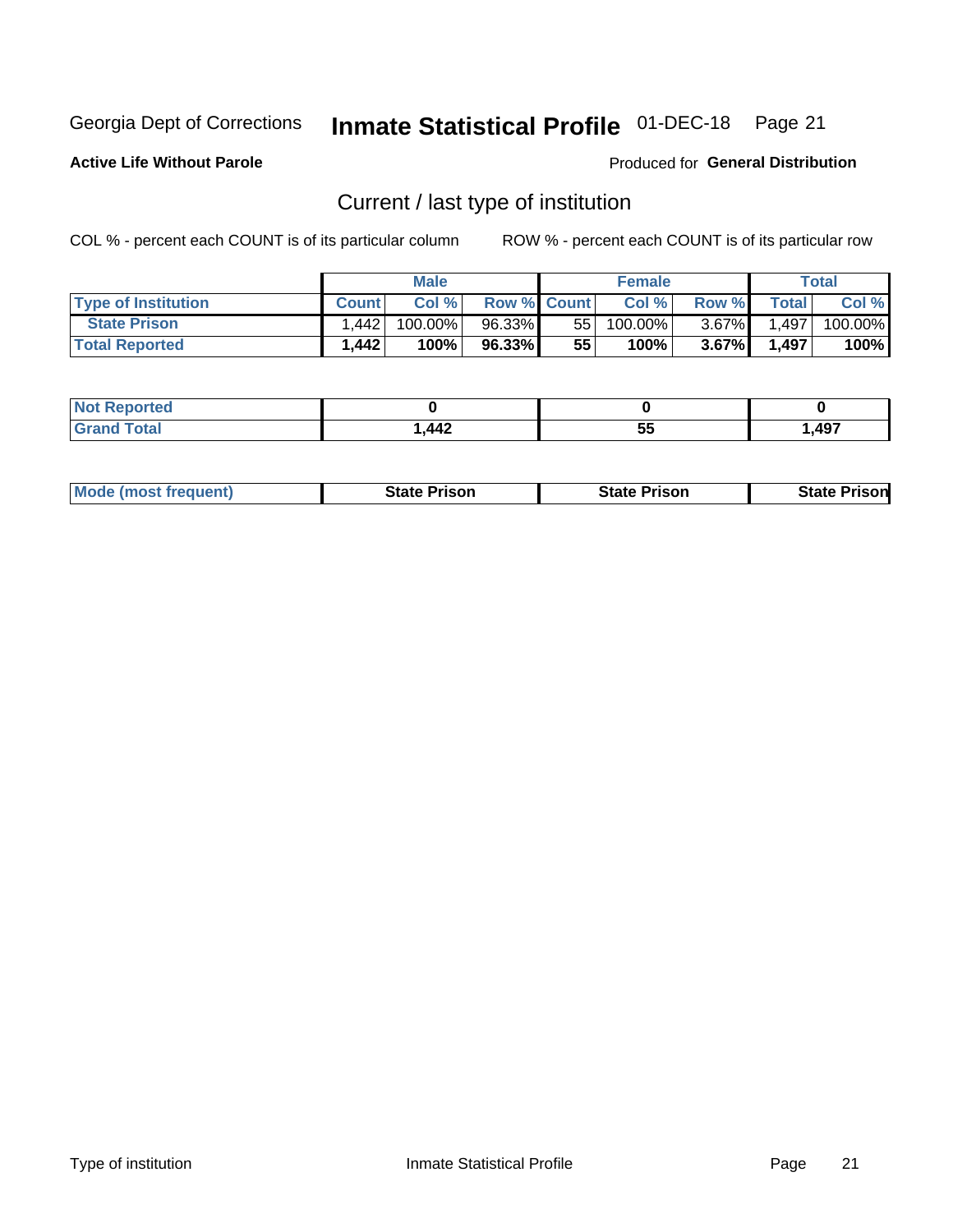## Inmate Statistical Profile 01-DEC-18 Page 22

### **Active Life Without Parole**

#### Produced for General Distribution

### Institution type - transitional centers

COL % - percent each COUNT is of its particular column

|                                          |              | <b>Male</b> |             | <b>Female</b> |             | <b>Total</b> |
|------------------------------------------|--------------|-------------|-------------|---------------|-------------|--------------|
| <b>Institution Type - Trans. Centers</b> | <b>Count</b> | Col %       | Row % Count | Col %         | Row % Total | Col %        |
| <b>Total Reported</b>                    |              |             |             |               |             |              |

| <b>Reported</b><br><b>NOT</b><br>$\sim$            |  |  |
|----------------------------------------------------|--|--|
| $f$ $f \circ f \circ f$<br>$C = 1$<br><b>TULAI</b> |  |  |

| Mode (most frequent) | <b>Null</b> | <b>Null</b> | <b>Null</b> |
|----------------------|-------------|-------------|-------------|
|                      |             |             |             |
|                      |             |             |             |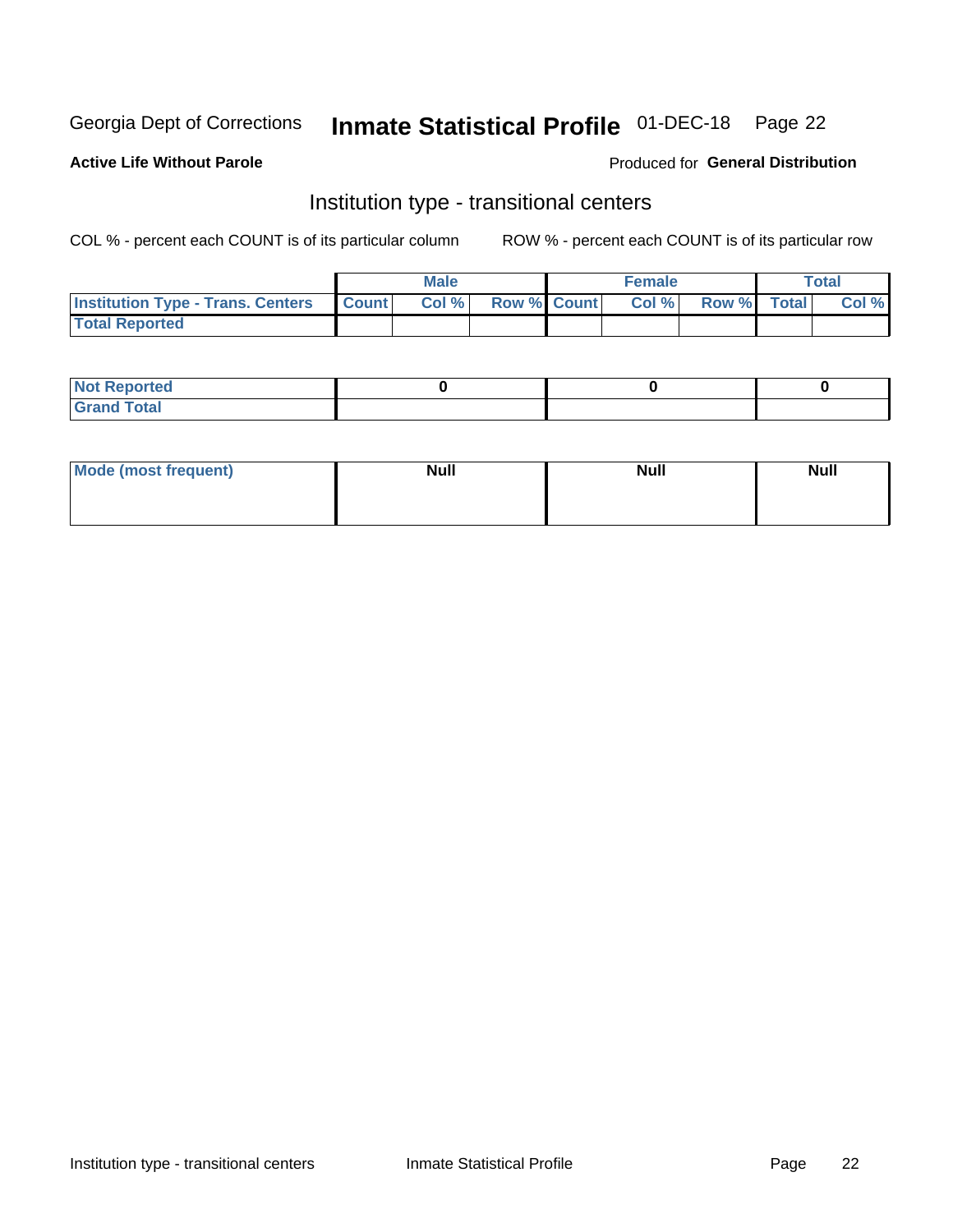## Inmate Statistical Profile 01-DEC-18 Page 23

**Active Life Without Parole** 

**Produced for General Distribution** 

### Institution type - county prisons

COL % - percent each COUNT is of its particular column

|                                                    | <b>Male</b> |       |  | <b>Female</b> |                          |             | <b>Total</b> |       |
|----------------------------------------------------|-------------|-------|--|---------------|--------------------------|-------------|--------------|-------|
| <b>Institution Type - County Prisons   Count  </b> |             | Col % |  |               | <b>Row % Count Col %</b> | Row % Total |              | Col % |
| <b>Total Reported</b>                              |             |       |  |               |                          |             |              |       |

| <b>Not</b><br>: Reported<br> |  |  |
|------------------------------|--|--|
| <b>Total</b><br>---          |  |  |

| Mode (most frequent) | <b>Null</b> | <b>Null</b><br><b>Null</b> |
|----------------------|-------------|----------------------------|
|                      |             |                            |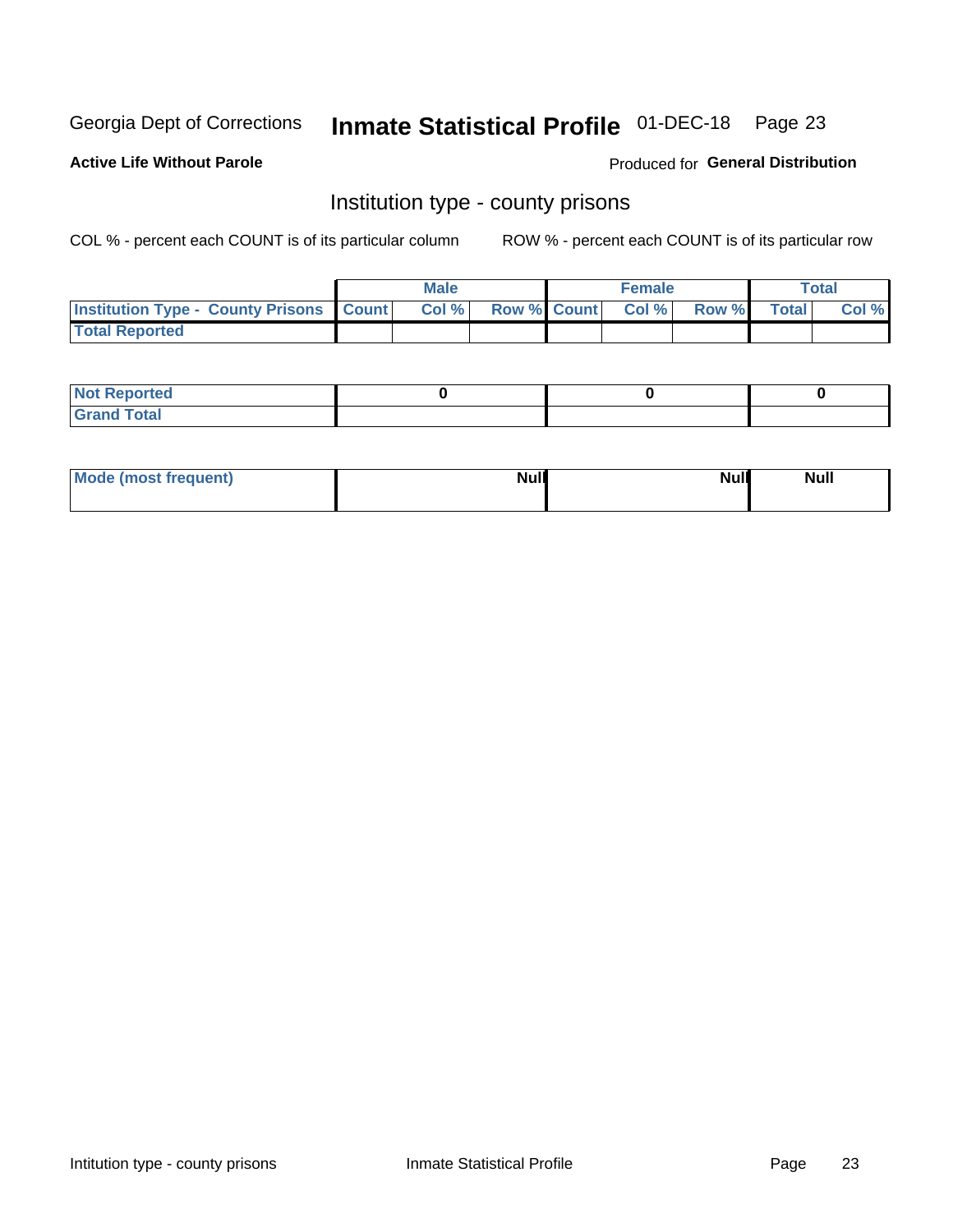# Inmate Statistical Profile 01-DEC-18 Page 24

#### **Active Life Without Parole**

#### Produced for General Distribution

### Institution type - state prisons

COL % - percent each COUNT is of its particular column

|                                             | <b>Male</b>               |        |                               |                 | <b>Female</b> |                                     | <b>Total</b> |        |
|---------------------------------------------|---------------------------|--------|-------------------------------|-----------------|---------------|-------------------------------------|--------------|--------|
| <b>Institution Type - State Prisons</b>     | <b>Count</b>              | Col %  | Row %                         | <b>Count</b>    | Col %         | Row %                               | <b>Total</b> | Col %  |
| <b>Arrendale State Prison</b>               |                           |        |                               | 29              | 52.73%        | 100.00%                             | 29           | 1.94%  |
| <b>Augusta State Med. Prison</b>            | 70                        | 4.85%  | 100.00%                       |                 |               |                                     | 70           | 4.68%  |
| <b>Autry State Prison</b>                   | 1                         | .07%   | 100.00%                       |                 |               |                                     |              | .07%   |
| <b>Baldwin State Prison</b>                 | 46                        | 3.19%  | 100.00%                       |                 |               |                                     | 46           | 3.07%  |
| <b>Burruss Correctional Training</b><br>Ctr | 1                         | .07%   | 100.00%                       |                 |               |                                     | 1            | .07%   |
| <b>Central State Prison</b>                 | 4                         | .28%   | 100.00%                       |                 |               |                                     | 4            | .27%   |
| <b>Coastal State Prison</b>                 | 3                         | .21%   | 100.00%                       |                 |               |                                     | 3            | .20%   |
| <b>Dooly State Prison</b>                   | 1                         | .07%   | 100.00%                       |                 |               |                                     | 1            | .07%   |
| <b>Ga Diag Class Prison</b>                 | 53                        | 3.68%  | 100.00%                       |                 |               |                                     | 53           | 3.54%  |
| <b>Ga State Prison</b>                      | 30                        | 2.08%  | 100.00%                       |                 |               |                                     | 30           | 2.00%  |
| <b>Hancock State Prison</b>                 | 169                       | 11.72% | 100.00%                       |                 |               |                                     | 169          | 11.29% |
| <b>Hays State Prison</b>                    | 113                       | 7.84%  | 100.00%                       |                 |               |                                     | 113          | 7.55%  |
| <b>Macon State Prison</b>                   | 283                       | 19.63% | 100.00%                       |                 |               |                                     | 283          | 18.90% |
| <b>Phillips State Prison</b>                | 27                        | 1.87%  | 100.00%                       |                 |               |                                     | 27           | 1.80%  |
| <b>Pulaski State Prison</b>                 |                           |        |                               | 26              | 47.27%        | 100.00%                             | 26           | 1.74%  |
| <b>Smith State Prison</b>                   | 196                       | 13.59% | 100.00%                       |                 |               |                                     | 196          | 13.09% |
| <b>Telfair State Prison</b>                 | 214                       | 14.84% | 100.00%                       |                 |               |                                     | 214          | 14.30% |
| <b>Valdosta State Prison</b>                | 116                       | 8.04%  | 100.00%                       |                 |               |                                     | 116          | 7.75%  |
| <b>Ware State Prison</b>                    | 115                       | 7.98%  | 100.00%                       |                 |               |                                     | 115          | 7.68%  |
| <b>Total Reported</b>                       | 1,442                     | 100%   | 96.33%                        | 55              | 100%          | 3.67%                               | 1,497        | 100%   |
| <b>Not Reported</b>                         | $\bf{0}$                  |        | $\mathbf 0$                   |                 |               | $\bf{0}$                            |              |        |
| <b>Grand Total</b>                          |                           | 1,442  |                               | $\overline{55}$ |               |                                     |              | 1,497  |
| <b>Mode (most frequent)</b>                 | <b>Macon State Prison</b> |        | <b>Arrendale State Prison</b> |                 |               | <b>Macon State</b><br><b>Prison</b> |              |        |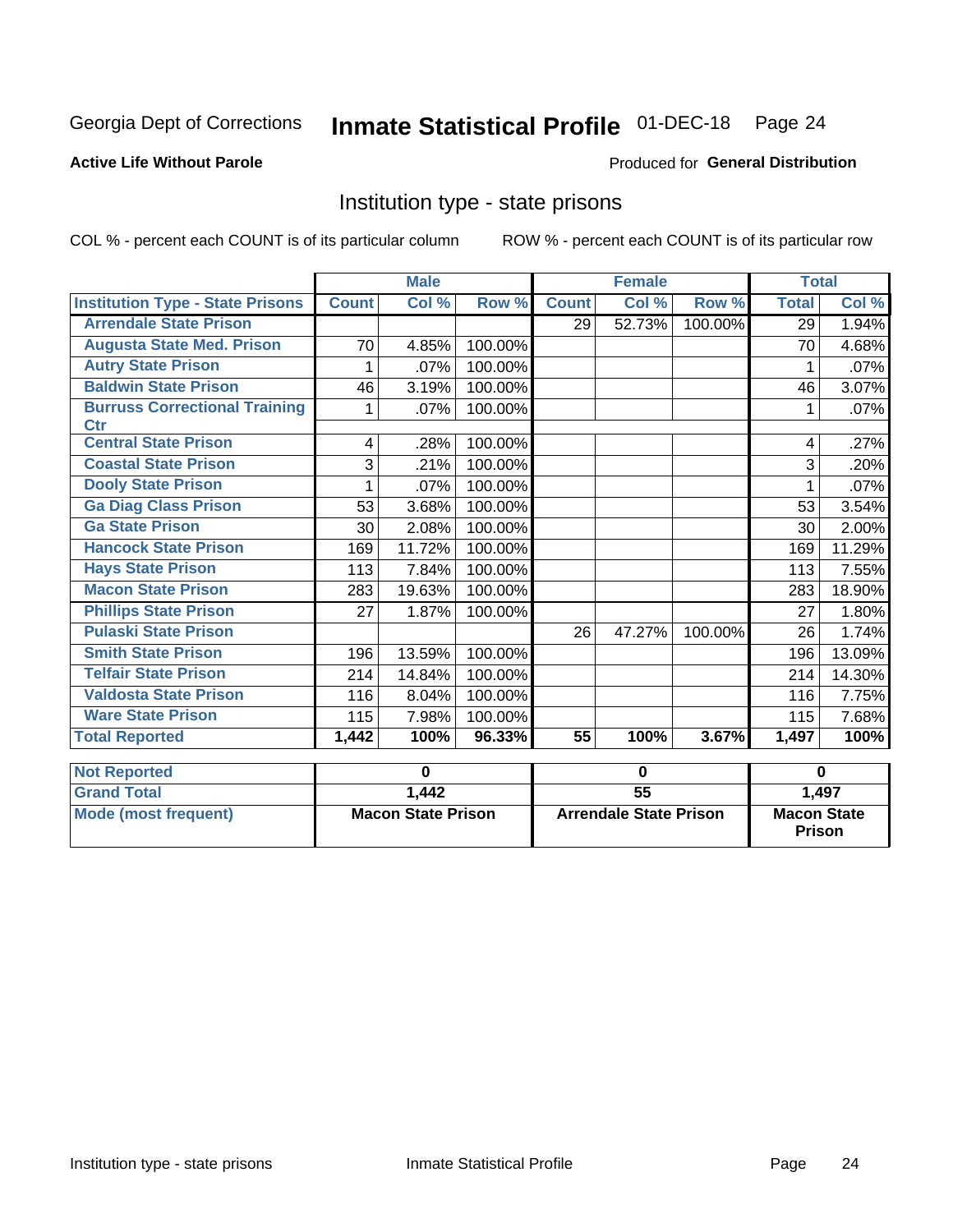## Inmate Statistical Profile 01-DEC-18 Page 25

### **Active Life Without Parole**

#### Produced for General Distribution

### Institution type - private prisons

COL % - percent each COUNT is of its particular column

|                                                     | <b>Male</b> |       |                    | <b>Female</b> |       |             | Total |       |
|-----------------------------------------------------|-------------|-------|--------------------|---------------|-------|-------------|-------|-------|
| <b>Institution Type - Private Prisons   Count  </b> |             | Col % | <b>Row % Count</b> |               | Col % | Row % Total |       | Col % |
| <b>Total Reported</b>                               |             |       |                    |               |       |             |       |       |

| Not Reported          |  |  |
|-----------------------|--|--|
| <b>Cotal</b><br>_____ |  |  |

| <b>Mo</b><br>frequent) | <b>Null</b> | <b>Null</b> | . . I *<br><b>IVUII</b> |
|------------------------|-------------|-------------|-------------------------|
|                        |             |             |                         |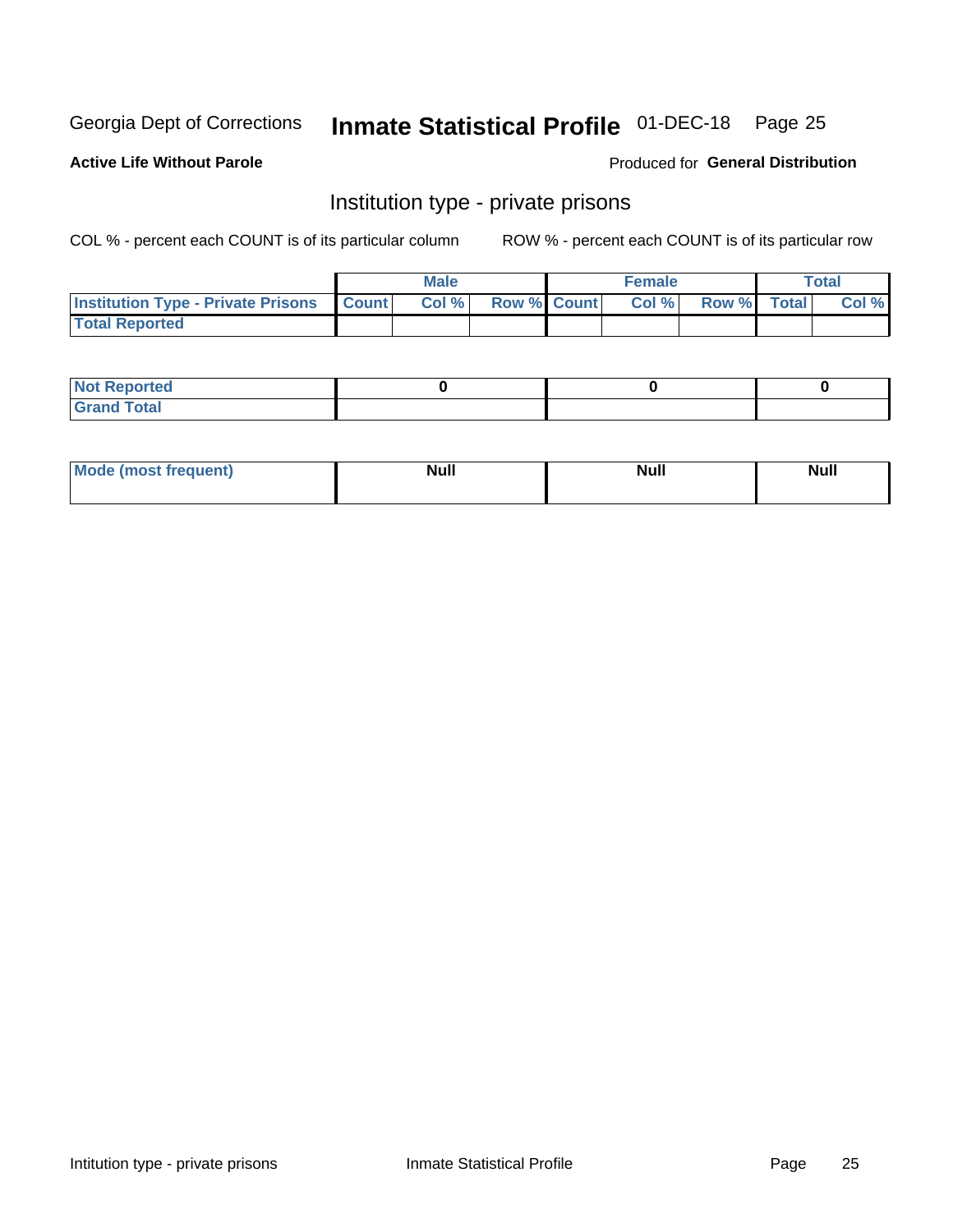# Inmate Statistical Profile 01-DEC-18 Page 26

#### **Active Life Without Parole**

### Produced for General Distribution

### Institution type - inmate boot camp

COL % - percent each COUNT is of its particular column

|                                      | <b>Male</b>  |       |               |              | <b>Female</b> | <b>Total</b> |  |       |
|--------------------------------------|--------------|-------|---------------|--------------|---------------|--------------|--|-------|
| <b>Institution Type - Boot Camps</b> | <b>Count</b> | Col % | <b>Row %I</b> | <b>Count</b> | Col %         | Row % Total  |  | Col % |
| <b>Total Rported</b>                 |              |       |               |              |               |              |  |       |

| <b>Not Reported</b>            |  |  |
|--------------------------------|--|--|
| <b>Total</b><br>C <sub>r</sub> |  |  |

| Mod<br>uamo | Nul.<br>$- - - - - -$ | <b>Null</b> | . .<br>uu.<br>------ |
|-------------|-----------------------|-------------|----------------------|
|             |                       |             |                      |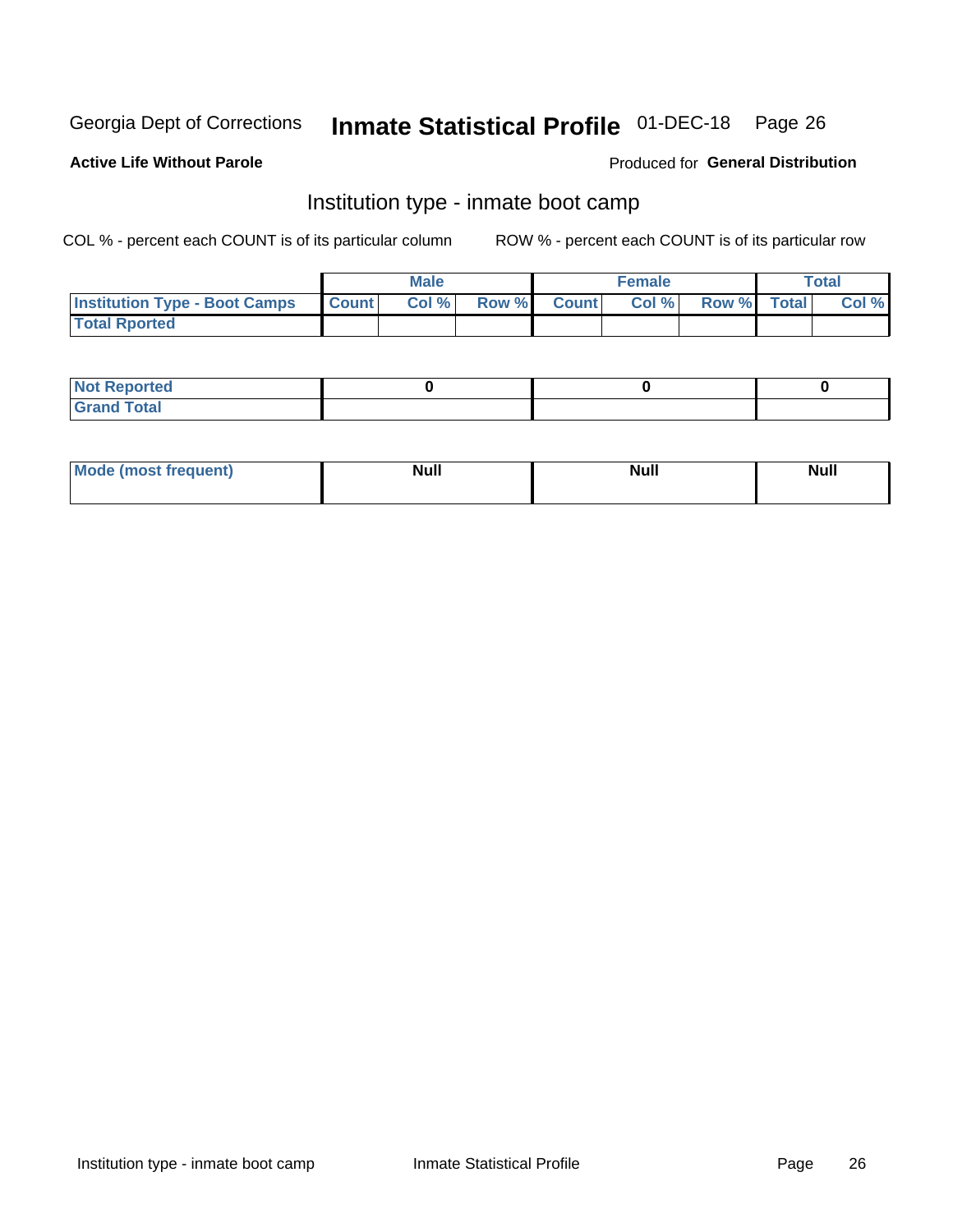# Inmate Statistical Profile 01-DEC-18 Page 27

### **Active Life Without Parole**

### **Produced for General Distribution**

### Number of disciplinary reports

COL % - percent each COUNT is of its particular column

|                                       | <b>Male</b>  |          |        | <b>Female</b> |        |       | <b>Total</b> |        |
|---------------------------------------|--------------|----------|--------|---------------|--------|-------|--------------|--------|
| <b>Number of Disciplinary Reports</b> | <b>Count</b> | Col %    | Row %  | <b>Count</b>  | Col %  | Row % | <b>Total</b> | Col %  |
|                                       | 419          | 29.06%   | 94.80% | 23            | 41.82% | 5.20% | 442          | 29.53% |
|                                       | 195          | 13.52%   | 97.01% | 6             | 10.91% | 2.99% | 201          | 13.43% |
| $\mathbf{2}$                          | 129          | 8.95%    | 93.48% | 9             | 16.36% | 6.52% | 138          | 9.22%  |
| 3                                     | 100          | 6.93%    | 95.24% | 5             | 9.09%  | 4.76% | 105          | 7.01%  |
|                                       | 75           | 5.20%    | 96.15% | 3             | 5.45%  | 3.85% | 78           | 5.21%  |
| 5                                     | 62           | $4.30\%$ | 98.41% |               | 1.82%  | 1.59% | 63           | 4.21%  |
| <b>More Than 5</b>                    | 462          | 32.04%   | 98.30% | 8             | 14.55% | 1.70% | 470          | 31.40% |
| <b>Total Reported</b>                 | 1,442        | 100%     | 96.33% | 55            | 100%   | 3.67% | 1,497        | 100.0% |

| <u>orteo</u><br>NO |            |         |       |
|--------------------|------------|---------|-------|
| <b>otal</b>        | AA2<br>┱┱┻ | --<br>v | 1,497 |

| Mean (average)         | 6.82 | 3.85 | 6.7. |
|------------------------|------|------|------|
| <b>Median (middle)</b> |      |      |      |
| Mode (most frequent)   |      |      |      |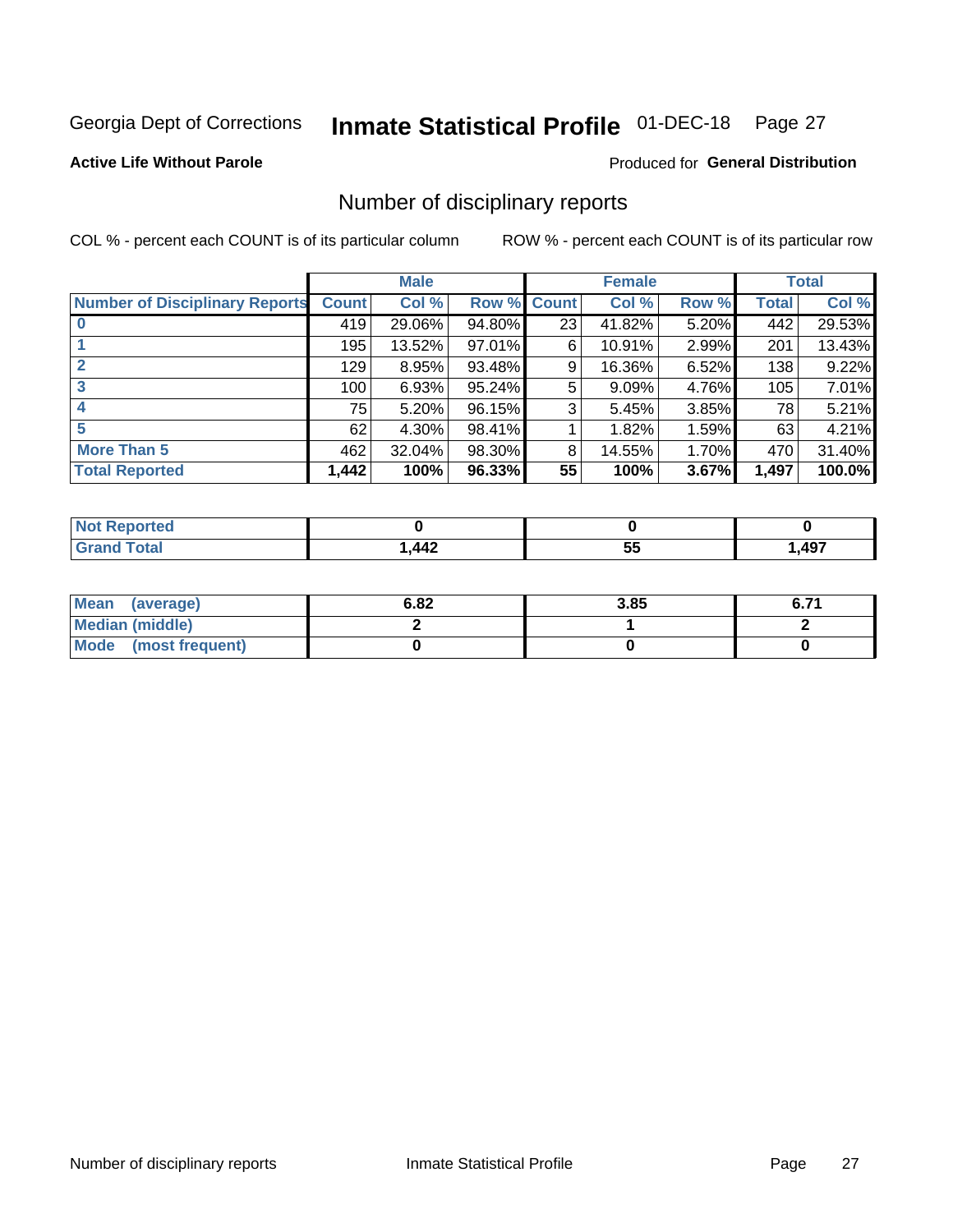# Inmate Statistical Profile 01-DEC-18 Page 28

### **Active Life Without Parole**

### **Produced for General Distribution**

### Number of transfers

COL % - percent each COUNT is of its particular column

|                            |         | <b>Male</b> |        |              | <b>Female</b> |          |              | <b>Total</b> |
|----------------------------|---------|-------------|--------|--------------|---------------|----------|--------------|--------------|
| <b>Number of Transfers</b> | Count l | Col %       | Row %  | <b>Count</b> | Col %         | Row %    | <b>Total</b> | Col %        |
|                            | 31      | 2.15%       | 73.81% | 11           | 20.00%        | 26.19%   | 42           | 2.81%        |
|                            | 388     | 26.91%      | 94.17% | 24           | 43.64%        | 5.83%    | 412          | 27.52%       |
| $\mathbf{2}$               | 211     | 14.63%      | 95.91% | 9            | 16.36%        | 4.09%    | 220          | 14.70%       |
| 3                          | 163     | 11.30%      | 97.02% | 5            | 9.09%         | $2.98\%$ | 168          | 11.22%       |
|                            | 101     | 7.00%       | 99.02% |              | 1.82%         | 0.98%    | 102          | 6.81%        |
| 5                          | 60      | 4.16%       | 98.36% |              | 1.82%         | 1.64%    | 61           | 4.07%        |
| <b>More Than 5</b>         | 488     | 33.84%      | 99.19% | 4            | 7.27%         | 0.81%    | 492          | 32.87%       |
| <b>Total Reported</b>      | 1,442   | 100%        | 96.33% | 55           | 100%          | 3.67%    | 1,497        | 100%         |

| N     |                                |   |      |
|-------|--------------------------------|---|------|
| 'otal | $\boldsymbol{M}$<br><b>TTA</b> | ◡ | 497, |

| Mean (average)       | 5.87 | 1.73 | 9.IŁ |
|----------------------|------|------|------|
| Median (middle)      |      |      |      |
| Mode (most frequent) |      |      |      |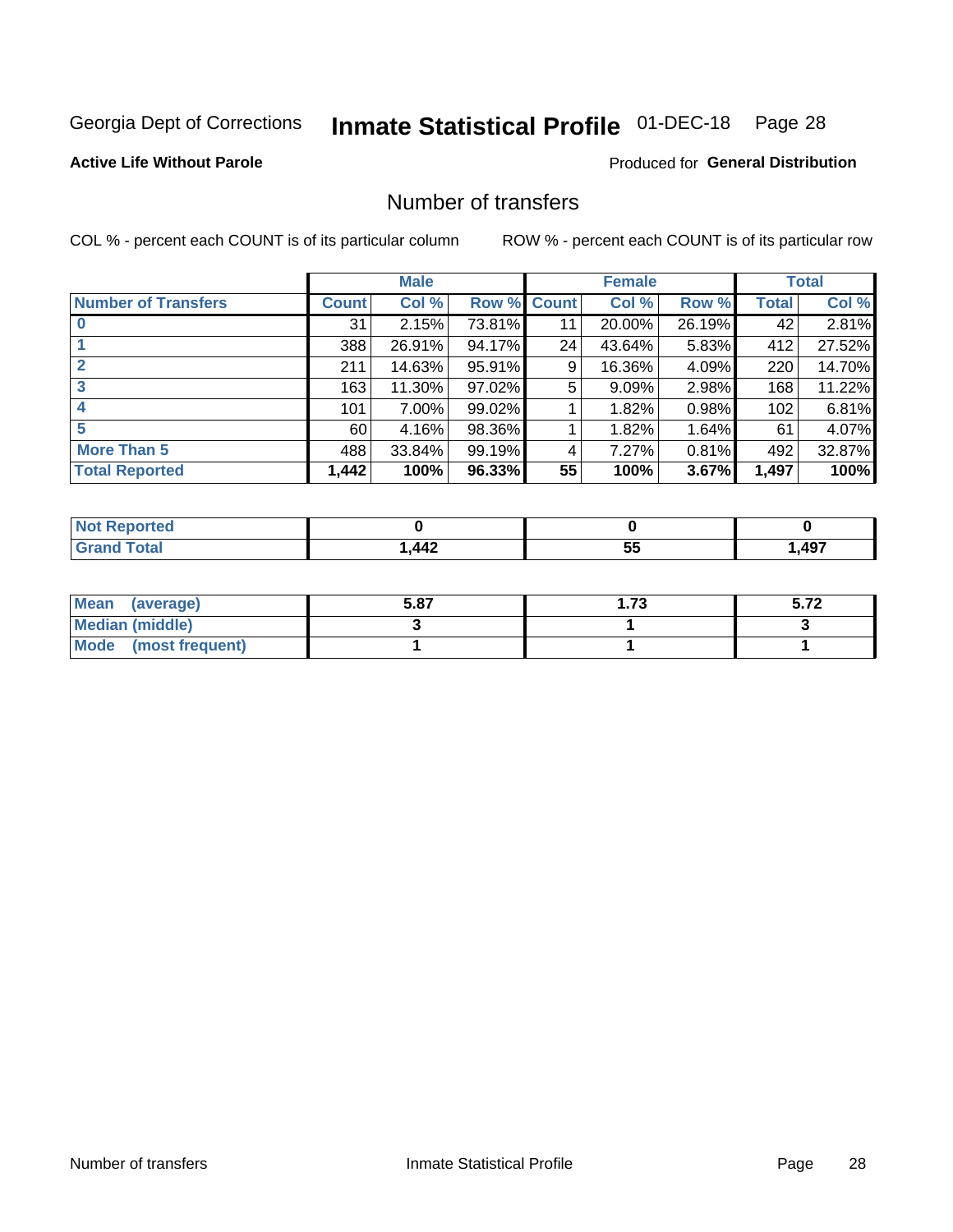## Inmate Statistical Profile 01-DEC-18 Page 29

**Active Life Without Parole** 

**Produced for General Distribution** 

## Number of escapes

COL % - percent each COUNT is of its particular column

|                          |              | <b>Male</b> |                    |    | <b>Female</b> |       |       | <b>Total</b> |
|--------------------------|--------------|-------------|--------------------|----|---------------|-------|-------|--------------|
| <b>Number of Escapes</b> | <b>Count</b> | Col%        | <b>Row % Count</b> |    | Col %         | Row % | Total | Col %        |
|                          | .438         | 99.72%      | 96.32%             | 55 | 100.00%       | 3.68% | 1,493 | 99.73%       |
|                          |              | 0.14%       | 100.00%            |    |               |       |       | 0.13%        |
|                          |              | 0.14%       | 100.00%            |    |               |       |       | 0.13%        |
| <b>Total Reported</b>    | ,442         | 100%        | 96.33%             | 55 | 100%          | 3.67% | 1,497 | 100%         |

| rtea<br><b>NOT</b> |                                      |    |       |
|--------------------|--------------------------------------|----|-------|
| `otal              | $\boldsymbol{A}\boldsymbol{\Lambda}$ | -- | 1.497 |
| Grand              | 14Z                                  | ູບ | − ∪ ≀ |

| Mean (average)         |  |  |
|------------------------|--|--|
| <b>Median (middle)</b> |  |  |
| Mode (most frequent)   |  |  |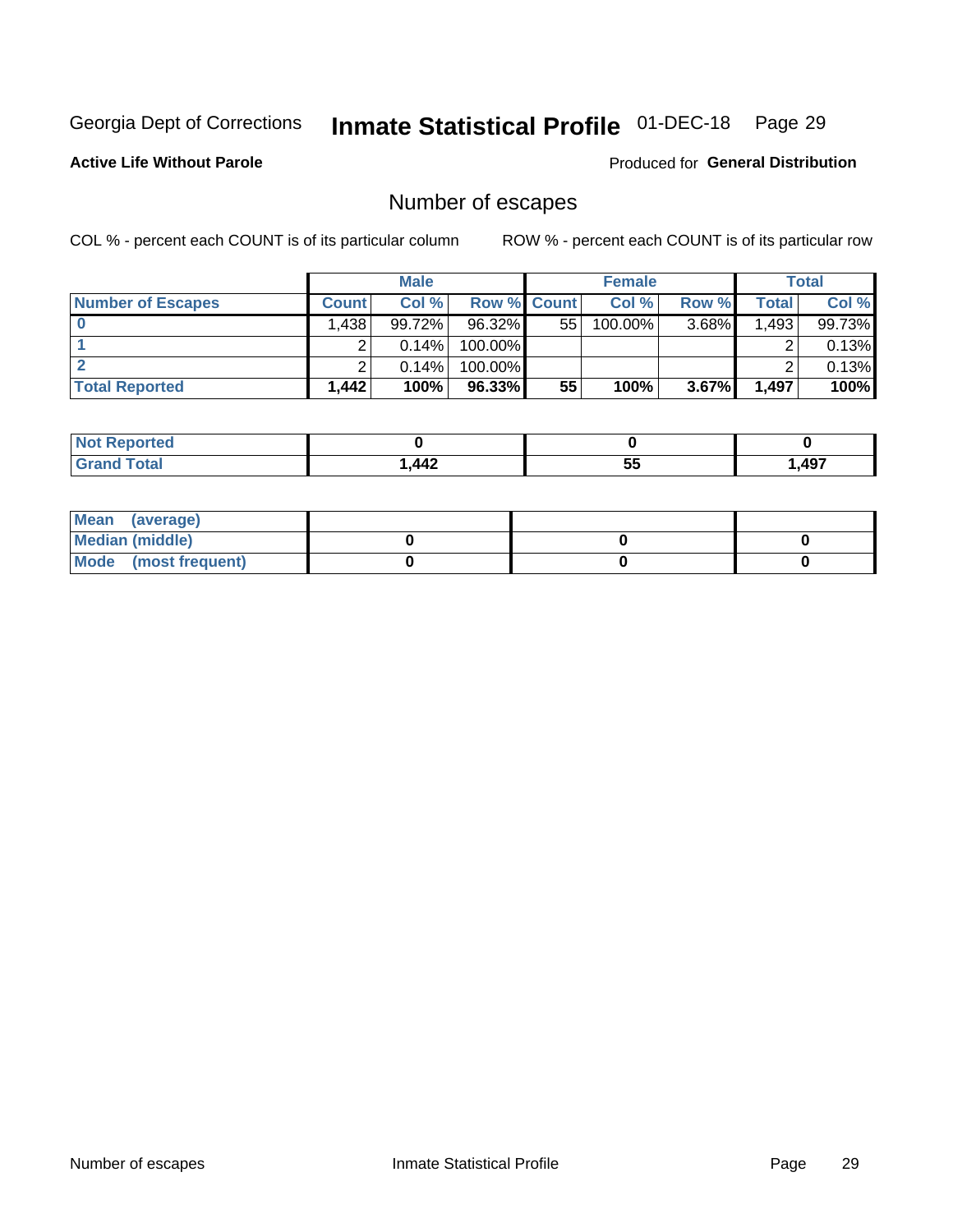### **Active Life Without Parole**

### Produced for General Distribution

### Time served in current (or last) institution

COL % - percent each COUNT is of its particular column

|                            |              | <b>Male</b> |         |                | <b>Female</b> |        |              | <b>Total</b> |
|----------------------------|--------------|-------------|---------|----------------|---------------|--------|--------------|--------------|
| <b>Time In Institution</b> | <b>Count</b> | Col %       | Row %   | <b>Count</b>   | Col %         | Row %  | <b>Total</b> | Col %        |
| 0 to 3 months              | 182          | 12.62%      | 95.79%  | 8              | 14.55%        | 4.21%  | 190          | 12.69%       |
| <b>3.01 to 6 months</b>    | 145          | 10.06%      | 97.97%  | 3              | 5.45%         | 2.03%  | 148          | 9.89%        |
| 6.01 to 9 months           | 106          | 7.35%       | 98.15%  | $\overline{2}$ | 3.64%         | 1.85%  | 108          | 7.21%        |
| 9.01 to 12 months          | 102          | 7.07%       | 99.03%  | 1              | 1.82%         | 0.97%  | 103          | 6.88%        |
| <b>12.01 to 18 months</b>  | 154          | 10.68%      | 97.47%  | 4              | 7.27%         | 2.53%  | 158          | 10.55%       |
| <b>18.01 to 24 months</b>  | 112          | 7.77%       | 98.25%  | $\overline{2}$ | 3.64%         | 1.75%  | 114          | 7.62%        |
| $2.01$ to 3 years          | 197          | 13.66%      | 93.81%  | 13             | 23.64%        | 6.19%  | 210          | 14.03%       |
| 3.01 to 4 years            | 119          | 8.25%       | 94.44%  | 7              | 12.73%        | 5.56%  | 126          | 8.42%        |
| $4.01$ to 5 years          | 73           | 5.06%       | 96.05%  | 3              | 5.45%         | 3.95%  | 76           | 5.08%        |
| 5.01 to 6 years            | 70           | 4.85%       | 93.33%  | 5              | 9.09%         | 6.67%  | 75           | 5.01%        |
| 6.01 to 7 years            | 44           | 3.05%       | 100.00% |                |               |        | 44           | 2.94%        |
| $7.01$ to 8 years          | 32           | 2.22%       | 82.05%  | 7              | 12.73%        | 17.95% | 39           | 2.61%        |
| 8.01 to 9 years            | 22           | 1.53%       | 100.00% |                |               |        | 22           | 1.47%        |
| 9.01 to 10 years           | 25           | 1.73%       | 100.00% |                |               |        | 25           | 1.67%        |
| Over 10 years              | 59           | 4.09%       | 100.00% |                |               |        | 59           | 3.94%        |
| <b>Total Reported</b>      | 1,442        | 100%        | 96.33%  | 55             | 100%          | 3.67%  | 1,497        | 100.0%       |

| Reported<br>NOT F      |      |                |       |
|------------------------|------|----------------|-------|
| $f \wedge f \wedge f'$ | ,442 | --<br>. .<br>◡ | 497,، |

| <b>Mean</b><br>(average) | 33 months | 36 months | 33 months |
|--------------------------|-----------|-----------|-----------|
| Median (middle)          | 19 months | 32 months | 20 months |
| Mode (most frequent)     | months    | 4 months  | ' months  |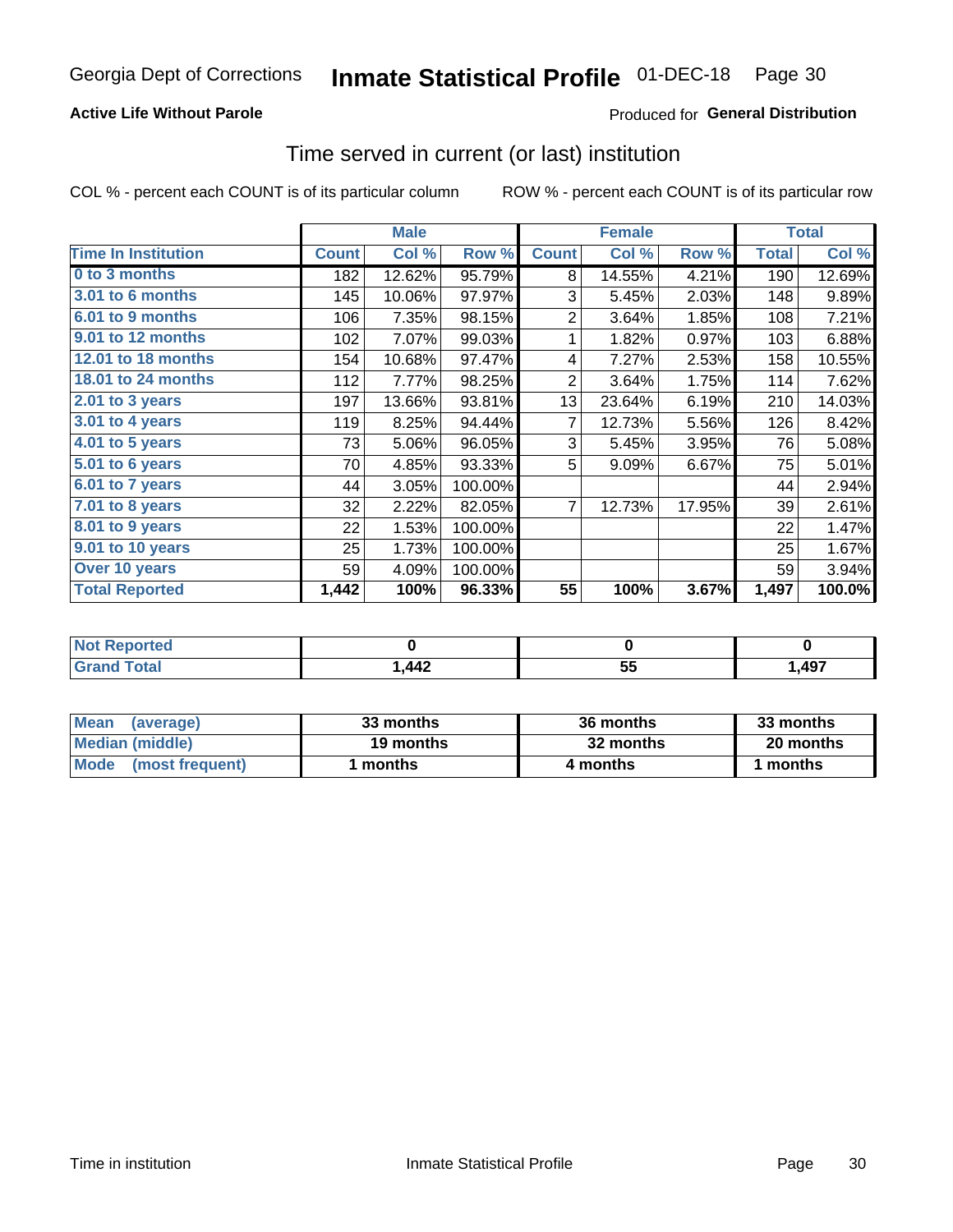#### Inmate Statistical Profile 01-DEC-18 Page 31

#### **Active Life Without Parole**

#### Produced for General Distribution

### Highest grade level attained

COL % - percent each COUNT is of its particular column

|                              |                | <b>Male</b> |         |                 | <b>Female</b> |        |                | <b>Total</b> |
|------------------------------|----------------|-------------|---------|-----------------|---------------|--------|----------------|--------------|
| <b>Grade Level</b>           | <b>Count</b>   | Col %       | Row %   | <b>Count</b>    | Col %         | Row %  | <b>Total</b>   | Col %        |
| No school at all             | 2              | 0.18%       | 100.00% |                 |               |        | $\overline{2}$ | 0.18%        |
| <b>Grade 1</b>               | 1              | 0.09%       | 100.00% |                 |               |        | 1              | 0.09%        |
| <b>Grade 2</b>               | 1              | 0.09%       | 100.00% |                 |               |        | 1              | 0.09%        |
| <b>Grade 3</b>               | $\overline{2}$ | 0.18%       | 100.00% |                 |               |        | $\overline{2}$ | 0.18%        |
| <b>Grade 4</b>               | 3              | 0.27%       | 100.00% |                 |               |        | 3              | 0.27%        |
| <b>Grade 5</b>               | 1              | 0.09%       | 100.00% |                 |               |        | 1              | 0.09%        |
| Grade 6                      | 9              | 0.82%       | 100.00% |                 |               |        | 9              | 0.80%        |
| Grade 7                      | 36             | 3.27%       | 100.00% |                 |               |        | 36             | 3.19%        |
| <b>Grade 8</b>               | 74             | 6.72%       | 98.67%  | 1               | 3.85%         | 1.33%  | 75             | 6.65%        |
| Grade 9                      | 134            | 12.17%      | 97.81%  | 3               | 11.54%        | 2.19%  | 137            | 12.16%       |
| Grade 10                     | 212            | 19.26%      | 97.25%  | 6               | 23.08%        | 2.75%  | 218            | 19.34%       |
| Grade 11                     | 190            | 17.26%      | 98.45%  | 3               | 11.54%        | 1.55%  | 193            | 17.13%       |
| <b>Grade 12 or GED</b>       | 285            | 25.89%      | 97.27%  | 8               | 30.77%        | 2.73%  | 293            | 26.00%       |
| Some tech school             | 15             | 1.36%       | 93.75%  | 1               | 3.85%         | 6.25%  | 16             | 1.42%        |
| <b>Completed tech school</b> | 15             | 1.36%       | 100.00% |                 |               |        | 15             | 1.33%        |
| College, 1 year              | 37             | 3.36%       | 97.37%  | 1               | 3.85%         | 2.63%  | 38             | 3.37%        |
| College, 2 year              | 40             | 3.63%       | 97.56%  | 1               | 3.85%         | 2.44%  | 41             | 3.64%        |
| College, 3 year              | 18             | 1.63%       | 100.00% |                 |               |        | 18             | 1.60%        |
| <b>Bachelor's degree</b>     | 19             | 1.73%       | 100.00% |                 |               |        | 19             | 1.69%        |
| <b>Master's degree</b>       | 4              | 0.36%       | 80.00%  | 1               | 3.85%         | 20.00% | 5              | 0.44%        |
| Ph.D. degree                 | 1              | 0.09%       | 50.00%  | 1               | 3.85%         | 50.00% | $\overline{2}$ | 0.18%        |
| Law degree                   | $\overline{2}$ | 0.18%       | 100.00% |                 |               |        | $\overline{2}$ | 0.18%        |
| <b>Total Reported</b>        | 1,101          | 100%        | 97.69%  | $\overline{26}$ | 100.0%        | 2.31%  | 1,127          | 100.0%       |

| N | ۰A<br>V      | 29  | $- - -$<br>JI J |
|---|--------------|-----|-----------------|
|   | AA2<br>T T 6 | JJ. | ,497            |

| <b>Mean</b><br>(average)           | 10.82           | 11.62           | 10.84           |  |  |
|------------------------------------|-----------------|-----------------|-----------------|--|--|
| <b>Median (middle)</b><br>Grade 11 |                 | Other           | Grade 11        |  |  |
| Mode<br>(most frequent)            | Grade 12 or GED | Grade 12 or GED | Grade 12 or GED |  |  |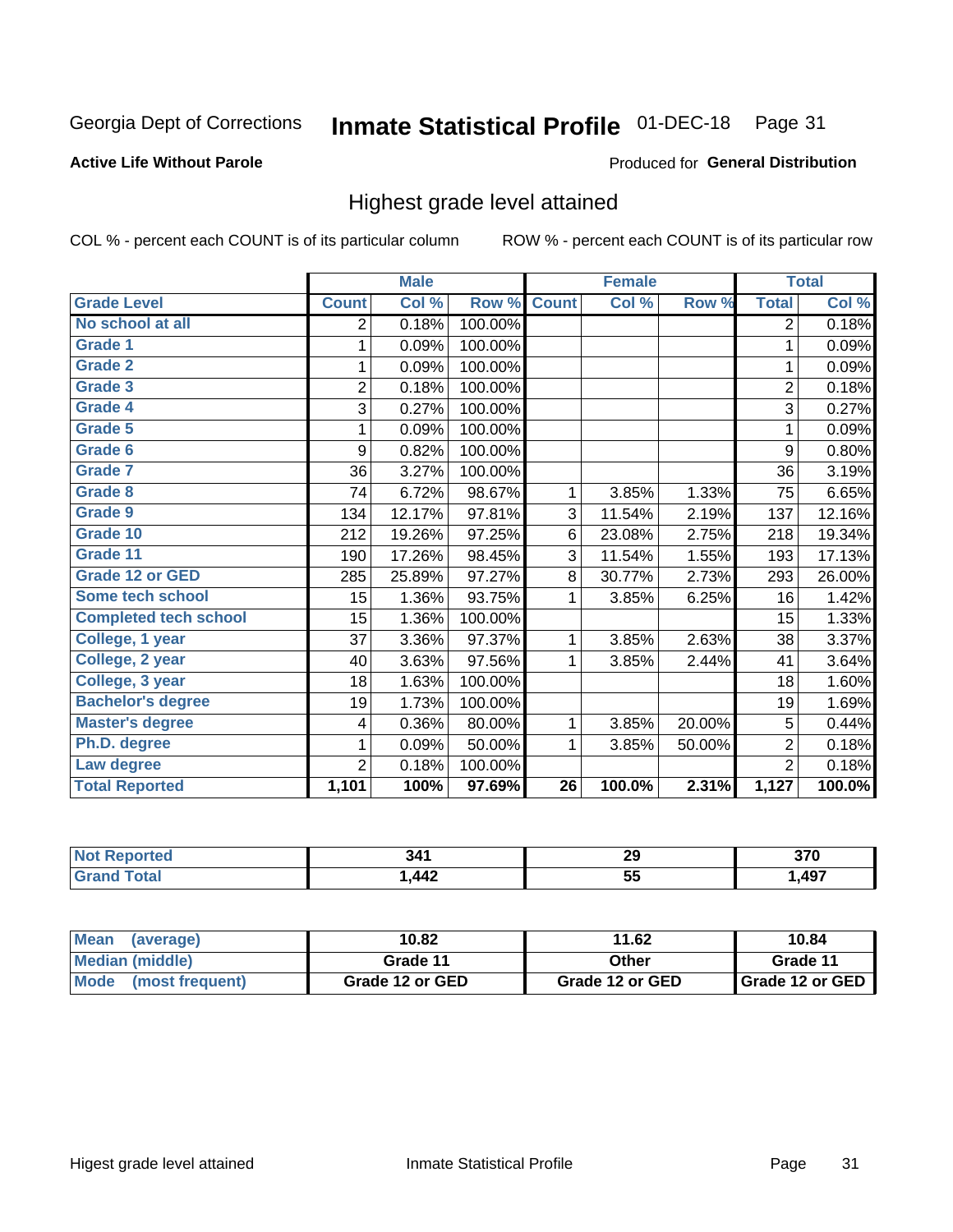# Inmate Statistical Profile 01-DEC-18 Page 32

#### **Active Life Without Parole**

### **Produced for General Distribution**

### Culture fair IQ scores

COL % - percent each COUNT is of its particular column

|                       | <b>Male</b>  |        | <b>Female</b>      |                |        | <b>Total</b> |              |        |
|-----------------------|--------------|--------|--------------------|----------------|--------|--------------|--------------|--------|
| <b>IQ Scores</b>      | <b>Count</b> | Col %  | <b>Row % Count</b> |                | Col %  | Row %        | <b>Total</b> | Col %  |
| $60 - 69$             | 42           | 3.44%  | 97.67%             |                | 2.38%  | 2.33%        | 43           | 3.40%  |
| $70 - 79$             | 94           | 7.70%  | 96.91%             | 3              | 7.14%  | 3.09%        | 97           | 7.68%  |
| $80 - 89$             | 167          | 13.68% | 96.53%             | 6              | 14.29% | 3.47%        | 173          | 13.70% |
| $90 - 99$             | 315          | 25.80% | 94.88%             | 17             | 40.48% | 5.12%        | 332          | 26.29% |
| $100 - 109$           | 329          | 26.95% | 97.63%             | 8              | 19.05% | 2.37%        | 337          | 26.68% |
| $110 - 119$           | 230          | 18.84% | 98.29%             | 4              | 9.52%  | 1.71%        | 234          | 18.53% |
| $120 - 129$           | 42           | 3.44%  | 95.45%             | $\overline{2}$ | 4.76%  | 4.55%        | 44           | 3.48%  |
| $130 - 139$           | 2            | 0.16%  | 66.67%             | 1              | 2.38%  | 33.33%       | 3            | 0.24%  |
| <b>Total Reported</b> | 1,221        | 100%   | 96.67%             | 42             | 100%   | 3.33%        | 1,263        | 100%   |

| <b>Not Reported</b>         | 204            |    | つイク<br>د ا ع |
|-----------------------------|----------------|----|--------------|
| <b>Not Valid (under 60)</b> | $\blacksquare$ |    | n,           |
| <b>Grand Total</b>          | 1,442          | 55 | 1,497        |

| <b>Mean</b><br>(average) | 98 |     | 98 |
|--------------------------|----|-----|----|
| Median (middle)          | 99 | 95  | 99 |
| Mode (most frequent)     | 99 | 102 | 99 |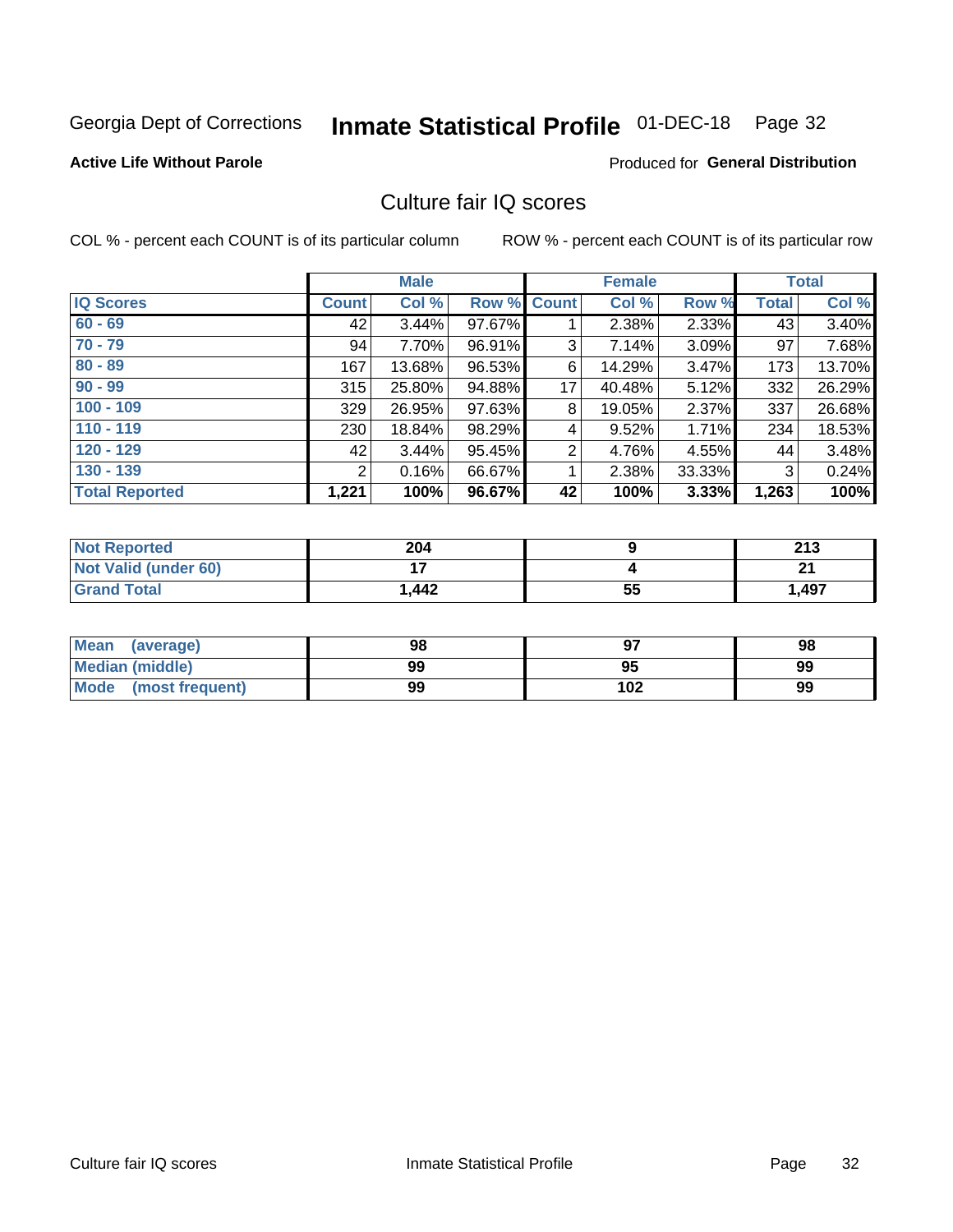## Inmate Statistical Profile 01-DEC-18 Page 33

#### **Active Life Without Parole**

### Produced for General Distribution

## Wide Range Achievement Test (WRAT) reading score

COL % - percent each COUNT is of its particular column

|                           |                 | <b>Male</b> |         |                | <b>Female</b> | <b>Total</b> |              |        |
|---------------------------|-----------------|-------------|---------|----------------|---------------|--------------|--------------|--------|
| <b>WRAT Reading Score</b> | <b>Count</b>    | Col %       | Row %   | <b>Count</b>   | Col %         | Row %        | <b>Total</b> | Col %  |
| $0.1$ to $0.9$            | 26              | 1.97%       | 100.00% |                |               |              | 26           | 1.91%  |
| 1.0 to 1.9                | 20 <sup>2</sup> | 1.52%       | 100.00% |                |               |              | 20           | 1.47%  |
| 2.0 to 2.9                | 45              | 3.42%       | 95.74%  | $\overline{2}$ | 4.35%         | 4.26%        | 47           | 3.45%  |
| 3.0 to 3.9                | 79              | 6.00%       | 96.34%  | 3              | 6.52%         | 3.66%        | 82           | 6.02%  |
| 4.0 to 4.9                | 105             | 7.97%       | 96.33%  | 4              | 8.70%         | 3.67%        | 109          | 8.00%  |
| 5.0 to 5.9                | 128             | 9.72%       | 98.46%  | $\overline{2}$ | 4.35%         | 1.54%        | 130          | 9.54%  |
| 6.0 to 6.9                | 112             | 8.50%       | 98.25%  | 2              | 4.35%         | 1.75%        | 114          | 8.36%  |
| 7.0 to 7.9                | 34              | 2.58%       | 100.00% |                |               |              | 34           | 2.49%  |
| 8.0 to 8.9                | 110             | 8.35%       | 98.21%  | 2              | 4.35%         | 1.79%        | 112          | 8.22%  |
| 9.0 to 9.9                | 71              | 5.39%       | 97.26%  | $\overline{2}$ | 4.35%         | 2.74%        | 73           | 5.36%  |
| 10.0 to 10.9              | 74              | 5.62%       | 98.67%  | 1              | 2.17%         | 1.33%        | 75           | 5.50%  |
| 11.0 to 11.9              | 130             | 9.87%       | 95.59%  | 6              | 13.04%        | 4.41%        | 136          | 9.98%  |
| 12.0 to 12.9              | 329             | 24.98%      | 94.54%  | 19             | 41.30%        | 5.46%        | 348          | 25.53% |
| 13                        | 54              | 4.10%       | 94.74%  | 3              | 6.52%         | 5.26%        | 57           | 4.18%  |
| <b>Total Reported</b>     | 1,317           | 100%        | 96.63%  | 46             | 100%          | 3.37%        | 1,363        | 100.0% |

| <b>Not Reported</b> | אמ ו<br>IZJ |                    | .<br>134 |
|---------------------|-------------|--------------------|----------|
| <b>Total</b>        | ,442        | --<br>$\sim$<br>JJ | ,497     |

| <b>Mean</b><br>(average)       | 8.62 | 9.88 | 8.66 |
|--------------------------------|------|------|------|
| Median (middle)                | 8.9  | 11.9 | 9.2  |
| <b>Mode</b><br>(most frequent) | 12.9 | 12.9 | 12.9 |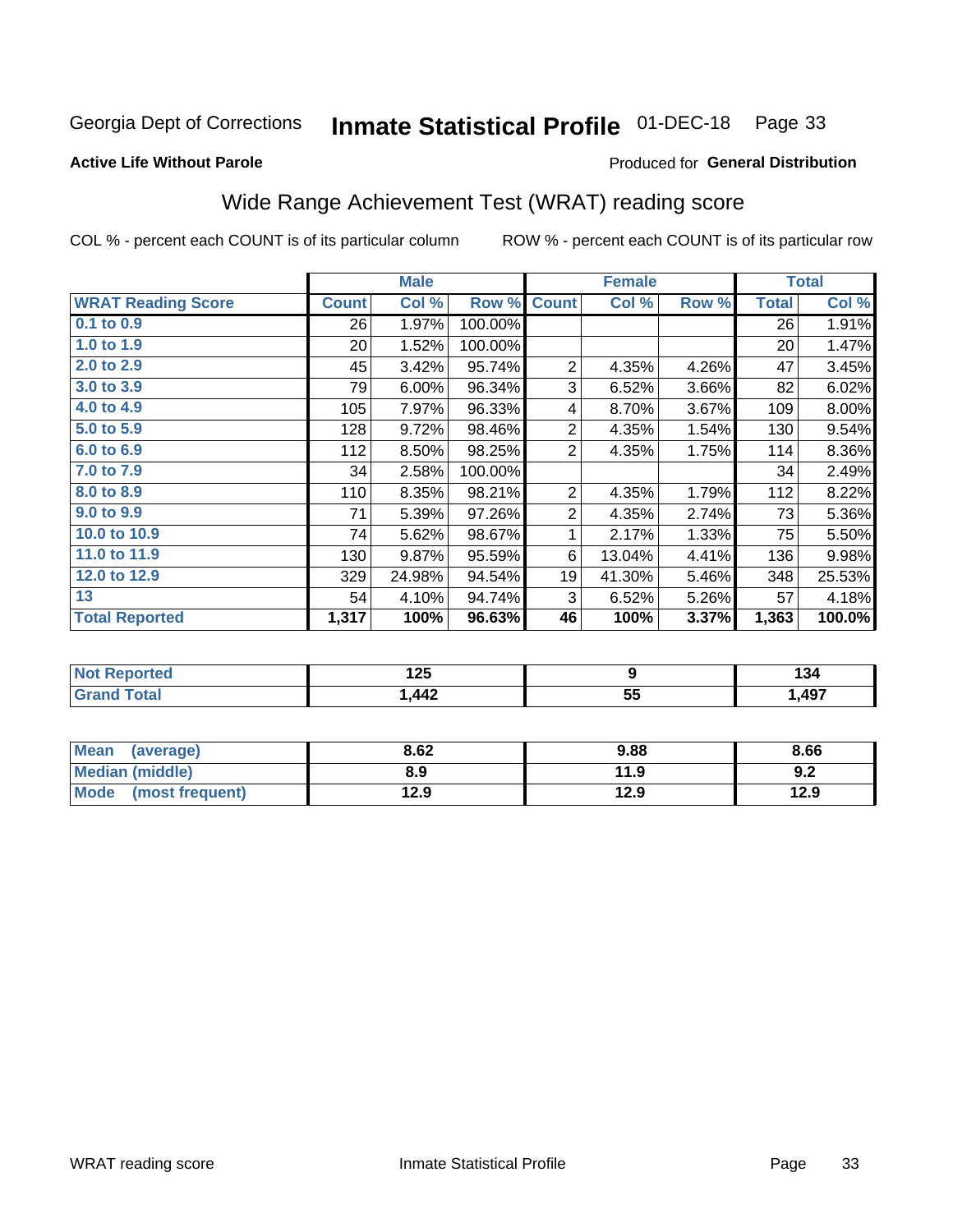#### Inmate Statistical Profile 01-DEC-18 Page 34

#### **Active Life Without Parole**

#### Produced for General Distribution

## Wide Range Achievement Test (WRAT) math score

COL % - percent each COUNT is of its particular column

|                              | <b>Male</b>  |        |         |                | <b>Female</b> | <b>Total</b> |              |        |
|------------------------------|--------------|--------|---------|----------------|---------------|--------------|--------------|--------|
| <b>WRAT Mathematic Score</b> | <b>Count</b> | Col %  | Row %   | <b>Count</b>   | Col %         | Row %        | <b>Total</b> | Col %  |
| $0.1$ to $0.9$               | 3            | 0.23%  | 100.00% |                |               |              | 3            | 0.22%  |
| 1.0 to 1.9                   | 9            | 0.68%  | 100.00% |                |               |              | 9            | 0.66%  |
| 2.0 to 2.9                   | $30$         | 2.28%  | 96.77%  | 1              | 2.17%         | 3.23%        | 31           | 2.27%  |
| 3.0 to 3.9                   | 68           | 5.16%  | 97.14%  | $\overline{2}$ | 4.35%         | 2.86%        | 70           | 5.14%  |
| 4.0 to 4.9                   | 146          | 11.09% | 97.33%  | 4              | 8.70%         | 2.67%        | 150          | 11.01% |
| 5.0 to 5.9                   | 185          | 14.05% | 97.88%  | 4              | 8.70%         | 2.12%        | 189          | 13.87% |
| 6.0 to 6.9                   | 286          | 21.72% | 96.95%  | 9              | 19.57%        | 3.05%        | 295          | 21.64% |
| 7.0 to 7.9                   | 121          | 9.19%  | 96.80%  | 4              | 8.70%         | 3.20%        | 125          | 9.17%  |
| 8.0 to 8.9                   | 140          | 10.63% | 97.90%  | 3              | 6.52%         | 2.10%        | 143          | 10.49% |
| 9.0 to 9.9                   | 97           | 7.37%  | 95.10%  | 5              | 10.87%        | 4.90%        | 102          | 7.48%  |
| 10.0 to 10.9                 | 26           | 1.97%  | 100.00% |                |               |              | 26           | 1.91%  |
| 11.0 to 11.9                 | 49           | 3.72%  | 96.08%  | $\overline{2}$ | 4.35%         | 3.92%        | 51           | 3.74%  |
| 12.0 to 12.9                 | 151          | 11.47% | 93.21%  | 11             | 23.91%        | 6.79%        | 162          | 11.89% |
| 13                           | 6            | 0.46%  | 85.71%  | 1              | 2.17%         | 14.29%       | 7            | 0.51%  |
| <b>Total Reported</b>        | 1,317        | 100%   | 96.63%  | 46             | 100.0%        | 3.37%        | 1,363        | 100%   |
|                              |              |        |         |                |               |              |              |        |

| <b>Not Reported</b> | א ו<br>14J |         | ּ״<br>134 |
|---------------------|------------|---------|-----------|
| <b>Total</b>        | 442        | БF<br>◡ | ,497      |

| Mean (average)         | 7.38 | 8.39 | 7.42 |
|------------------------|------|------|------|
| <b>Median (middle)</b> | 6.9  | ס. י | 6.9  |
| Mode (most frequent)   | 12.9 | 12.9 | 12.9 |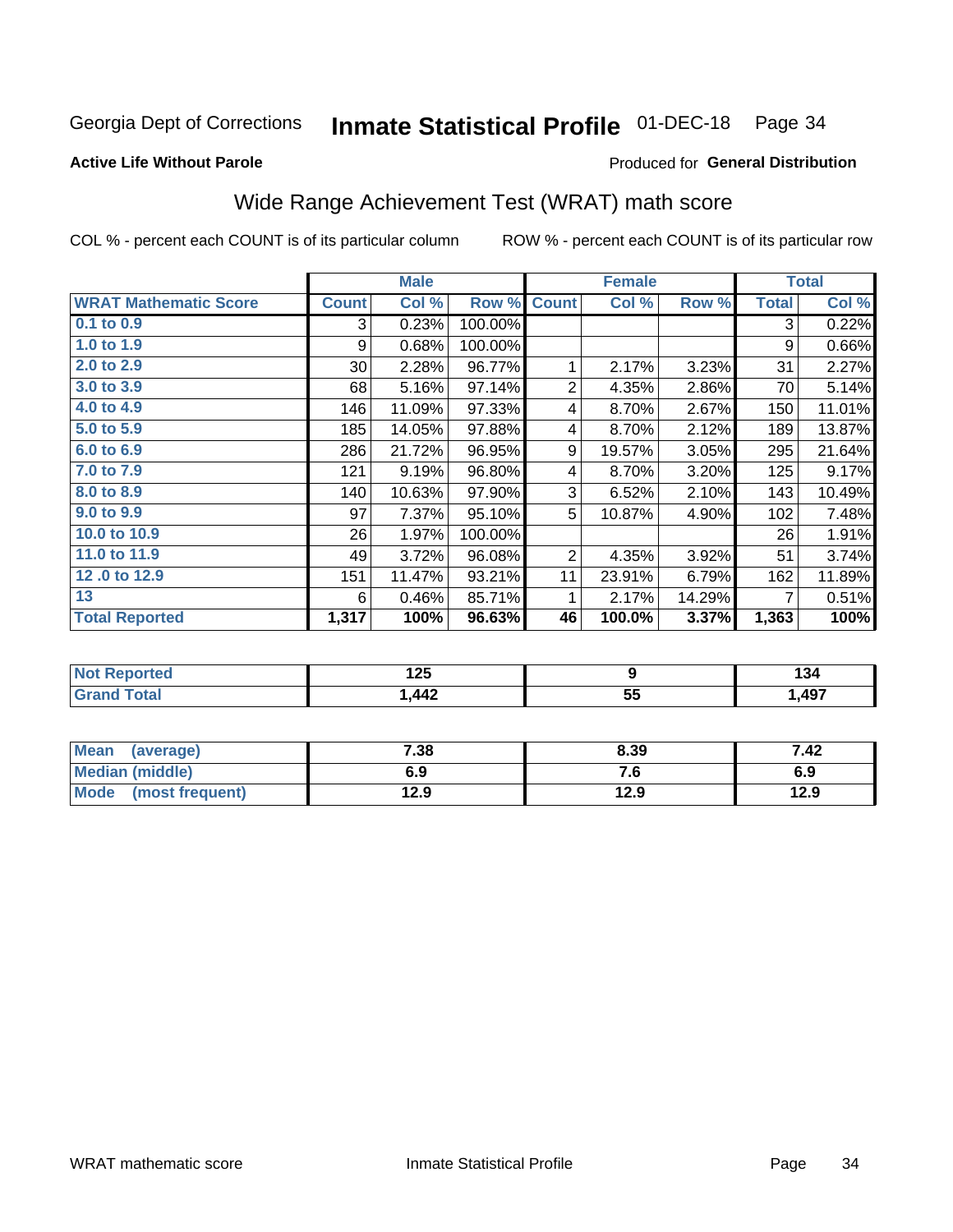#### **Inmate Statistical Profile 01-DEC-18** Page 35

#### **Active Life Without Parole**

### Produced for General Distribution

### Wide Range Achievement Test (WRAT) spelling score

COL % - percent each COUNT is of its particular column

|                            | <b>Male</b>  |                  |         |                 | <b>Female</b>  | <b>Total</b> |              |        |
|----------------------------|--------------|------------------|---------|-----------------|----------------|--------------|--------------|--------|
| <b>WRAT Spelling Score</b> | <b>Count</b> | Col %            | Row %   | <b>Count</b>    | Col %          | Row %        | <b>Total</b> | Col %  |
| $0.1$ to $0.9$             | 23           | 1.75%            | 100.00% |                 |                |              | 23           | 1.69%  |
| 1.0 to 1.9                 | 36           | 2.74%            | 100.00% |                 |                |              | 36           | 2.65%  |
| 2.0 to 2.9                 | 53           | 4.03%            | 96.36%  | $\overline{2}$  | 4.35%          | 3.64%        | 55           | 4.04%  |
| 3.0 to 3.9                 | 76           | 5.78%            | 97.44%  | $\overline{2}$  | 4.35%          | 2.56%        | 78           | 5.73%  |
| 4.0 to 4.9                 | 77           | 5.86%            | 97.47%  | $\overline{2}$  | 4.35%          | 2.53%        | 79           | 5.80%  |
| 5.0 to 5.9                 | 147          | 11.18%           | 99.32%  | 1               | 2.17%          | 0.68%        | 148          | 10.87% |
| 6.0 to 6.9                 | 116          | 8.82%            | 99.15%  | 1               | 2.17%          | 0.85%        | 117          | 8.60%  |
| 7.0 to 7.9                 | 116          | 8.82%            | 97.48%  | 3               | 6.52%          | 2.52%        | 119          | 8.74%  |
| 8.0 to 8.9                 | 114          | 8.67%            | 97.44%  | 3               | 6.52%          | 2.56%        | 117          | 8.60%  |
| 9.0 to 9.9                 | 74           | 5.63%            | 100.00% |                 |                |              | 74           | 5.44%  |
| 10.0 to 10.9               | 66           | 5.02%            | 100.00% |                 |                |              | 66           | 4.85%  |
| 11.0 to 11.9               | 93           | 7.07%            | 93.94%  | 6               | 13.04%         | 6.06%        | 99           | 7.27%  |
| 12.0 to 12.9               | 293          | 22.28%           | 92.14%  | 25              | 54.35%         | 7.86%        | 318          | 23.37% |
| 13                         | 31           | 2.36%            | 96.88%  | 1               | 2.17%          | 3.13%        | 32           | 2.35%  |
| <b>Total Reported</b>      | 1,315        | 100%             | 96.62%  | 46              | 100%           | 3.38%        | 1,361        | 100%   |
|                            |              |                  |         |                 |                |              |              |        |
| <b>Not Reported</b>        |              | $\overline{127}$ |         |                 | $\overline{9}$ |              |              | 136    |
| <b>Grand Total</b>         |              | 1,442            |         | $\overline{55}$ |                |              | 1,497        |        |

| <b>Mean</b><br>(average)       | 8.21      | 10.46 | 8.29 |
|--------------------------------|-----------|-------|------|
| <b>Median (middle)</b>         | ວາ<br>ი.ა | 12.5  | ი.ა  |
| <b>Mode</b><br>(most frequent) | 12.9      | 12.9  | 12.9 |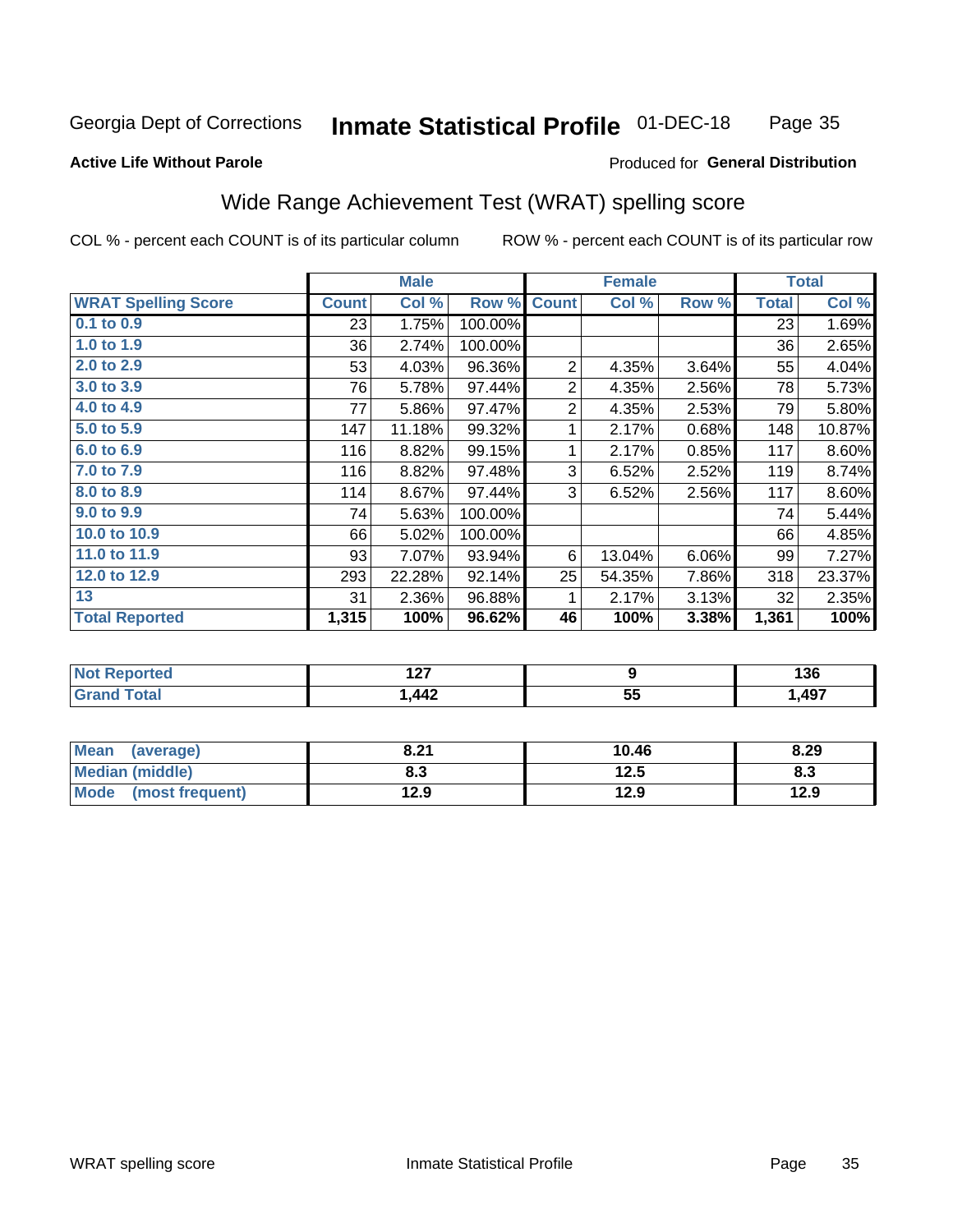## Inmate Statistical Profile 01-DEC-18 Page 36

#### **Active Life Without Parole**

#### **Produced for General Distribution**

## Current / last mental health treatment level

COL % - percent each COUNT is of its particular column

|                                    |                 | <b>Male</b> |         |              | <b>Female</b> |       |                 | <b>Total</b> |
|------------------------------------|-----------------|-------------|---------|--------------|---------------|-------|-----------------|--------------|
| <b>Mental Health Treatment Lev</b> | <b>Count</b>    | Col %       | Row %   | <b>Count</b> | Col %         | Row % | <b>Total</b>    | Col %        |
| 1 No problem at current time       | 256             | 40.44%      | 95.17%  | 13           | 28.26%        | 4.83% | 269             | 39.62%       |
| 2 Receiving outpatient             | 296             | 46.76%      | 90.24%  | 32           | 69.57%        | 9.76% | 328             | 48.31%       |
| <b>Treatment</b>                   |                 |             |         |              |               |       |                 |              |
| 3 Inpatient, moderate              | 67              | 10.58%      | 98.53%  |              | 2.17%         | 1.47% | 68              | 10.01%       |
| <b>Treatment</b>                   |                 |             |         |              |               |       |                 |              |
| 4 Inpatient, intensive             | 14 <sub>1</sub> | 2.21%       | 100.00% |              |               |       | 14 <sub>1</sub> | 2.06%        |
| <b>Treatment</b>                   |                 |             |         |              |               |       |                 |              |
| <b>Total Evaluated</b>             | 633             | 100%        | 93.23%  | 46           | 100%          | 6.77% | 679             | 100%         |

| Never had MH evaluation | 809  |              | 04 <sup>7</sup><br><b>v</b> 1 u |
|-------------------------|------|--------------|---------------------------------|
| Total                   | ,442 | $\sim$<br>JJ | ,497                            |

| <b>Median (middle)</b>         | <b>Receiving outpatient</b><br>treatment | <b>Receiving outpatient</b><br>treatment | <b>Receiving</b><br>outpatient<br>treatment |  |
|--------------------------------|------------------------------------------|------------------------------------------|---------------------------------------------|--|
| <b>Mode</b><br>(most frequent) | <b>Receiving outpatient</b><br>treatment | <b>Receiving outpatient</b><br>treatment | <b>Receiving</b><br>outpatient<br>treatment |  |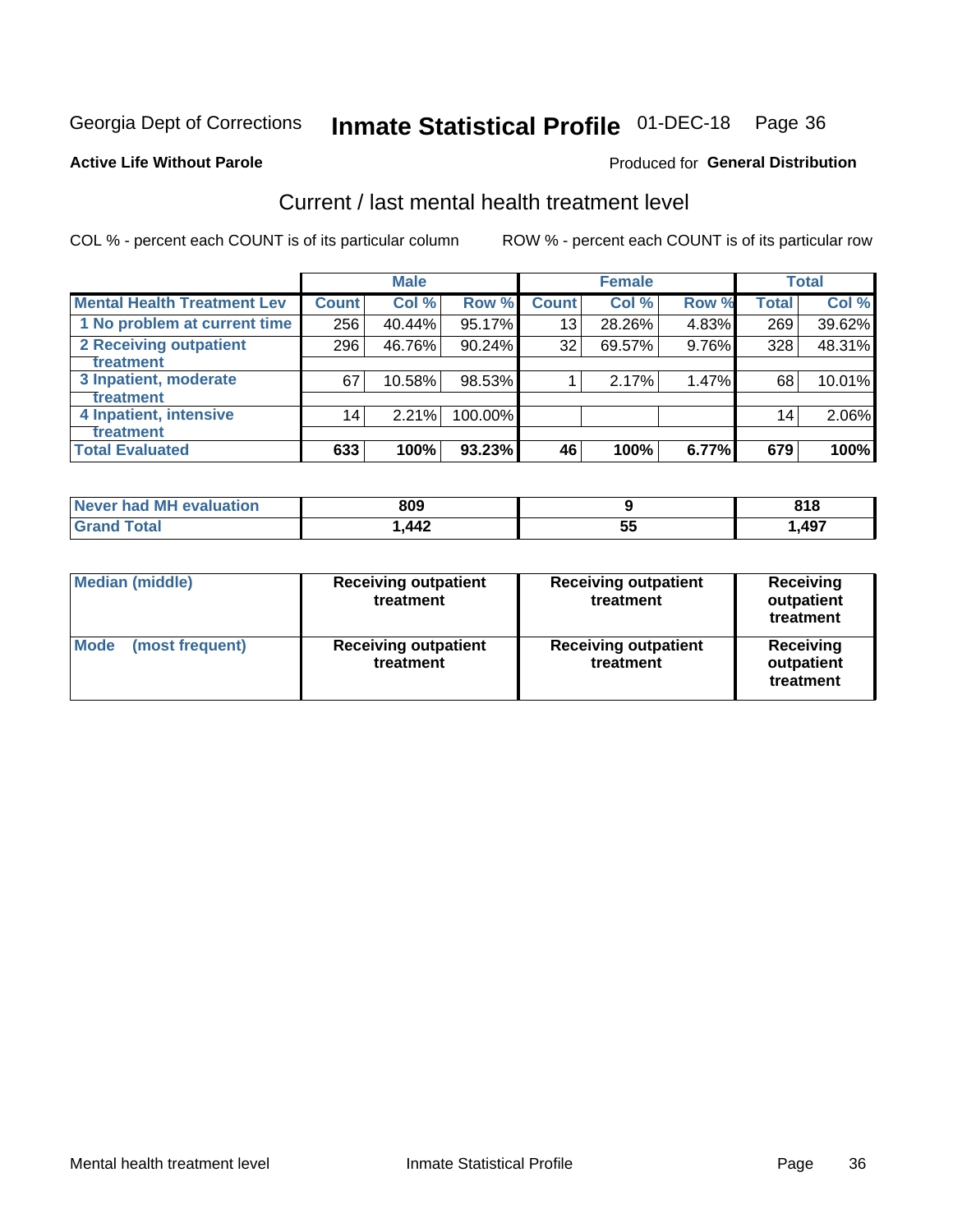#### Inmate Statistical Profile 01-DEC-18 Page 37

### **Active Life Without Parole**

### Produced for General Distribution

## PULHESDWIT medical scale - 'P' overall condition ('P'hysical)

COL % - percent each COUNT is of its particular column

|                                |       | <b>Male</b> |                    |    | <b>Female</b> |       |              | <b>Total</b> |
|--------------------------------|-------|-------------|--------------------|----|---------------|-------|--------------|--------------|
| 'P' Overall Condition          | Count | Col %       | <b>Row % Count</b> |    | Col %         | Row % | <b>Total</b> | Col %        |
| 1 No medical illness           | 1,014 | 76.70%      | 97.31%             | 28 | 53.85%        | 2.69% | 1,042        | 75.84%       |
| 2 Well-controlled chronic      | 284   | 21.48%      | 92.51%             | 23 | 44.23%        | 7.49% | 307          | 22.34%       |
| <b>illness</b>                 |       |             |                    |    |               |       |              |              |
| 3 Poorly-controlled chronic    | 23    | 1.74%       | 95.83%             |    | 1.92%         | 4.17% | 24           | 1.75%        |
| <b>illness</b>                 |       |             |                    |    |               |       |              |              |
| 5 Terminal illness, < 6 months |       | 0.08%       | 100.00%            |    |               |       |              | 0.07%        |
| to live                        |       |             |                    |    |               |       |              |              |
| <b>Total Reported</b>          | 1,322 | 100%        | 96.22%             | 52 | 100%          | 3.78% | 1,374        | 100%         |

|       | .<br>. 2V     |           | י ה<br>14J |
|-------|---------------|-----------|------------|
| _____ | $\bm{A}$<br>╍ | - -<br>J, | ,497       |

| <b>Mode</b> | (most frequent) | 1 No medical illness | 1 No medical illness | 1 No medical<br>illness |
|-------------|-----------------|----------------------|----------------------|-------------------------|
|-------------|-----------------|----------------------|----------------------|-------------------------|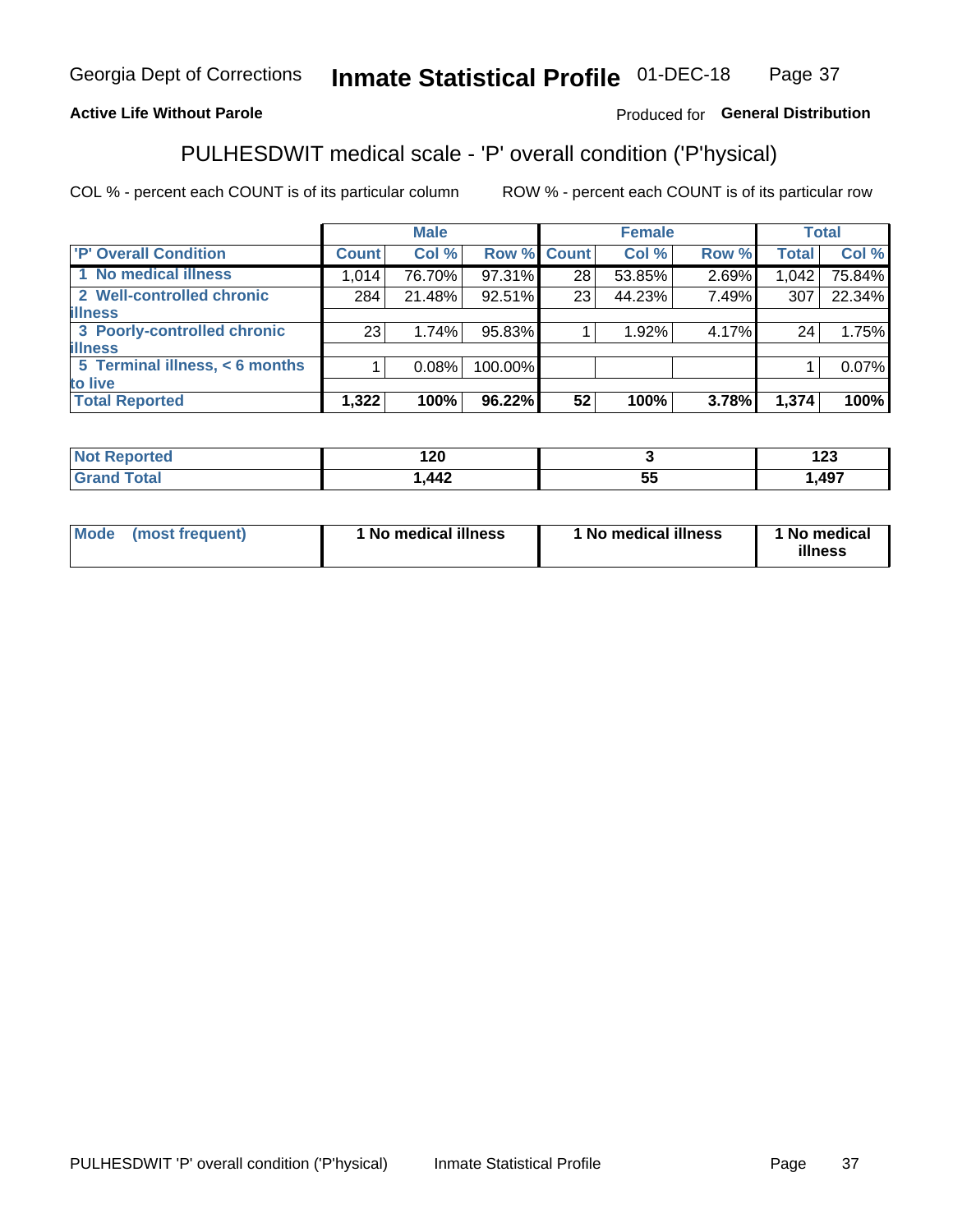### **Active Life Without Parole**

### Produced for General Distribution

## PULHESDWIT medical scale - 'U' upper body

COL % - percent each COUNT is of its particular column

|                              |              | <b>Male</b> |         |              | <b>Female</b> |       |              | <b>Total</b> |
|------------------------------|--------------|-------------|---------|--------------|---------------|-------|--------------|--------------|
| <b>U' Upper Body</b>         | <b>Count</b> | Col %       | Row %   | <b>Count</b> | Col %         | Row % | <b>Total</b> | Col %        |
| 1 Upper bones, joints,       | 1,249        | 94.55%      | 96.22%  | 49           | 94.23%        | 3.78% | 1,298        | 94.54%       |
| muscles all OK               |              |             |         |              |               |       |              |              |
| 2 One or both arms minimally | 63           | 4.77%       | 95.45%  | 3            | 5.77%         | 4.55% | 66           | 4.81%        |
| <b>limited</b>               |              |             |         |              |               |       |              |              |
| 3 One or both arms           | 6            | 0.45%       | 100.00% |              |               |       | 6            | 0.44%        |
| <b>moderately limited</b>    |              |             |         |              |               |       |              |              |
| 4 One arm disabled,          | 3            | 0.23%       | 100.00% |              |               |       | 3            | 0.22%        |
| paralyzed, or amputated      |              |             |         |              |               |       |              |              |
| <b>Total Reported</b>        | 1,321        | 100%        | 96.21%  | 52           | 100%          | 3.79% | 1,373        | 100.0%       |

| <b>Not Reported</b>              | 1 n 1<br>. |          | $\sim$<br>124 |
|----------------------------------|------------|----------|---------------|
| <b>Total</b><br><b>UI 41 I 4</b> | .442       | --<br>vu | ,497          |

| Mode | (most frequent) | 1 Upper bones, joints,<br>muscles all OK | 1 Upper bones, joints,<br>muscles all OK | 1 Upper bones,<br>ljoints, muscles all<br>OK |
|------|-----------------|------------------------------------------|------------------------------------------|----------------------------------------------|
|------|-----------------|------------------------------------------|------------------------------------------|----------------------------------------------|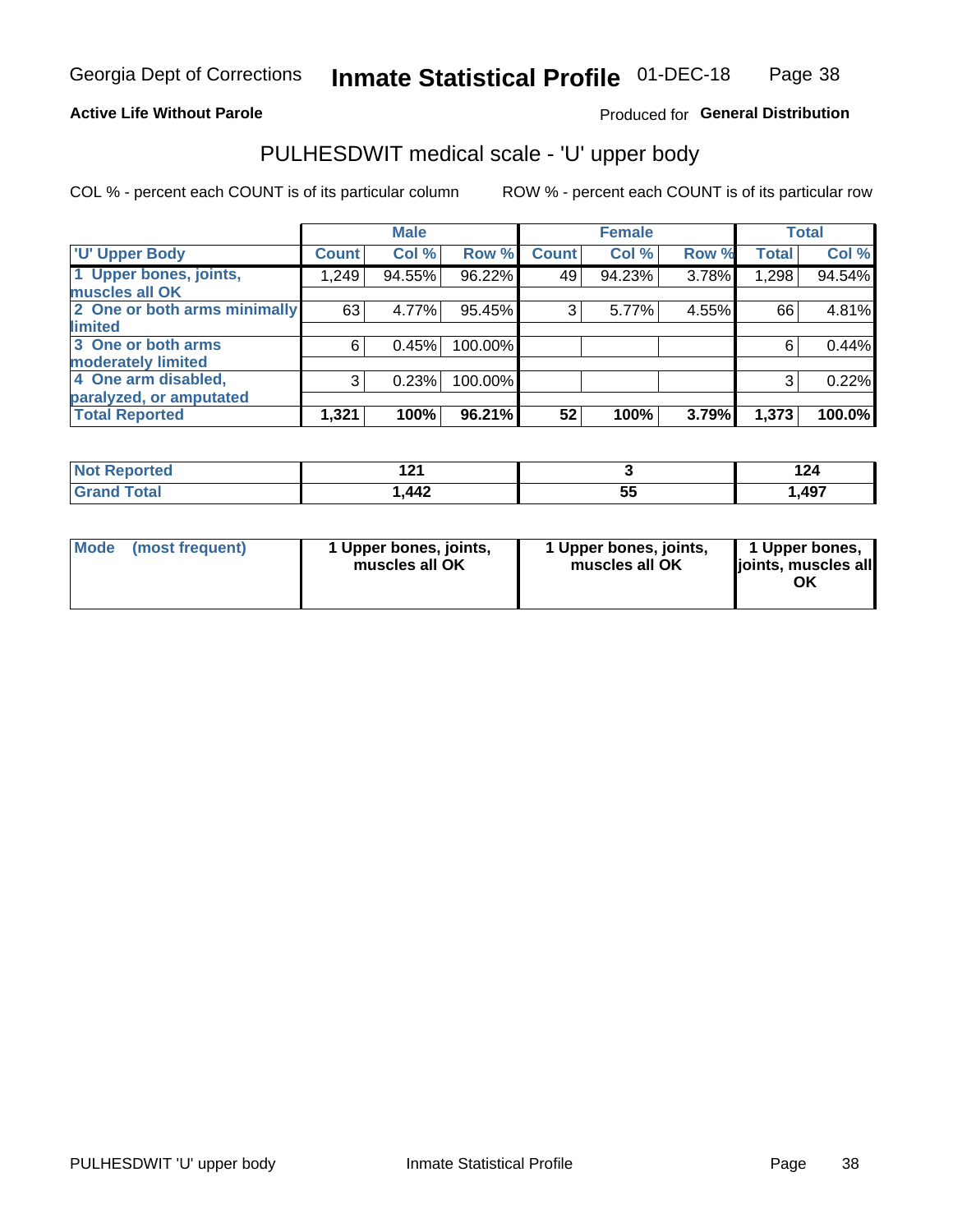### **Active Life Without Parole**

### Produced for General Distribution

### PULHESDWIT medical scale - 'L' lower body

COL % - percent each COUNT is of its particular column

|                                |                | <b>Male</b> |         |              | <b>Female</b> |       |              | <b>Total</b> |
|--------------------------------|----------------|-------------|---------|--------------|---------------|-------|--------------|--------------|
| 'L' Lower Body                 | <b>Count</b>   | Col %       | Row %   | <b>Count</b> | Col %         | Row % | <b>Total</b> | Col %        |
| 1 Lower bones, joints,         | 1,151          | 87.13%      | 96.40%  | 43           | 82.69%        | 3.60% | 1,194        | 86.96%       |
| muscles all OK                 |                |             |         |              |               |       |              |              |
| 2 One or both legs minimally   | 151            | 11.43%      | 94.97%  | 8            | 15.38%        | 5.03% | 159          | 11.58%       |
| limited                        |                |             |         |              |               |       |              |              |
| 3 One or both legs             | 15             | 1.14%       | 93.75%  |              | 1.92%         | 6.25% | 16           | 1.17%        |
| moderately limited             |                |             |         |              |               |       |              |              |
| 4 One leg disabled, paralyzed, | $\overline{4}$ | 0.30%       | 100.00% |              |               |       | 4            | 0.29%        |
| or amputated                   |                |             |         |              |               |       |              |              |
| <b>Total Reported</b>          | 1,321          | 100%        | 96.21%  | 52           | 100%          | 3.79% | 1,373        | 100%         |

| <b>Not Reported</b>              | 1 n 1<br>. |          | $\sim$<br>124 |
|----------------------------------|------------|----------|---------------|
| <b>Total</b><br><b>UI 41 I 4</b> | .442       | --<br>vu | ,497          |

| Mode | (most frequent) | 1 Lower bones, joints,<br>muscles all OK | 1 Lower bones, joints,<br>muscles all OK | 1 Lower bones,<br>ljoints, muscles all<br>OK |
|------|-----------------|------------------------------------------|------------------------------------------|----------------------------------------------|
|------|-----------------|------------------------------------------|------------------------------------------|----------------------------------------------|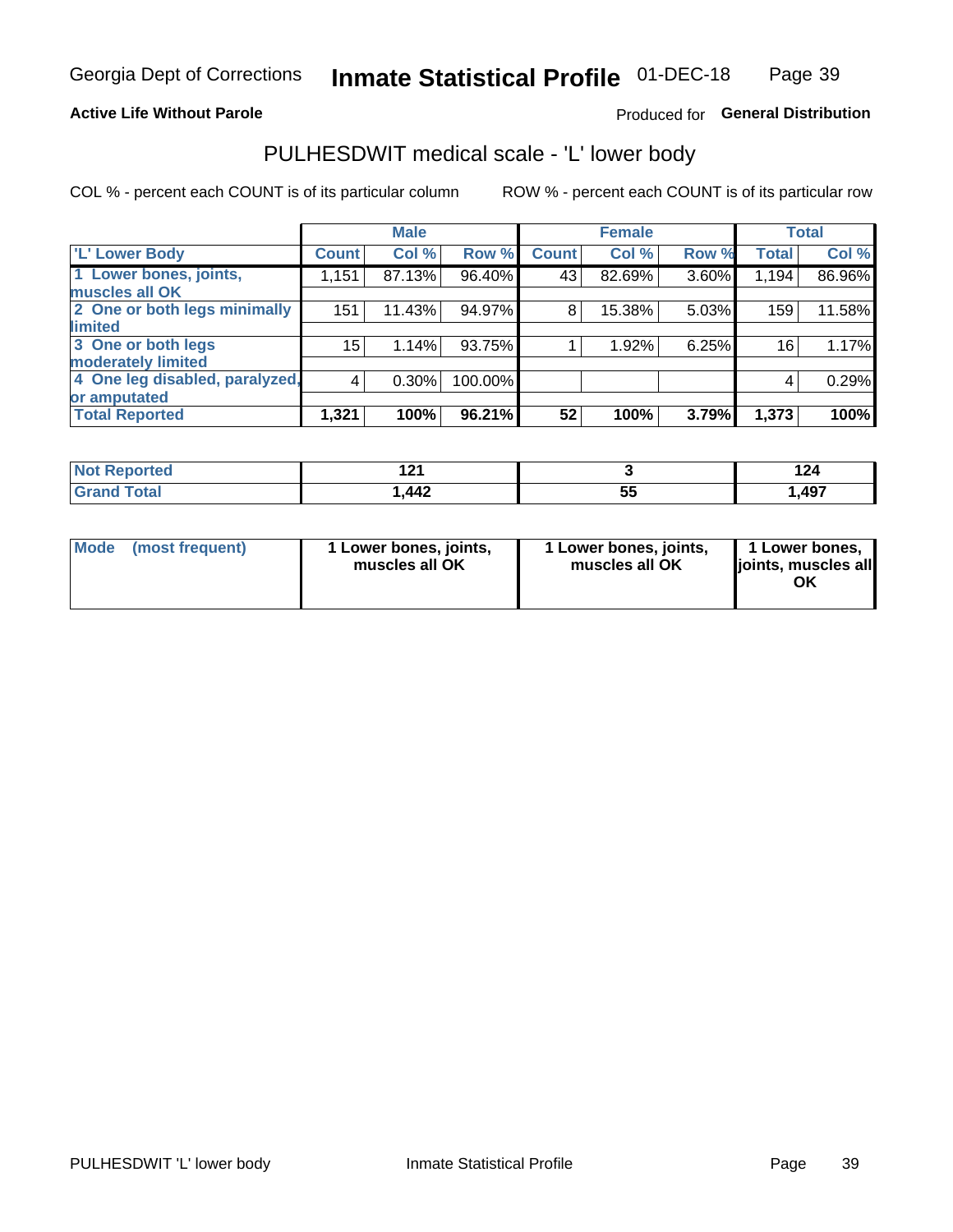### **Active Life Without Parole**

Produced for General Distribution

### PULHESDWIT medical scale - 'H' hearing

COL % - percent each COUNT is of its particular column

|                                |              | <b>Male</b> |                    |    | <b>Female</b> |       | <b>Total</b> |        |
|--------------------------------|--------------|-------------|--------------------|----|---------------|-------|--------------|--------|
| <b>H' Hearing</b>              | <b>Count</b> | Col %       | <b>Row % Count</b> |    | Col %         | Row % | <b>Total</b> | Col %  |
| 1 Normal hearing both ears     | 1,303        | 98.71%      | 96.16%             | 52 | 100.00%       | 3.84% | 1,355        | 98.76% |
| 2 Some loss in one ear with    | 12           | 0.91%       | 100.00%            |    |               |       | 12           | 0.87%  |
| other OK, or mild loss in both |              |             |                    |    |               |       |              |        |
| 3 Total loss in one ear with   | 4            | 0.30%       | 100.00%            |    |               |       | 4            | 0.29%  |
| mild loss in other             |              |             |                    |    |               |       |              |        |
| 4 Severe loss in both ears     |              | 0.08%       | 100.00%            |    |               |       |              | 0.07%  |
| <b>Total Reported</b>          | 1,320        | 100%        | 96.21%             | 52 | 100%          | 3.79% | 1,372        | 100%   |

|       | $\sim$<br>' <i>' '</i> '<br>---   |    | 1つに<br>14J   |
|-------|-----------------------------------|----|--------------|
| _____ | $\Lambda \Lambda$<br><u> 776 </u> | J, | .497<br>TJ 1 |

| Mode (most frequent) | 1 Normal hearing both ears 1 Normal hearing both ears 1 Normal hearing | both ears |
|----------------------|------------------------------------------------------------------------|-----------|
|                      |                                                                        |           |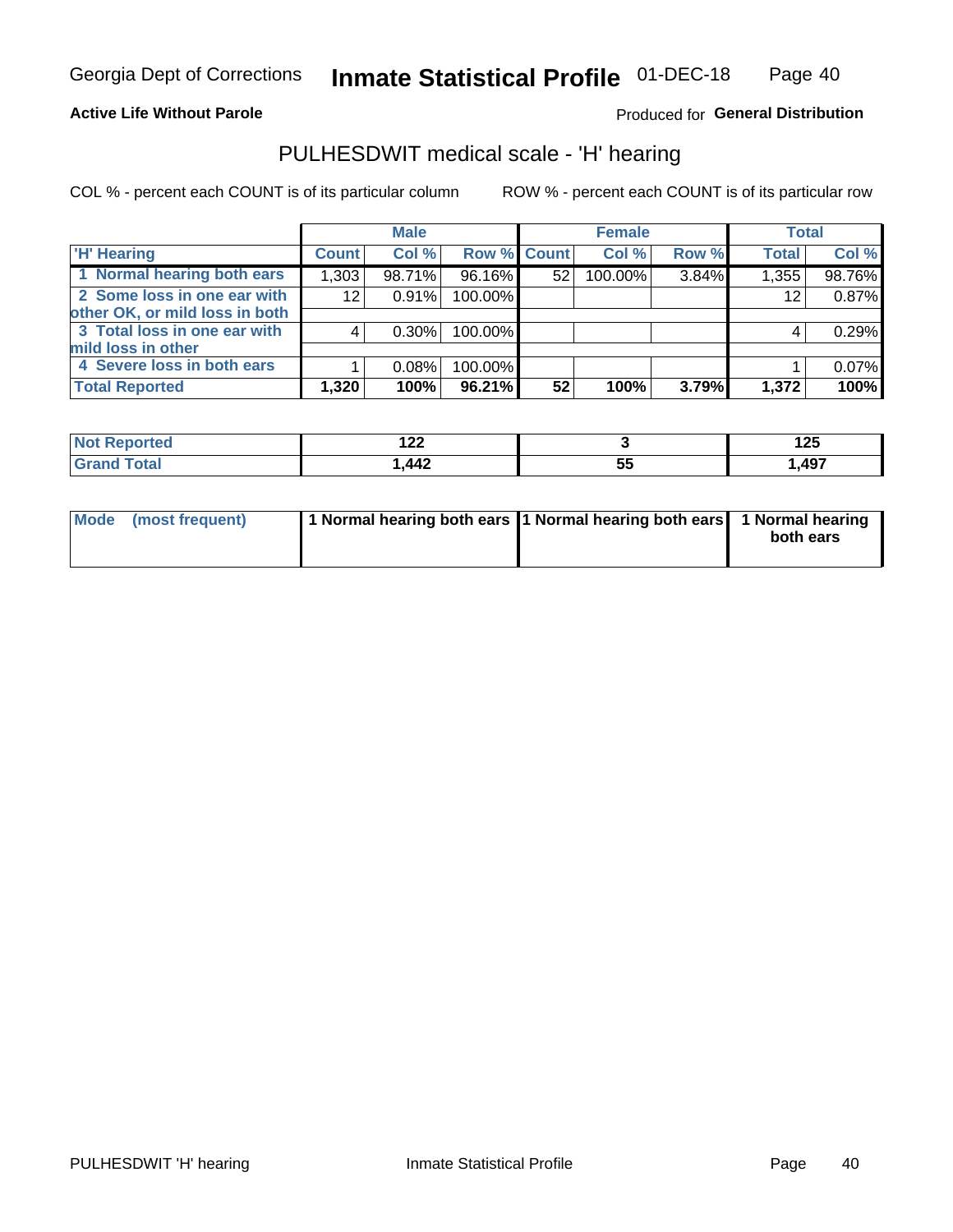### **Active Life Without Parole**

### Produced for General Distribution

### PULHESDWIT medical scale - 'E' vision

COL % - percent each COUNT is of its particular column

|                                |              | <b>Male</b> |         |             | <b>Female</b> |       |              | <b>Total</b> |
|--------------------------------|--------------|-------------|---------|-------------|---------------|-------|--------------|--------------|
| <b>E' Vision</b>               | <b>Count</b> | Col %       |         | Row % Count | Col %         | Row % | <b>Total</b> | Col %        |
| 1 Correctable to 20/40 in both | 974          | 76.27%      | 97.50%  | 25          | 52.08%        | 2.50% | 999          | 75.40%       |
| eyes                           |              |             |         |             |               |       |              |              |
| 2 Correctable to 20/70 in one  | 275          | 21.53%      | 92.28%  | 23          | 47.92%        | 7.72% | 298          | 22.49%       |
| eye, may be blind in other     |              |             |         |             |               |       |              |              |
| 3 Correctable to 20/200 in one | 24           | 1.88%       | 100.00% |             |               |       | 24           | 1.81%        |
| eye, may be blind in other     |              |             |         |             |               |       |              |              |
| 4 One eye not correctable to   | 4            | 0.31%       | 100.00% |             |               |       | 4            | 0.30%        |
| 20/200, other may be blind     |              |             |         |             |               |       |              |              |
| <b>Total Reported</b>          | 1,277        | 100%        | 96.38%  | 48          | 100%          | 3.62% | 1,325        | 100%         |

| <b>Not Reported</b> | 1 C E<br>טע |          | ---<br>. . |
|---------------------|-------------|----------|------------|
| Total               | ,442        | --<br>ວະ | ,497       |

| Mode (most frequent) | 1 Correctable to 20/40 in both<br>eves | 1 Correctable to 20/40 in   1 Correctable to<br>both eyes | 20/40 in both eyes |
|----------------------|----------------------------------------|-----------------------------------------------------------|--------------------|
|                      |                                        |                                                           |                    |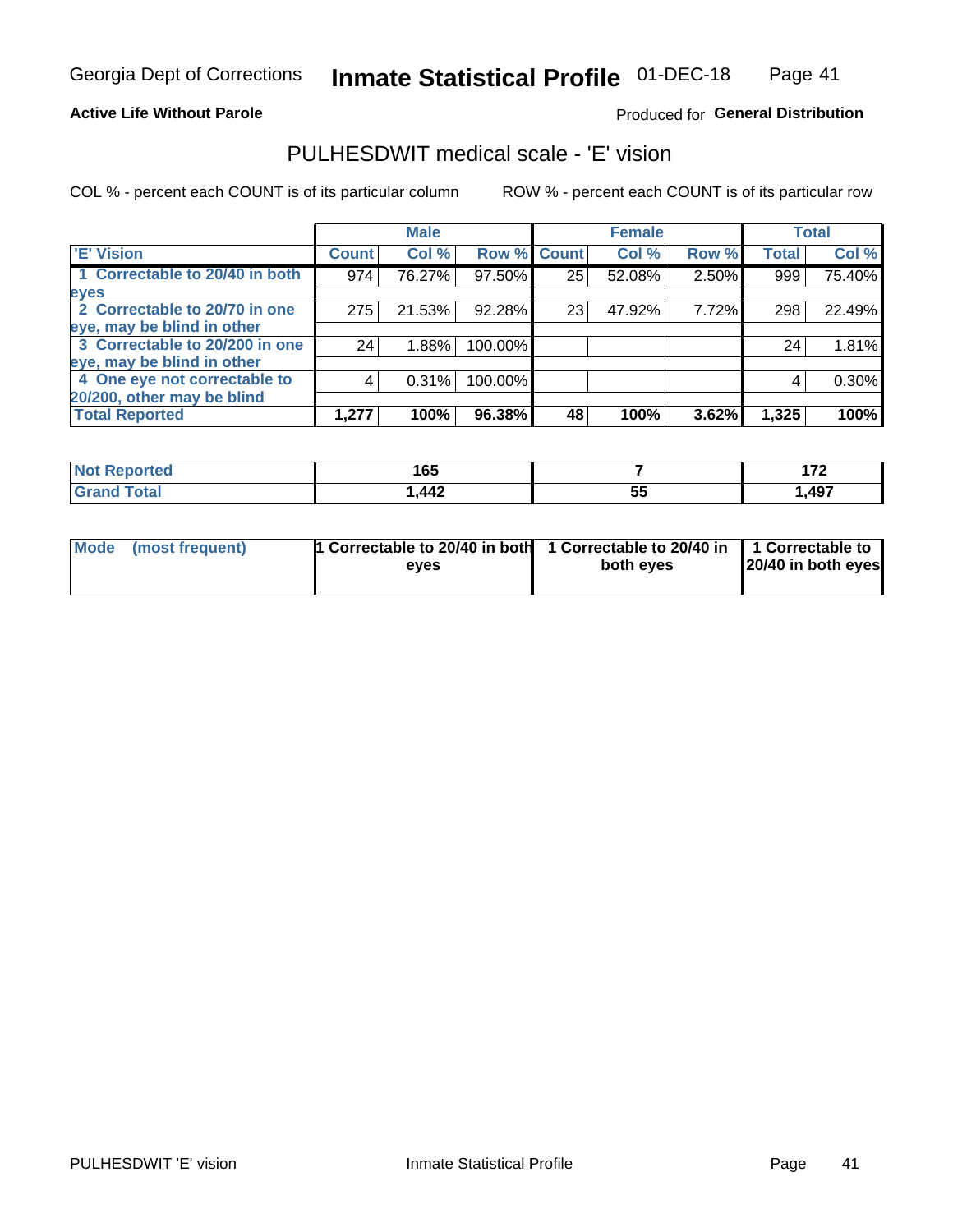### **Active Life Without Parole**

### Produced for General Distribution

## PULHESDWIT medical scale - 'S' pSychiatric

COL % - percent each COUNT is of its particular column

|                                        |              | <b>Male</b> |         |                    | <b>Female</b> |        |              | <b>Total</b> |
|----------------------------------------|--------------|-------------|---------|--------------------|---------------|--------|--------------|--------------|
| 'S' pSychiatric                        | <b>Count</b> | Col %       |         | <b>Row % Count</b> | Col %         | Row %  | <b>Total</b> | Col %        |
| 1 No impairment or disorders           | 1,125        | 83.21%      | 98.86%  | 13                 | 32.50%        | 1.14%  | 1,138        | 81.75%       |
| 2 Stable, or in remission, or          | 168          | 12.43%      | 86.60%  | 26                 | 65.00%        | 13.40% | 194          | 13.94%       |
| mild impairment or retardation         |              |             |         |                    |               |        |              |              |
| 3 Requires moderate inpatient          | 49           | 3.62%       | 98.00%  |                    | 2.50%         | 2.00%  | 50           | 3.59%        |
| treatment                              |              |             |         |                    |               |        |              |              |
| 4 Requires intensive inpatient         | 9            | 0.67%       | 100.00% |                    |               |        | 9            | 0.65%        |
| treatment                              |              |             |         |                    |               |        |              |              |
| <b>5 Requires Crisis Stabilization</b> |              | $0.07\%$    | 100.00% |                    |               |        |              | 0.07%        |
| Unit (CSU) inpatient care              |              |             |         |                    |               |        |              |              |
| <b>Total Reported</b>                  | 1,352        | 100%        | 97.13%  | 40                 | 100%          | 2.87%  | 1,392        | 100%         |

| <b>Not Reported</b>   | ึงเ                                                 |   | 105    |
|-----------------------|-----------------------------------------------------|---|--------|
| <b>Total</b><br>Grand | $\boldsymbol{A}\boldsymbol{\Lambda}^{\bullet}$<br>. | ◡ | 497, ، |

| Mode (most frequent) | <b>1 No impairment or disorders</b> 2 Stable, or in remission, 11 No impairment or |                       |           |
|----------------------|------------------------------------------------------------------------------------|-----------------------|-----------|
|                      |                                                                                    | or mild impairment or | disorders |
|                      |                                                                                    | retardation           |           |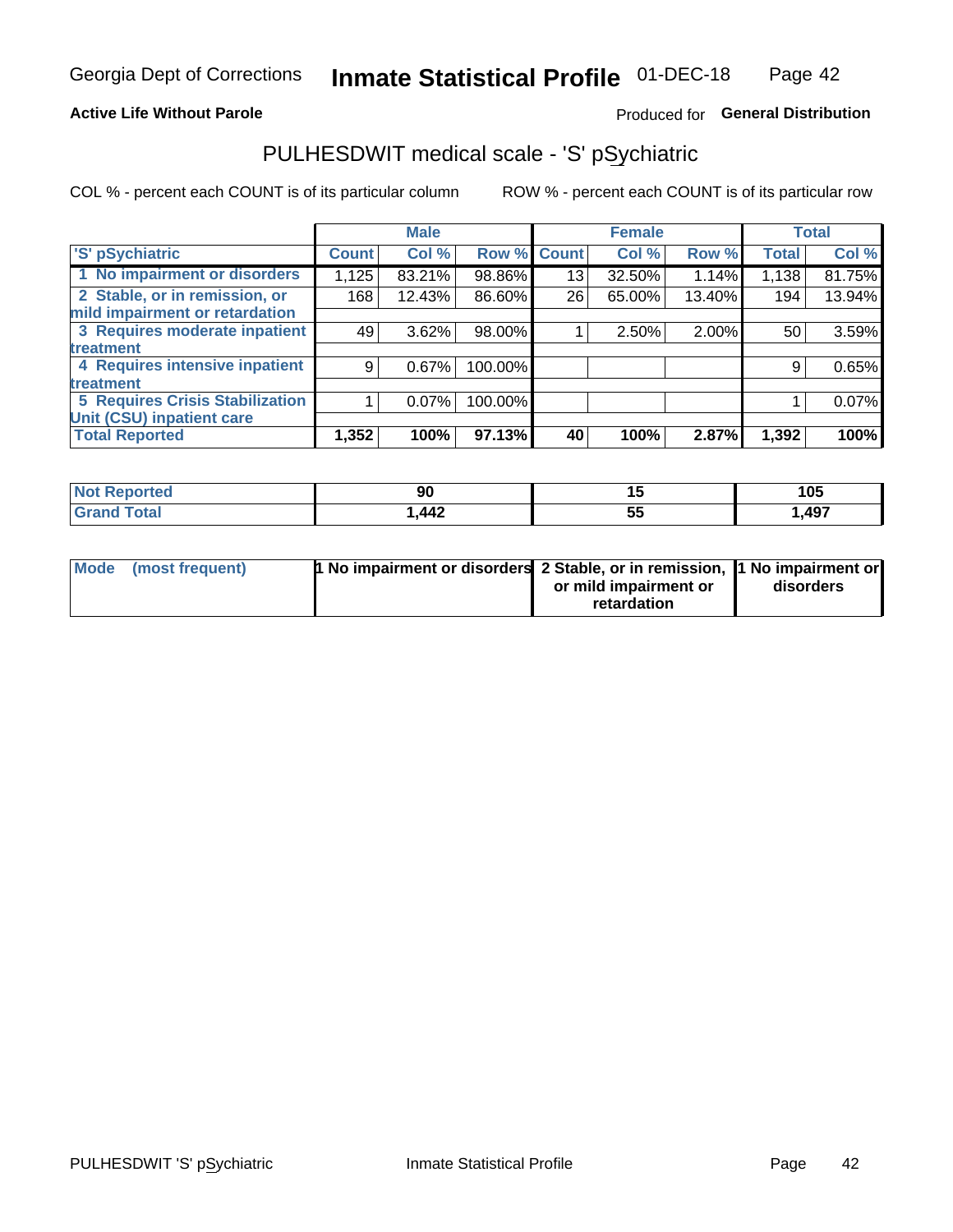### **Active Life Without Parole**

### Produced for General Distribution

## PULHESDWIT medical scale - 'D' dental

COL % - percent each COUNT is of its particular column

|                                 |              | <b>Male</b> |         |              | <b>Female</b> |          |              | <b>Total</b> |
|---------------------------------|--------------|-------------|---------|--------------|---------------|----------|--------------|--------------|
| <b>D'</b> Dental                | <b>Count</b> | Col %       | Row %   | <b>Count</b> | Col %         | Row %    | <b>Total</b> | Col %        |
| 1 Minimal routine dental health | 937          | 75.20%      | 95.61%  | 43           | 91.49%        | 4.39%    | 980          | 75.79%       |
| <b>needs</b>                    |              |             |         |              |               |          |              |              |
| 2 Moderate cavities and/or gum  | 257          | 20.63%      | 99.23%  |              | 4.26%         | 0.77%    | 259          | 20.03%       |
| disease                         |              |             |         |              |               |          |              |              |
| 3 Extensive gum disease         | 51           | 4.09%       | 96.23%  |              | 4.26%         | $3.77\%$ | 53           | 4.10%        |
| and/or widespread decay         |              |             |         |              |               |          |              |              |
| 4 Urgent need for dental        |              | 0.08%       | 100.00% |              |               |          |              | 0.08%        |
| <b>services</b>                 |              |             |         |              |               |          |              |              |
| <b>Total Reported</b>           | 1,246        | 100%        | 96.37%  | 47           | 100%          | 3.63%    | 1,293        | 100%         |

| <b>Not Reported</b> | 1 ሰ ድ<br>טיפ |          | 204  |
|---------------------|--------------|----------|------|
| Total               | ,442         | --<br>ວະ | ,497 |

| <b>Mode</b> | (most frequent) | <b>Minimal routine dental</b><br>health needs | 1 Minimal routine dental   1 Minimal routine  <br>health needs | dental health<br>needs |
|-------------|-----------------|-----------------------------------------------|----------------------------------------------------------------|------------------------|
|-------------|-----------------|-----------------------------------------------|----------------------------------------------------------------|------------------------|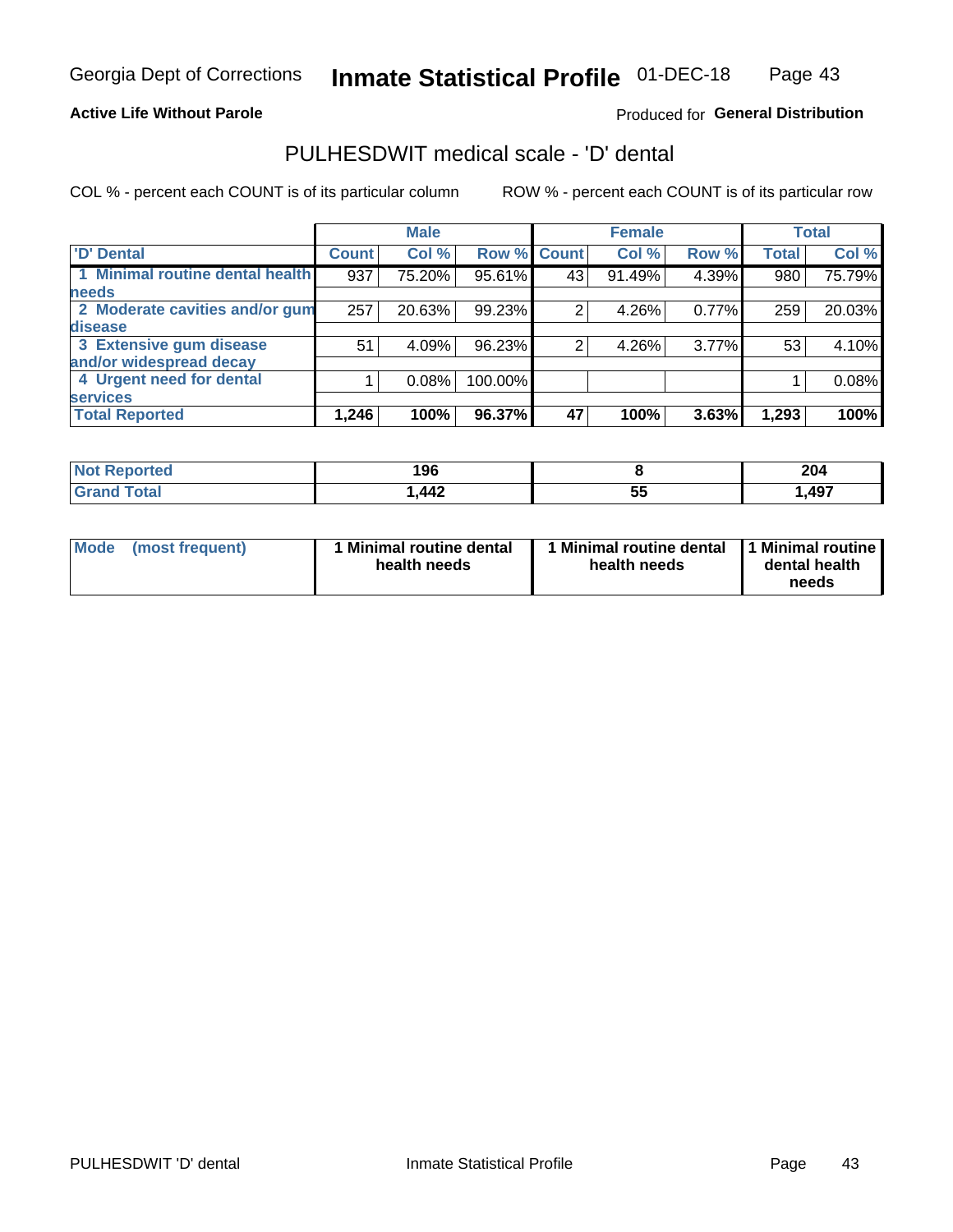### **Active Life Without Parole**

### Produced for General Distribution

### PULHESDWIT medical scale - 'W' work ability

COL % - percent each COUNT is of its particular column

|                                 |                    | <b>Male</b> |         |             | <b>Female</b> |       |              | <b>Total</b> |
|---------------------------------|--------------------|-------------|---------|-------------|---------------|-------|--------------|--------------|
| <b>W' work ability</b>          | Count <sup>'</sup> | Col %       |         | Row % Count | Col %         | Row % | <b>Total</b> | Col %        |
| 1 Unrestricted work or activity | 1,104              | 83.57%      | 96.84%  | 36          | 69.23%        | 3.16% | 1,140        | 83.03%       |
| 2 Minor restrictions on type of | 172                | 13.02%      | 91.49%  | 16          | 30.77%        | 8.51% | 188          | 13.69%       |
| <b>work</b>                     |                    |             |         |             |               |       |              |              |
| 3 Moderate restrictions on type | 30                 | 2.27%       | 100.00% |             |               |       | 30           | 2.18%        |
| lof work                        |                    |             |         |             |               |       |              |              |
| 4 Major restrictions on type of | 11                 | 0.83%       | 100.00% |             |               |       | 11           | 0.80%        |
| <b>work</b>                     |                    |             |         |             |               |       |              |              |
| 5 Cannot work under any         | 4                  | $0.30\%$    | 100.00% |             |               |       | 4            | 0.29%        |
| <b>circumstances</b>            |                    |             |         |             |               |       |              |              |
| <b>Total Reported</b>           | 1,321              | 100%        | 96.21%  | 52          | 100%          | 3.79% | 1,373        | 100%         |

| <b>Ported</b><br><b>NOT</b> | 194<br>.   |     | 144   |
|-----------------------------|------------|-----|-------|
| <b>Total</b>                | <b>AA2</b> | --  | 1,497 |
| <b>Common</b>               | 77£        | JJ. |       |

| Mode (most frequent) | 1 Unrestricted work or | 1 Unrestricted work or | 1 Unrestricted   |
|----------------------|------------------------|------------------------|------------------|
|                      | activity               | activity               | work or activity |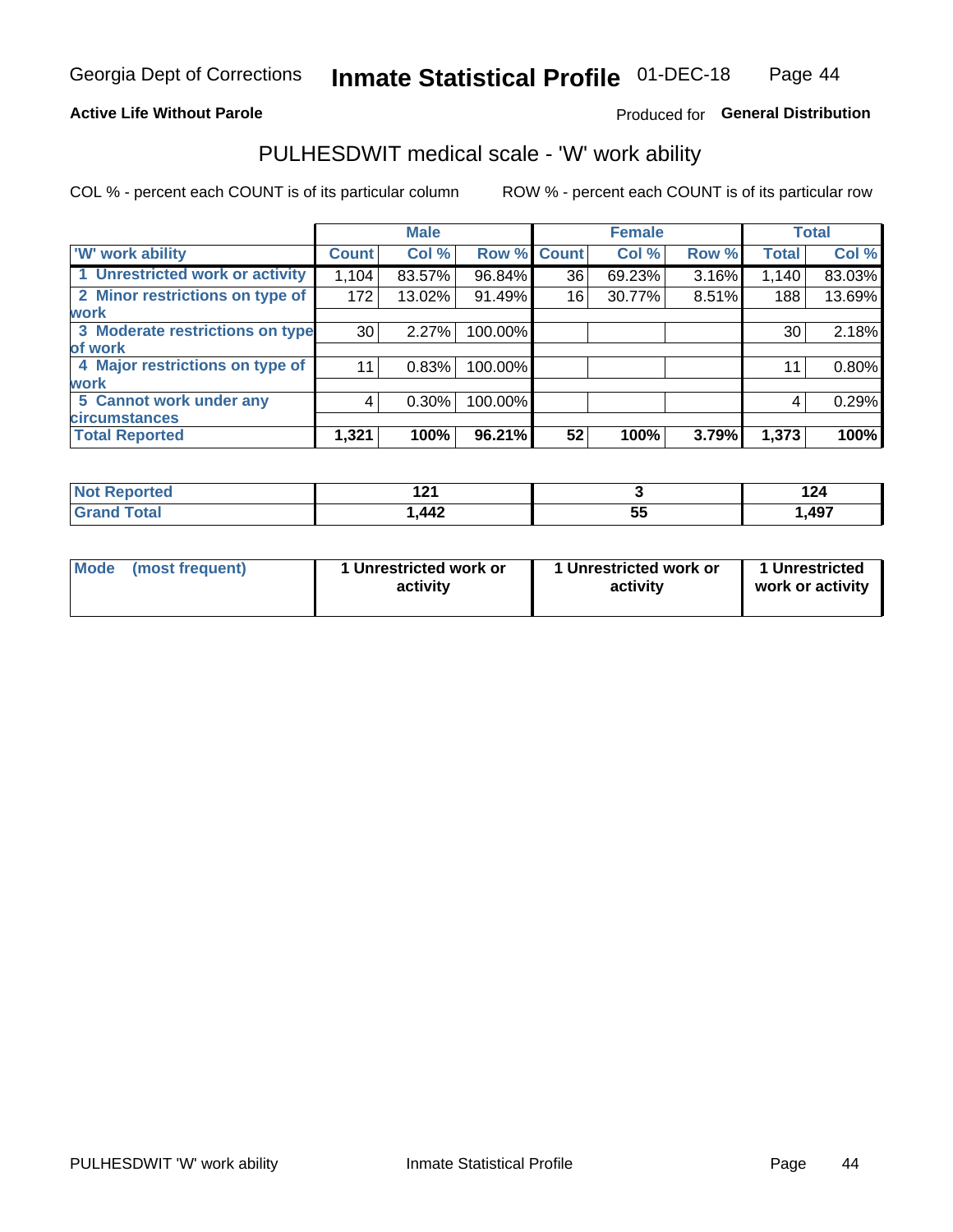### **Active Life Without Parole**

### Produced for General Distribution

## PULHESDWIT medical scale - 'I' impairment

COL % - percent each COUNT is of its particular column ROW % - percent each COUNT is of its particular row

|                                                              |              | <b>Male</b> |             |    | <b>Female</b> |       |              | <b>Total</b> |
|--------------------------------------------------------------|--------------|-------------|-------------|----|---------------|-------|--------------|--------------|
| <b>T' Impairment</b>                                         | <b>Count</b> | Col %       | Row % Count |    | Col %         | Row % | <b>Total</b> | Col %        |
| 1 No impairments or<br>disabilities                          | 1,302        | 98.71%      | 96.16%      | 52 | 100.00%       | 3.84% | 1,354        | 98.76%       |
| 2 Wheelchair-bound but                                       | 9            | 0.68%       | 100.00%     |    |               |       | 9            | 0.66%        |
| otherwise OK<br><b>3 Needs low-level Assisted</b>            | 4            | 0.30%       | 100.00%     |    |               |       | 4            | 0.29%        |
| Living (level I)<br>4 Needs moderate Assisted                |              | 0.08%       | 100.00%     |    |               |       |              | 0.07%        |
| Living (level II)                                            |              |             |             |    |               |       |              |              |
| <b>5 Needs maximal Assisted</b><br><b>Living (level III)</b> | 3            | 0.23%       | 100.00%     |    |               |       | 3            | 0.22%        |
| <b>Total Reported</b>                                        | 1,319        | 100%        | 96.21%      | 52 | 100%          | 3.79% | 1,371        | 100%         |

| วrted | ה הו<br>14J |          | 126  |
|-------|-------------|----------|------|
|       | ,442        | --<br>JJ | ,497 |

| Mode | (most frequent) | 1 No impairments or<br>disabilities | 1 No impairments or<br>disabilities | 1 No impairments<br>or disabilities |
|------|-----------------|-------------------------------------|-------------------------------------|-------------------------------------|
|------|-----------------|-------------------------------------|-------------------------------------|-------------------------------------|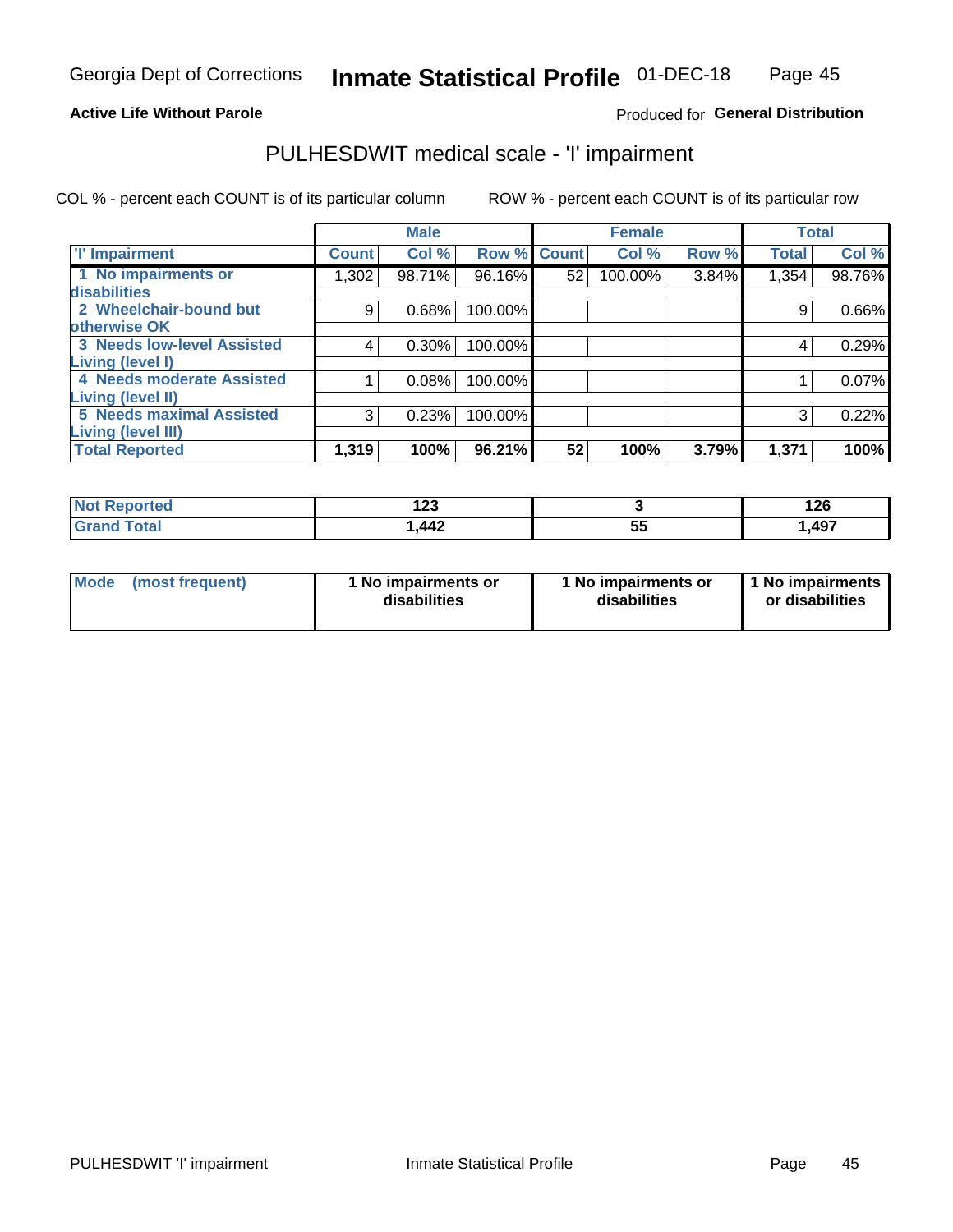### **Active Life Without Parole**

### Produced fo General Distribution

## PULHESDWIT medical scale - 'T' transportability

COL % - percent each COUNT is of its particular column

|                             |              | <b>Male</b> |             |    | <b>Female</b> |       |              | <b>Total</b> |
|-----------------------------|--------------|-------------|-------------|----|---------------|-------|--------------|--------------|
| <b>T' Transportability</b>  | <b>Count</b> | Col %       | Row % Count |    | Col %         | Row % | <b>Total</b> | Col %        |
| 1 Can be transported in any | 1,316        | 99.25%      | 96.27%      | 51 | 100.00%       | 3.73% | 1,367        | 99.27%       |
| ordinary approved vehicle   |              |             |             |    |               |       |              |              |
| 2 Wheelchair-bound, not     |              | $0.30\%$    | 100.00%     |    |               |       |              | 0.29%        |
| needing special vehicle     |              |             |             |    |               |       |              |              |
| 5 Requires ambulance        | 6            | 0.45%       | 100.00%     |    |               |       |              | 0.44%        |
| transport                   |              |             |             |    |               |       |              |              |
| <b>Total Reported</b>       | 1,326        | 100%        | 96.30%      | 51 | 100%          | 3.70% | 1,377        | 100%         |

| eported | 44C<br>- 10 |          | 120  |
|---------|-------------|----------|------|
| otal    | ,442        | --<br>JJ | ,497 |

| Mode (most frequent) | 1 Can be transported in any 1 Can be transported in any | ordinary approved vehicle   ordinary approved vehicle   transported in any | 1 Can be<br>ordinary approved<br>vehicle |
|----------------------|---------------------------------------------------------|----------------------------------------------------------------------------|------------------------------------------|
|                      |                                                         |                                                                            |                                          |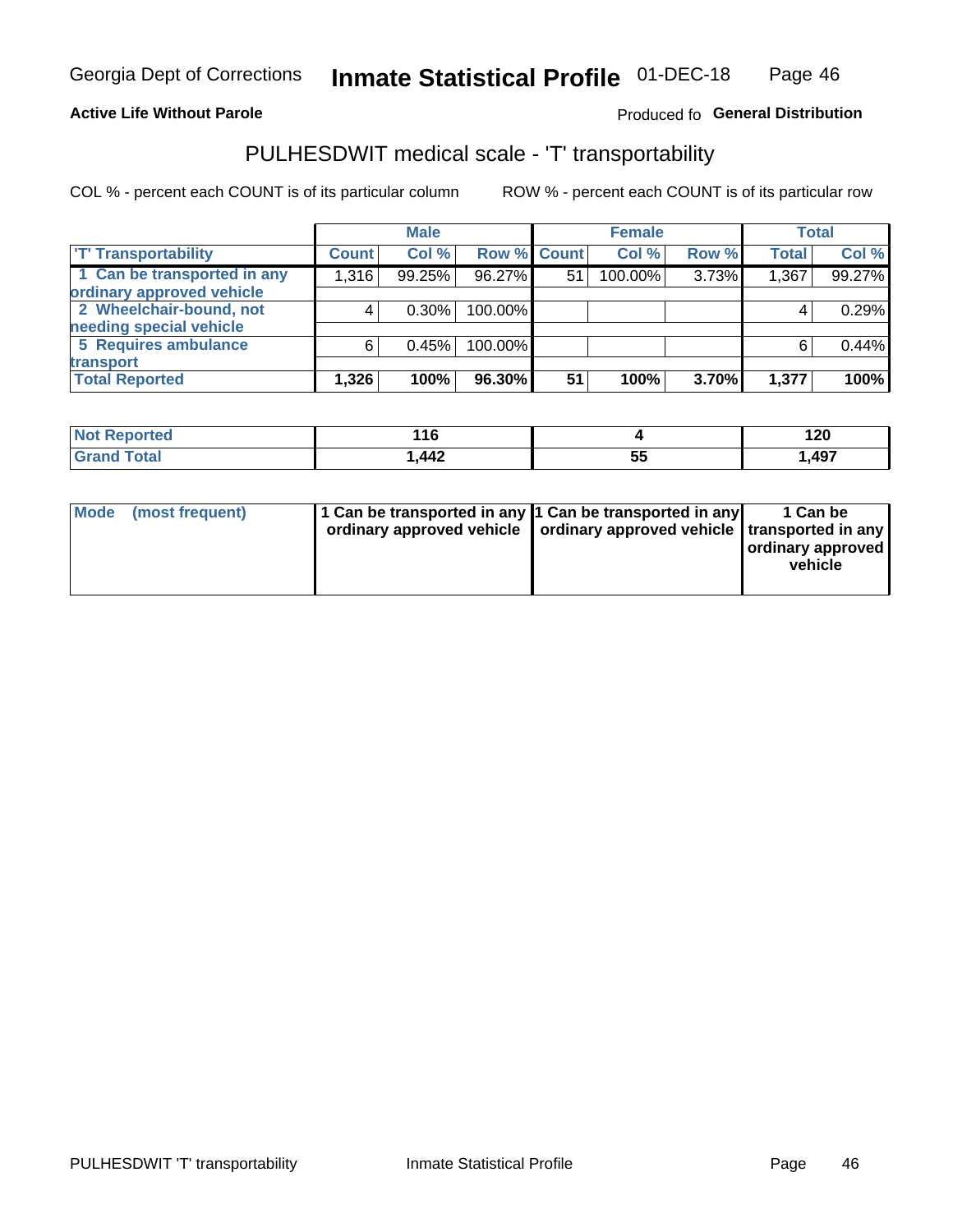# Inmate Statistical Profile 01-DEC-18 Page 47

#### **Active Life Without Parole**

### Produced for General Distribution

### Number of prior Georgia incarcerations

COL % - percent each COUNT is of its particular column

|                                       |       | <b>Male</b> |             |    | <b>Female</b> |       |       | <b>Total</b> |
|---------------------------------------|-------|-------------|-------------|----|---------------|-------|-------|--------------|
| <b>Num of Prior GA Incarcerations</b> | Count | Col %       | Row % Count |    | Col %         | Row % | Total | Col %        |
|                                       | 725   | 50.28%      | 94.28%      | 44 | 80.00%        | 5.72% | 769   | 51.37%       |
|                                       | 289   | 20.04%      | $97.97\%$   | 6  | 10.91%        | 2.03% | 295   | 19.71%       |
|                                       | 182   | 12.62%      | 98.91%      | 2  | 3.64%         | 1.09% | 184   | 12.29%       |
| 3                                     | 118   | 8.18%       | 98.33%      | 2  | 3.64%         | 1.67% | 120   | 8.02%        |
| 4                                     | 61    | 4.23%       | 100.00%     |    |               |       | 61    | 4.07%        |
| 5                                     | 37    | 2.57%       | 100.00%     |    |               |       | 37    | 2.47%        |
| <b>More Than 5</b>                    | 30    | 2.08%       | 96.77%      |    | 1.82%         | 3.23% | 31    | 2.07%        |
| <b>Total Reported</b>                 | 1,442 | 100%        | 96.33%      | 55 | 100.0%        | 3.67% | 1,497 | 100%         |

| orteo                           |                             |          |      |
|---------------------------------|-----------------------------|----------|------|
| <b>otal</b><br>$\mathbf{v}$ and | $\overline{a}$<br>''<br>┭┭∠ | . .<br>ູ | ,497 |

| Mean (average)       | 1 1 2 | .42 | 444 |
|----------------------|-------|-----|-----|
| Median (middle)      |       |     |     |
| Mode (most frequent) |       |     |     |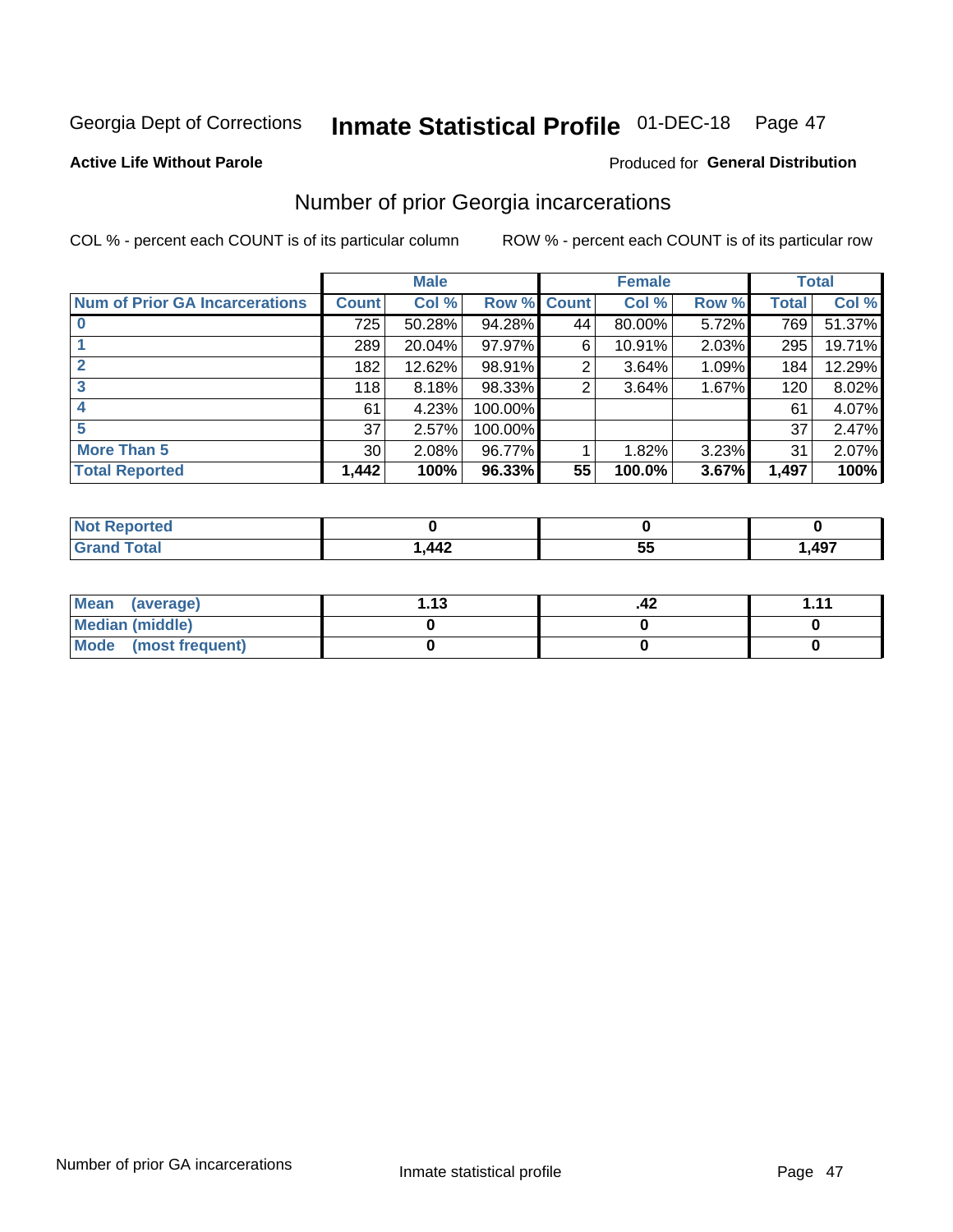# Inmate Statistical Profile 01-DEC-18 Page 48

**Active Life Without Parole** 

Produced for General Distribution

### Prison sentence in years

COL % - percent each COUNT is of its particular column

ROW % - percent each COUNT is of its particular row

|                                 | <b>Male</b> |        |                    |    | <b>Female</b> | Total    |             |        |
|---------------------------------|-------------|--------|--------------------|----|---------------|----------|-------------|--------|
| <b>Prison Sentence In Years</b> | Count l     | Col %  | <b>Row % Count</b> |    | Col %         | Row %    | $\tau$ otal | Col %  |
| <b>Life Without Parole</b>      | .441        | 99.93% | 96.32%             | 55 | $100.00\%$    | $3.68\%$ | .496        | 99.93% |
| <b>Youthful Offenders</b>       |             | 0.07%  | 100.00%            |    |               |          |             | 0.07%  |
| <b>Total Reported</b>           | 1.442       | 100%   | 96.33%             | 55 | 100%          | $3.67\%$ | 1,497       | 100%   |

| Reported<br>NOT |      |   |      |
|-----------------|------|---|------|
| <b>Total</b>    | ,442 | w | ,497 |

#### **Determinate (numeric) sentences only**

| Mean<br><b>CANG</b> |         |  |  |
|---------------------|---------|--|--|
|                     | 1112211 |  |  |

All sentences (including determinate), with life, life without parole, and death sentences figured at 45 years

| l Mea<br>rane.<br> | г.<br>$\sim$ | $\overline{\phantom{a}}$ | −~<br>$\overline{\phantom{0}}$ |
|--------------------|--------------|--------------------------|--------------------------------|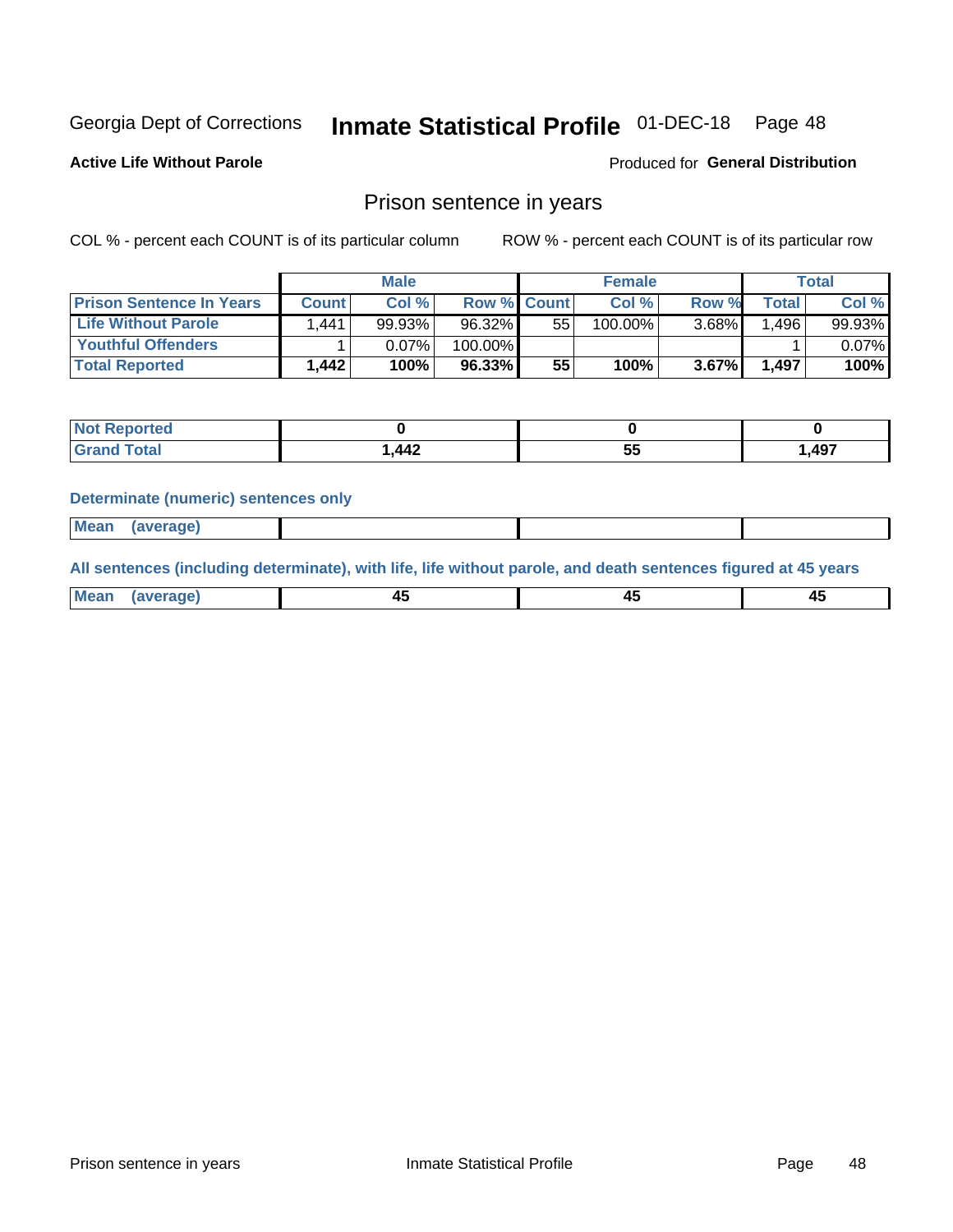#### Inmate Statistical Profile 01-DEC-18 Georgia Dept of Corrections Page 49

#### **Active Life Without Parole**

#### Produced for General Distribution

### Primary offense, broken out into felonies vs misdemeanors

COL % - percent each COUNT is of its particular column

|                                  | <b>Male</b>  |         |                    | <b>Female</b>   |         |          | Total        |         |
|----------------------------------|--------------|---------|--------------------|-----------------|---------|----------|--------------|---------|
| <b>Felonies and Misdemeanors</b> | <b>Count</b> | Col%    | <b>Row % Count</b> |                 | Col%    | Row %    | <b>Total</b> | Col %   |
| <b>Felonies</b>                  | ∫436.        | 100.00% | 96.51%             | 521             | 100.00% | $3.49\%$ | 1,488        | 100.00% |
| <b>Total Reported</b>            | 1,436        | $100\%$ | 96.51%             | 52 <sub>1</sub> | 100%    | 3.49%    | 1,488        | 100%    |

| <b>Not Reported</b>          |                   |     |        |
|------------------------------|-------------------|-----|--------|
| <b>Total</b><br>Grand<br>uuu | <b>AA2</b><br>774 | 439 | 497, ا |

| $Mc$<br>equent)<br>нез<br>$\sim$<br>. | onies<br>. | <b>onies</b><br>. |
|---------------------------------------|------------|-------------------|
|---------------------------------------|------------|-------------------|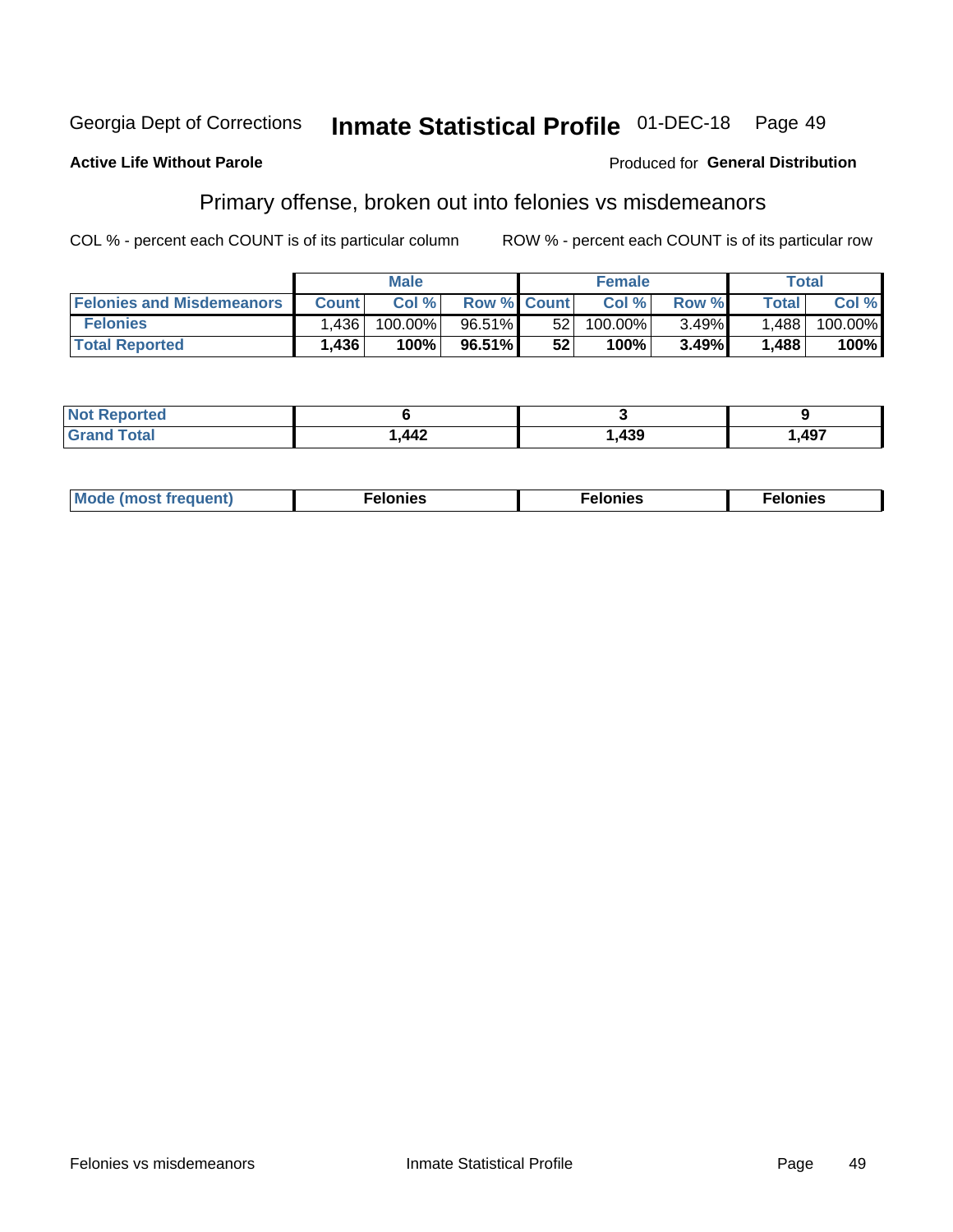#### Inmate Statistical Profile 01-DEC-18 Page 50

### **Active Life Without Parole**

#### Produced for General Distribution

### Primary offense, broken out into six broad crime categories

COL % - percent each COUNT is of its particular column

|                         | <b>Male</b>  |                  |           |                    | <b>Female</b> |       | <b>Total</b> |        |
|-------------------------|--------------|------------------|-----------|--------------------|---------------|-------|--------------|--------|
| <b>Crime Categories</b> | <b>Count</b> | Col %            |           | <b>Row % Count</b> | Col %         | Row % | <b>Total</b> | Col %  |
| <b>Violent</b>          | 1,246        | 86.47%           | 95.85%    | 54                 | 98.18%        | 4.15% | 1,300        | 86.90% |
| <b>Sex Crime</b>        | 186          | 12.91%           | 99.47%    |                    | 1.82%         | .53%  | 187          | 12.50% |
| <b>Drug</b><br>4        | 7            | .49%             | 100.00%   |                    | .00%          |       |              | .47%   |
| <b>Other</b><br>6       | 2            | .14% $^{\prime}$ | 100.00%   |                    | .00%          |       | ົ            | .13%   |
| <b>Total Reported</b>   | 1,441        | 100%             | $96.32\%$ | 55                 | 100%          | 3.68% | 1,496        | 100%   |

| τeα<br>11VL1 |     |     |       |
|--------------|-----|-----|-------|
| <b>Total</b> | AA2 | --  | . 497 |
|              | --- | JJ. | ு.    |

| <b>Mode (most frequent)</b> |         |                | --             |
|-----------------------------|---------|----------------|----------------|
|                             | violent | <b>Violent</b> | <b>Violent</b> |
|                             |         |                |                |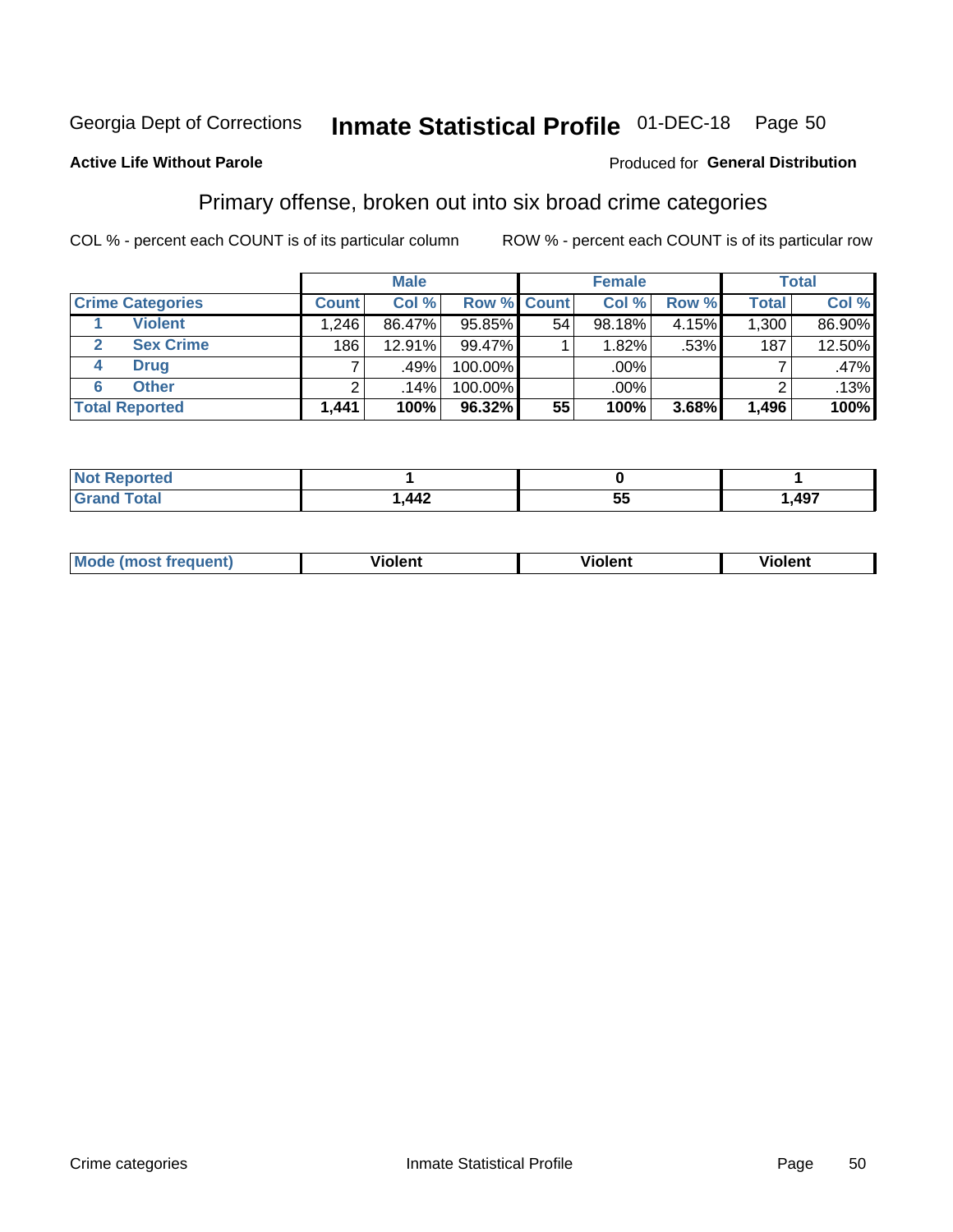#### Inmate Statistical Profile 01-DEC-18 Page 51

#### **Active Life Without Parole**

#### **Produced for General Distribution**

## Primary offense, detailed offense code

COL % - percent each COUNT is of its particular column

|                                            |                | <b>Male</b> |         |                 | <b>Female</b> |         |                | <b>Total</b> |
|--------------------------------------------|----------------|-------------|---------|-----------------|---------------|---------|----------------|--------------|
| <b>Primary Offense</b>                     | <b>Count</b>   | Col %       | Row %   | <b>Count</b>    | Col %         | Row %   | <b>Total</b>   | Col %        |
| <b>Agg Sex Battery Atmpt (2099)</b>        |                | .07%        | 100.00% |                 |               |         | 1              | $.07\%$      |
| <b>Aggrav Assault (1302)</b>               |                |             |         | $\mathbf{1}$    | 1.82%         | 100.00% | 1              | .07%         |
| <b>Aggrav Battery (1305)</b>               | 1              | .07%        | 100.00% |                 |               |         | 1              | .07%         |
| <b>Aggrav Child Molestation (2021)</b>     | 27             | 1.87%       | 100.00% |                 |               |         | 27             | 1.80%        |
| <b>Aggrav Sexual Battery (2009)</b>        | 6              | .42%        | 100.00% |                 |               |         | 6              | .40%         |
| <b>Aggrav Sodomy (2003)</b>                | 9              | .62%        | 100.00% |                 |               |         | 9              | .60%         |
| <b>Armed Robbery (1902)</b>                | 153            | 10.62%      | 99.35%  | $\mathbf{1}$    | 1.82%         | .65%    | 154            | 10.29%       |
| <b>Child Molestation (2019)</b>            | 5              | .35%        | 100.00% |                 |               |         | 5              | .33%         |
| <b>False Imprisonment (1308)</b>           |                | .07%        | 100.00% |                 |               |         |                | $.07\%$      |
| <b>Hijacking Motor Vehicle (1911)</b>      |                | .07%        | 100.00% |                 |               |         | 1              | .07%         |
| Kidnapping (1311)                          | 95             | 6.59%       | 100.00% |                 |               |         | 95             | 6.35%        |
| <b>Murder (1101)</b>                       | 993            | 68.91%      | 95.02%  | 52              | 94.55%        | 4.98%   | 1,045          | 69.85%       |
| <b>Poss Firearm Convct Felon</b>           | $\overline{2}$ | .14%        | 100.00% |                 |               |         | $\overline{2}$ | .13%         |
| (2914)                                     |                |             |         |                 |               |         |                |              |
| <b>Poss Of Firearm Dur Crime</b><br>(2910) | 1              | .07%        | 100.00% |                 |               |         | 1              | .07%         |
| Poss W Int Dist Cocaine (4050)             |                | .07%        | 100.00% |                 |               |         |                | $.07\%$      |
| <b>Rape (2001)</b>                         | 138            | 9.58%       | 99.28%  | $\mathbf{1}$    | 1.82%         | .72%    | 139            | 9.29%        |
| S/D Cocaine (4021)                         |                | .07%        | 100.00% |                 |               |         | 1              | .07%         |
| S/D Cont Sub Public (4017)                 |                | .07%        | 100.00% |                 |               |         | 1              | $.07\%$      |
| S/D Cont Sub School (4018)                 |                | .07%        | 100.00% |                 |               |         | 1              | $.07\%$      |
| <b>Traf Cocaine 401+ Gm (4103)</b>         | 2              | .14%        | 100.00% |                 |               |         | $\overline{2}$ | .13%         |
| <b>Traf Methamph 28-199 Gm</b>             | 1              | .07%        | 100.00% |                 |               |         | 1              | .07%         |
| (4140)                                     |                |             |         |                 |               |         |                |              |
| <b>Traffick Sexual Servitude (1331)</b>    |                | .07%        | 100.00% |                 |               |         |                | .07%         |
| <b>Total Rported</b>                       | 1,441          | 100%        | 96.32%  | $\overline{55}$ | 100%          | 3.68%   | 1,496          | 100%         |

| 'N (<br>oortea |     |    |      |
|----------------|-----|----|------|
| υιαι           | 442 | 5t | ,497 |

| Mode (most frequent) | 1101 Murder | 1101 Murder | 1101 Murder |
|----------------------|-------------|-------------|-------------|
|                      |             |             |             |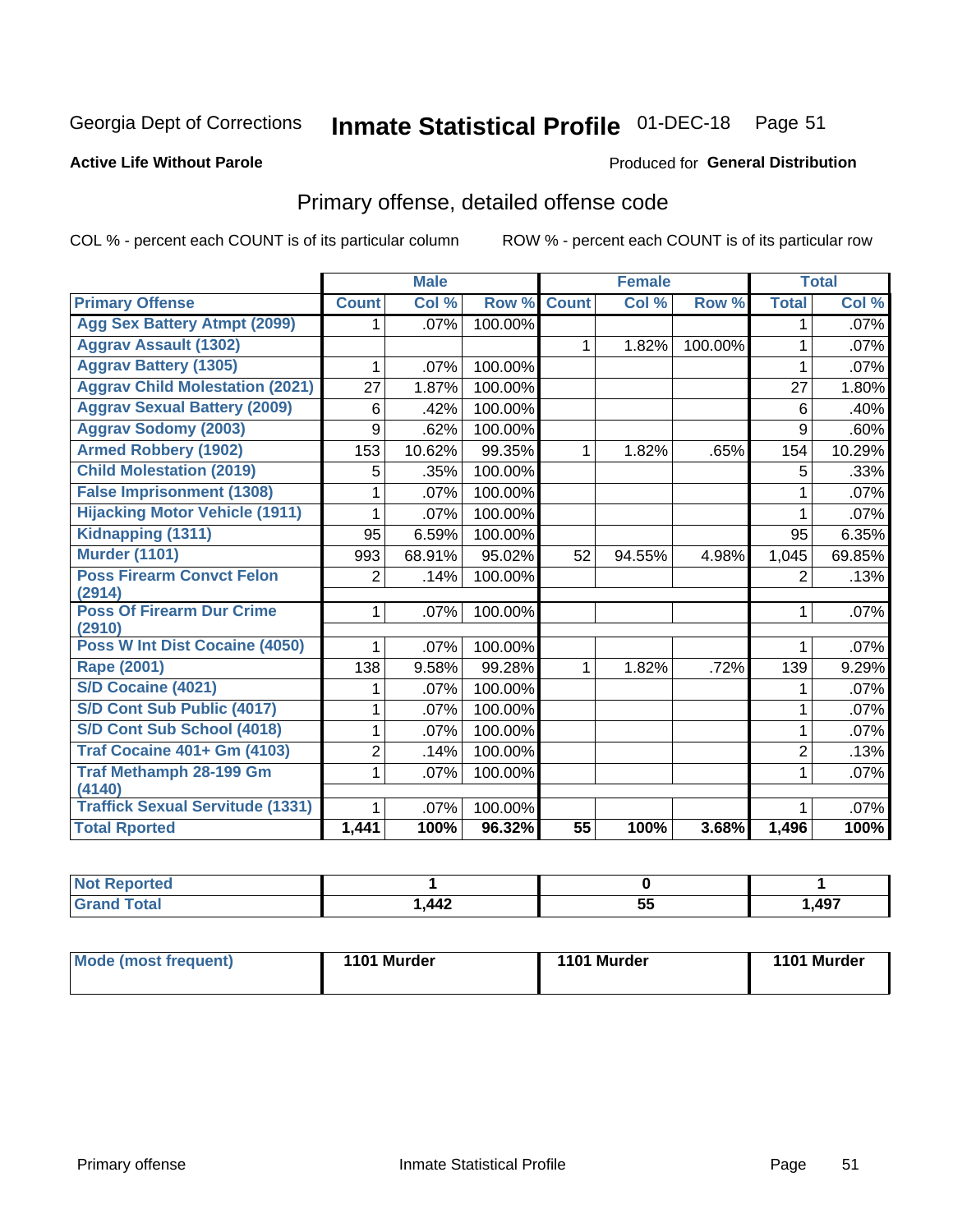## Inmate Statistical Profile 01-DEC-18 Page 52

### **Active Life Without Parole**

#### Produced for General Distribution

## County of conviction of primary offense

COL % - percent each COUNT is of its particular column

|                                |                  | <b>Male</b> |         |                | <b>Female</b> |           |                | <b>Total</b> |
|--------------------------------|------------------|-------------|---------|----------------|---------------|-----------|----------------|--------------|
| <b>County of Conviction</b>    | <b>Count</b>     | Col%        | Row %   | <b>Count</b>   | Col %         | Row %     | <b>Total</b>   | Col %        |
| 000<br><b>Unknown</b>          | 6                | .42%        | 66.67%  | $\overline{3}$ | 5.45%         | 33.33%    | $\overline{9}$ | .60%         |
| <b>Appling County</b><br>001   | 4                | .28%        | 100.00% |                |               |           | 4              | .27%         |
| <b>Atkinson County</b><br>002  | 3                | .21%        | 100.00% |                |               |           | 3              | .20%         |
| <b>Bacon County</b><br>003     | 4                | .28%        | 100.00% |                |               |           | 4              | .27%         |
| <b>Baker County</b><br>004     | 1                | .07%        | 100.00% |                |               |           | 1              | .07%         |
| <b>Baldwin County</b><br>005   | 5                | .35%        | 100.00% |                |               |           | 5              | .33%         |
| <b>Banks County</b><br>006     | 3                | .21%        | 100.00% |                |               |           | 3              | .20%         |
| <b>Barrow County</b><br>007    | $\overline{7}$   | .49%        | 100.00% |                |               |           | $\overline{7}$ | .47%         |
| <b>Bartow County</b><br>008    | 9                | .62%        | 90.00%  | 1              | 1.82%         | 10.00%    | 10             | .67%         |
| <b>Ben Hill County</b><br>009  | 8                | .55%        | 100.00% |                |               |           | 8              | .53%         |
| <b>Berrien County</b><br>010   | $\overline{c}$   | .14%        | 100.00% |                |               |           | $\overline{c}$ | .13%         |
| <b>Bibb County</b><br>011      | 46               | 3.19%       | 95.83%  | $\overline{2}$ | 3.64%         | 4.17%     | 48             | 3.21%        |
| <b>Bleckley County</b><br>012  | 1                | .07%        | 100.00% |                |               |           | $\mathbf{1}$   | .07%         |
| <b>Brantley County</b><br>013  | 3                | .21%        | 100.00% |                |               |           | 3              | .20%         |
| <b>Brooks County</b><br>014    | $\overline{c}$   | .14%        | 100.00% |                |               |           | 2              | .13%         |
| <b>Bryan County</b><br>015     | 1                | .07%        | 100.00% |                |               |           | $\mathbf{1}$   | .07%         |
| <b>Bulloch County</b><br>016   | $\overline{7}$   | .49%        | 87.50%  | 1              | 1.82%         | 12.50%    | 8              | .53%         |
| <b>Burke County</b><br>017     | 13               | .90%        | 100.00% |                |               |           | 13             | .87%         |
| <b>Butts County</b><br>018     | 5                | .35%        | 100.00% |                |               |           | 5              | .33%         |
| <b>Camden County</b><br>020    | 6                | .42%        | 100.00% |                |               |           | 6              | .40%         |
| <b>Candler County</b><br>021   | 3                | .21%        | 100.00% |                |               |           | 3              | .20%         |
| <b>Carroll County</b><br>022   | 5                | .35%        | 100.00% |                |               |           | 5              | .33%         |
| <b>Catoosa County</b><br>023   | 4                | .28%        | 80.00%  | 1              | 1.82%         | 20.00%    | 5              | .33%         |
| <b>Chatham County</b><br>025   | 56               | 3.88%       | 96.55%  | $\overline{2}$ | 3.64%         | 3.45%     | 58             | 3.87%        |
| <b>Chattooga County</b><br>027 | $\overline{c}$   | .14%        | 100.00% |                |               |           | $\overline{2}$ | .13%         |
| <b>Cherokee County</b><br>028  | $\overline{7}$   | .49%        | 100.00% |                |               |           | $\overline{7}$ | .47%         |
| <b>Clarke County</b><br>029    | 22               | 1.53%       | 95.65%  | 1              | 1.82%         | 4.35%     | 23             | 1.54%        |
| <b>Clay County</b><br>030      | 1                | .07%        | 100.00% |                |               |           | 1              | .07%         |
| <b>Clayton County</b><br>031   | 67               | 4.65%       | 93.06%  | 5              | 9.09%         | 6.94%     | 72             | 4.81%        |
| <b>Clinch County</b><br>032    | $\mathbf{1}$     | .07%        | 100.00% |                |               |           | $\mathbf 1$    | .07%         |
| <b>Cobb County</b><br>033      | 70               | 4.85%       | 97.22%  | $\overline{2}$ | 3.64%         | 2.78%     | 72             | 4.81%        |
| <b>Coffee County</b><br>034    | 8                | .55%        | 88.89%  | 1              | 1.82%         | $11.11\%$ | 9              | .60%         |
| <b>Colquitt County</b><br>035  | 2                | .14%        | 100.00% |                |               |           | $\overline{2}$ | .13%         |
| <b>Columbia County</b><br>036  | 9                | .62%        | 81.82%  | $\overline{2}$ | 3.64%         | 18.18%    | 11             | .73%         |
| <b>Cook County</b><br>037      | 5                | .35%        | 100.00% |                |               |           | 5              | .33%         |
| <b>Coweta County</b><br>038    | $\boldsymbol{9}$ | .62%        | 100.00% |                |               |           | 9              | .60%         |
| <b>Crisp County</b><br>040     | 6                | .42%        | 100.00% |                |               |           | 6              | .40%         |
| <b>Dade County</b><br>041      | 1                | .07%        | 100.00% |                |               |           | 1              | .07%         |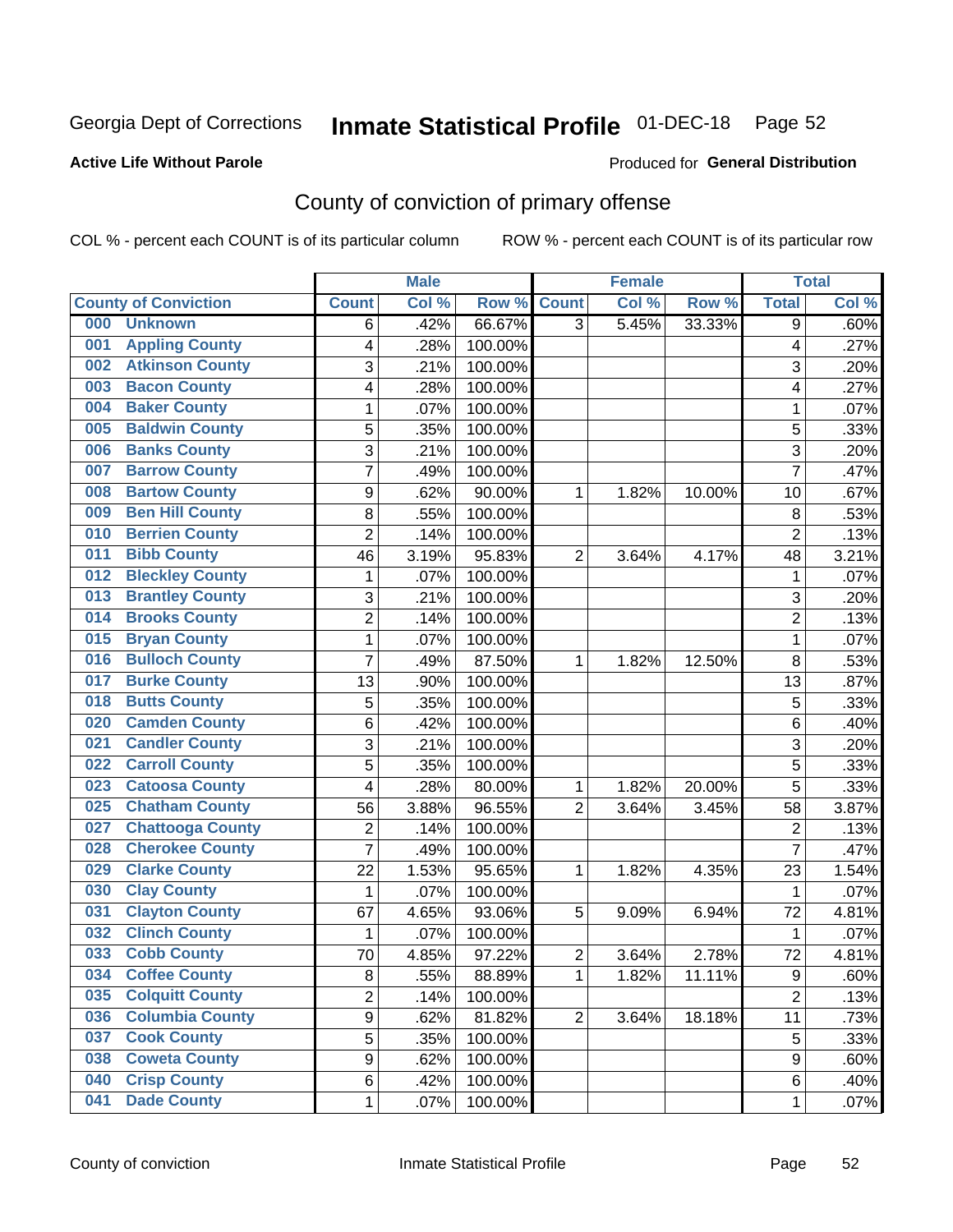## Inmate Statistical Profile 01-DEC-18 Page 53

### **Active Life Without Parole**

#### Produced for General Distribution

## County of conviction of primary offense

COL % - percent each COUNT is of its particular column

|                                 |                         |                | <b>Male</b> |         |                | <b>Female</b> |        |                | <b>Total</b> |
|---------------------------------|-------------------------|----------------|-------------|---------|----------------|---------------|--------|----------------|--------------|
| <b>County of Conviction</b>     |                         | <b>Count</b>   | Col %       | Row %   | <b>Count</b>   | Col%          | Row %  | <b>Total</b>   | Col %        |
| <b>Dawson County</b><br>042     |                         | 2              | .14%        | 100.00% |                |               |        | 2              | .13%         |
| <b>Decatur County</b><br>043    |                         | 5              | .35%        | 100.00% |                |               |        | 5              | .33%         |
| <b>Dekalb County</b><br>044     |                         | 132            | 9.15%       | 97.06%  | 4              | 7.27%         | 2.94%  | 136            | 9.08%        |
| <b>Dooly County</b><br>046      |                         | $\overline{2}$ | .14%        | 100.00% |                |               |        | 2              | .13%         |
| <b>Dougherty County</b><br>047  |                         | 28             | 1.94%       | 96.55%  | $\mathbf{1}$   | 1.82%         | 3.45%  | 29             | 1.94%        |
| <b>Douglas County</b><br>048    |                         | 35             | 2.43%       | 94.59%  | $\overline{2}$ | 3.64%         | 5.41%  | 37             | 2.47%        |
| <b>Early County</b><br>049      |                         | $\overline{c}$ | .14%        | 100.00% |                |               |        | $\overline{2}$ | .13%         |
| <b>Effingham County</b><br>051  |                         | 5              | .35%        | 100.00% |                |               |        | 5              | .33%         |
| <b>Elbert County</b><br>052     |                         | 3              | .21%        | 100.00% |                |               |        | 3              | .20%         |
| <b>Emanuel County</b><br>053    |                         | 10             | .69%        | 100.00% |                |               |        | 10             | .67%         |
| <b>Fayette County</b><br>056    |                         | 8              | .55%        | 100.00% |                |               |        | 8              | .53%         |
| <b>Floyd County</b><br>057      |                         | 31             | 2.15%       | 96.88%  | 1              | 1.82%         | 3.13%  | 32             | 2.14%        |
| <b>Forsyth County</b><br>058    |                         | 5              | .35%        | 100.00% |                |               |        | 5              | .33%         |
| <b>Franklin County</b><br>059   |                         | 6              | .42%        | 85.71%  | 1              | 1.82%         | 14.29% | $\overline{7}$ | .47%         |
| <b>Fulton County</b><br>060     |                         | 184            | 12.76%      | 98.40%  | 3              | 5.45%         | 1.60%  | 187            | 12.49%       |
| <b>Gilmer County</b><br>061     |                         | $\overline{2}$ | .14%        | 100.00% |                |               |        | 2              | .13%         |
| <b>Glynn County</b><br>063      |                         | 20             | 1.39%       | 100.00% |                |               |        | 20             | 1.34%        |
| <b>Gordon County</b><br>064     |                         | $\overline{7}$ | .49%        | 100.00% |                |               |        | $\overline{7}$ | .47%         |
| <b>Grady County</b><br>065      |                         | $\overline{2}$ | .14%        | 100.00% |                |               |        | $\overline{2}$ | .13%         |
| <b>Greene County</b><br>066     |                         | $\overline{2}$ | .14%        | 100.00% |                |               |        | $\overline{2}$ | .13%         |
| <b>Gwinnett County</b><br>067   |                         | 63             | 4.37%       | 94.03%  | 4              | 7.27%         | 5.97%  | 67             | 4.48%        |
| 068                             | <b>Habersham County</b> | 3              | .21%        | 100.00% |                |               |        | 3              | .20%         |
| <b>Hall County</b><br>069       |                         | 22             | 1.53%       | 84.62%  | 4              | 7.27%         | 15.38% | 26             | 1.74%        |
| <b>Haralson County</b><br>071   |                         | 4              | .28%        | 100.00% |                |               |        | 4              | .27%         |
| <b>Harris County</b><br>072     |                         | 2              | .14%        | 100.00% |                |               |        | $\overline{2}$ | .13%         |
| <b>Hart County</b><br>073       |                         | 3              | .21%        | 100.00% |                |               |        | 3              | .20%         |
| <b>Henry County</b><br>075      |                         | 18             | 1.25%       | 94.74%  | 1              | 1.82%         | 5.26%  | 19             | 1.27%        |
| <b>Houston County</b><br>076    |                         | 25             | 1.73%       | 100.00% |                |               |        | 25             | 1.67%        |
| <b>Irwin County</b><br>077      |                         | $\overline{2}$ | .14%        | 100.00% |                |               |        | $\overline{2}$ | .13%         |
| <b>Jackson County</b><br>078    |                         | 11             | .76%        | 100.00% |                |               |        | 11             | .73%         |
| <b>Jasper County</b><br>079     |                         | $\mathbf{1}$   | .07%        | 100.00% |                |               |        | 1              | .07%         |
| <b>Jeff Davis County</b><br>080 |                         | 1              | .07%        | 100.00% |                |               |        | 1              | $.07\%$      |
| <b>Jefferson County</b><br>081  |                         | 5              | .35%        | 100.00% |                |               |        | 5              | .33%         |
| <b>Jenkins County</b><br>082    |                         | 1              | .07%        | 100.00% |                |               |        | $\mathbf 1$    | .07%         |
| <b>Johnson County</b><br>083    |                         | 1              | .07%        | 100.00% |                |               |        | 1              | .07%         |
| <b>Jones County</b><br>084      |                         | 1              | .07%        | 50.00%  | 1              | 1.82%         | 50.00% | $\overline{2}$ | .13%         |
| <b>Lamar County</b><br>085      |                         | 1              | .07%        | 100.00% |                |               |        | $\mathbf 1$    | .07%         |
| <b>Lanier County</b><br>086     |                         | $\overline{2}$ | .14%        | 100.00% |                |               |        | $\overline{2}$ | .13%         |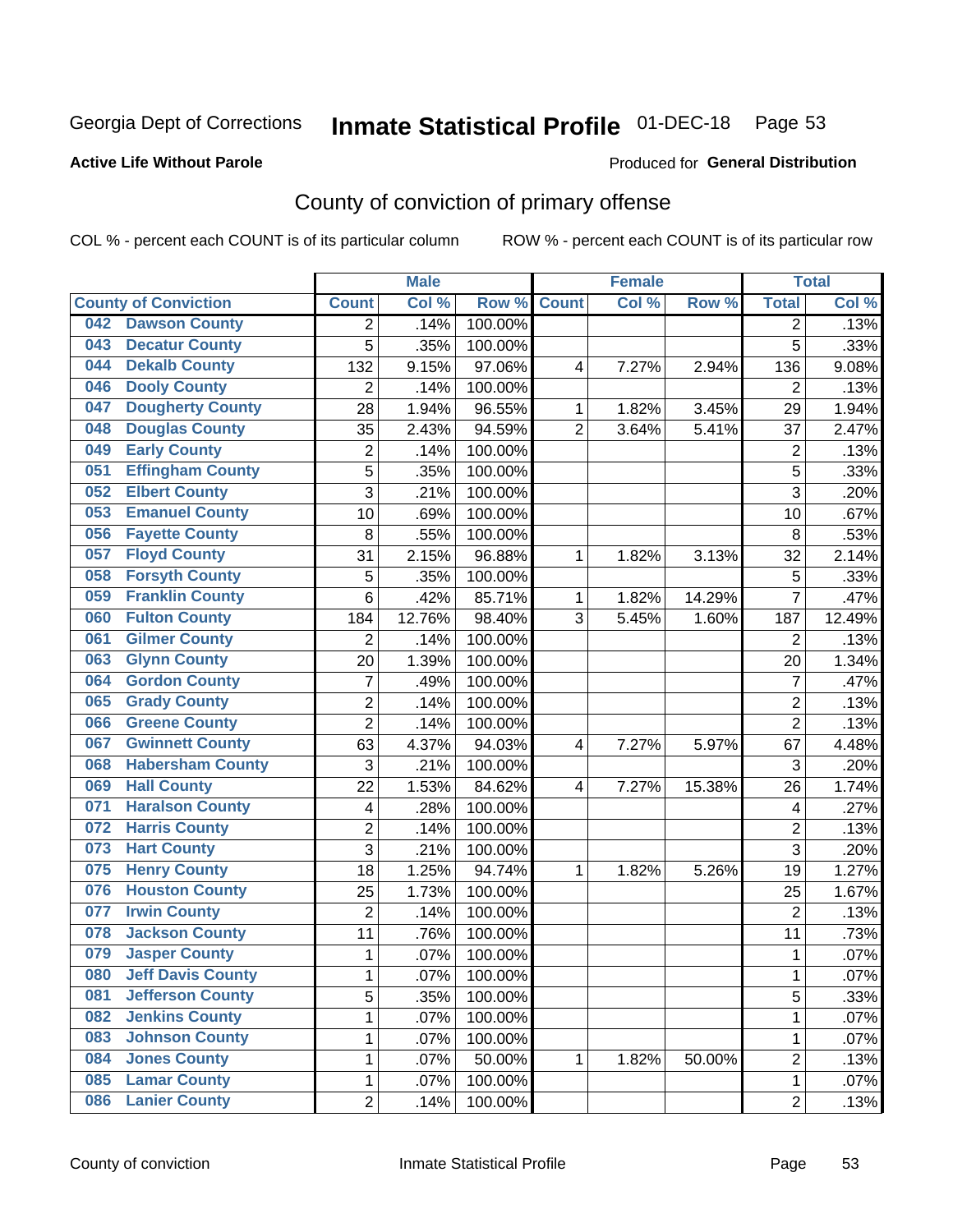## Inmate Statistical Profile 01-DEC-18 Page 54

### **Active Life Without Parole**

#### Produced for General Distribution

## County of conviction of primary offense

COL % - percent each COUNT is of its particular column

|                                           |                | <b>Male</b> |         |                | <b>Female</b> |        |                | <b>Total</b> |
|-------------------------------------------|----------------|-------------|---------|----------------|---------------|--------|----------------|--------------|
| <b>County of Conviction</b>               | <b>Count</b>   | Col %       | Row %   | <b>Count</b>   | Col %         | Row %  | <b>Total</b>   | Col %        |
| <b>Laurens County</b><br>087              | 4              | .28%        | 100.00% |                |               |        | 4              | .27%         |
| <b>Lee County</b><br>088                  | 4              | .28%        | 100.00% |                |               |        | 4              | .27%         |
| <b>Liberty County</b><br>089              | 7              | .49%        | 100.00% |                |               |        | $\overline{7}$ | .47%         |
| <b>Long County</b><br>091                 | 5              | .35%        | 100.00% |                |               |        | 5              | .33%         |
| <b>Lowndes County</b><br>092              | 7              | .49%        | 100.00% |                |               |        | $\overline{7}$ | .47%         |
| <b>Lumpkin County</b><br>093              | 1              | .07%        | 100.00% |                |               |        | $\mathbf{1}$   | .07%         |
| <b>Madison County</b><br>095              | $\overline{c}$ | .14%        | 100.00% |                |               |        | $\overline{2}$ | .13%         |
| <b>Marion County</b><br>096               | 1              | .07%        | 100.00% |                |               |        | $\mathbf{1}$   | .07%         |
| <b>Mcduffie County</b><br>097             | 3              | .21%        | 100.00% |                |               |        | 3              | .20%         |
| <b>Miller County</b><br>100               | 1              | .07%        | 100.00% |                |               |        | $\mathbf{1}$   | .07%         |
| <b>Mitchell County</b><br>101             | 1              | .07%        | 100.00% |                |               |        | 1              | .07%         |
| <b>Monroe County</b><br>102               | 7              | .49%        | 100.00% |                |               |        | 7              | .47%         |
| <b>Morgan County</b><br>104               | 1              | .07%        | 100.00% |                |               |        | 1              | .07%         |
| <b>Murray County</b><br>105               | 3              | .21%        | 100.00% |                |               |        | 3              | .20%         |
| <b>Muscogee County</b><br>106             | 42             | 2.91%       | 97.67%  | 1              | 1.82%         | 2.33%  | 43             | 2.87%        |
| <b>Newton County</b><br>107               | 13             | .90%        | 86.67%  | $\overline{2}$ | 3.64%         | 13.33% | 15             | 1.00%        |
| <b>Oconee County</b><br>108               | 1              | .07%        | 100.00% |                |               |        | 1              | .07%         |
| <b>Oglethorpe County</b><br>109           | 1              | .07%        | 100.00% |                |               |        | $\mathbf{1}$   | .07%         |
| <b>Paulding County</b><br>110             | 3              | .21%        | 100.00% |                |               |        | 3              | .20%         |
| <b>Peach County</b><br>111                | 4              | .28%        | 100.00% |                |               |        | 4              | .27%         |
| <b>Pickens County</b><br>$\overline{112}$ | 2              | .14%        | 100.00% |                |               |        | $\overline{2}$ | .13%         |
| <b>Pierce County</b><br>113               | 1              | .07%        | 100.00% |                |               |        | $\mathbf{1}$   | .07%         |
| <b>Pike County</b><br>114                 | 3              | .21%        | 60.00%  | $\overline{2}$ | 3.64%         | 40.00% | 5              | .33%         |
| 115<br><b>Polk County</b>                 | 5              | .35%        | 100.00% |                |               |        | 5              | .33%         |
| <b>Pulaski County</b><br>116              | 1              | .07%        | 100.00% |                |               |        | 1              | .07%         |
| <b>Putnam County</b><br>117               | 7              | .49%        | 100.00% |                |               |        | 7              | .47%         |
| <b>Rabun County</b><br>119                | 1              | .07%        | 100.00% |                |               |        | $\mathbf{1}$   | .07%         |
| <b>Randolph County</b><br>120             | $\overline{2}$ | .14%        | 100.00% |                |               |        | $\overline{2}$ | .13%         |
| <b>Richmond County</b><br>121             | 72             | 4.99%       | 97.30%  | $\overline{2}$ | 3.64%         | 2.70%  | 74             | 4.94%        |
| <b>Rockdale County</b><br>122             | 11             | .76%        | 100.00% |                |               |        | 11             | .73%         |
| <b>Seminole County</b><br>125             | 2              | .14%        | 100.00% |                |               |        | $\overline{2}$ | .13%         |
| 126<br><b>Spalding County</b>             | 14             | .97%        | 100.00% |                |               |        | 14             | .94%         |
| <b>Stephens County</b><br>127             | 3              | .21%        | 100.00% |                |               |        | 3              | .20%         |
| <b>Stewart County</b><br>128              | 1              | .07%        | 100.00% |                |               |        | $\mathbf{1}$   | .07%         |
| <b>Sumter County</b><br>129               | 3              | .21%        | 100.00% |                |               |        | 3              | .20%         |
| <b>Taliaferro County</b><br>131           | 1              | .07%        | 100.00% |                |               |        | 1              | .07%         |
| <b>Tattnall County</b><br>132             | 3              | .21%        | 75.00%  | 1              | 1.82%         | 25.00% | 4              | .27%         |
| <b>Taylor County</b><br>$\overline{133}$  | $\overline{2}$ | .14%        | 100.00% |                |               |        | $\overline{2}$ | .13%         |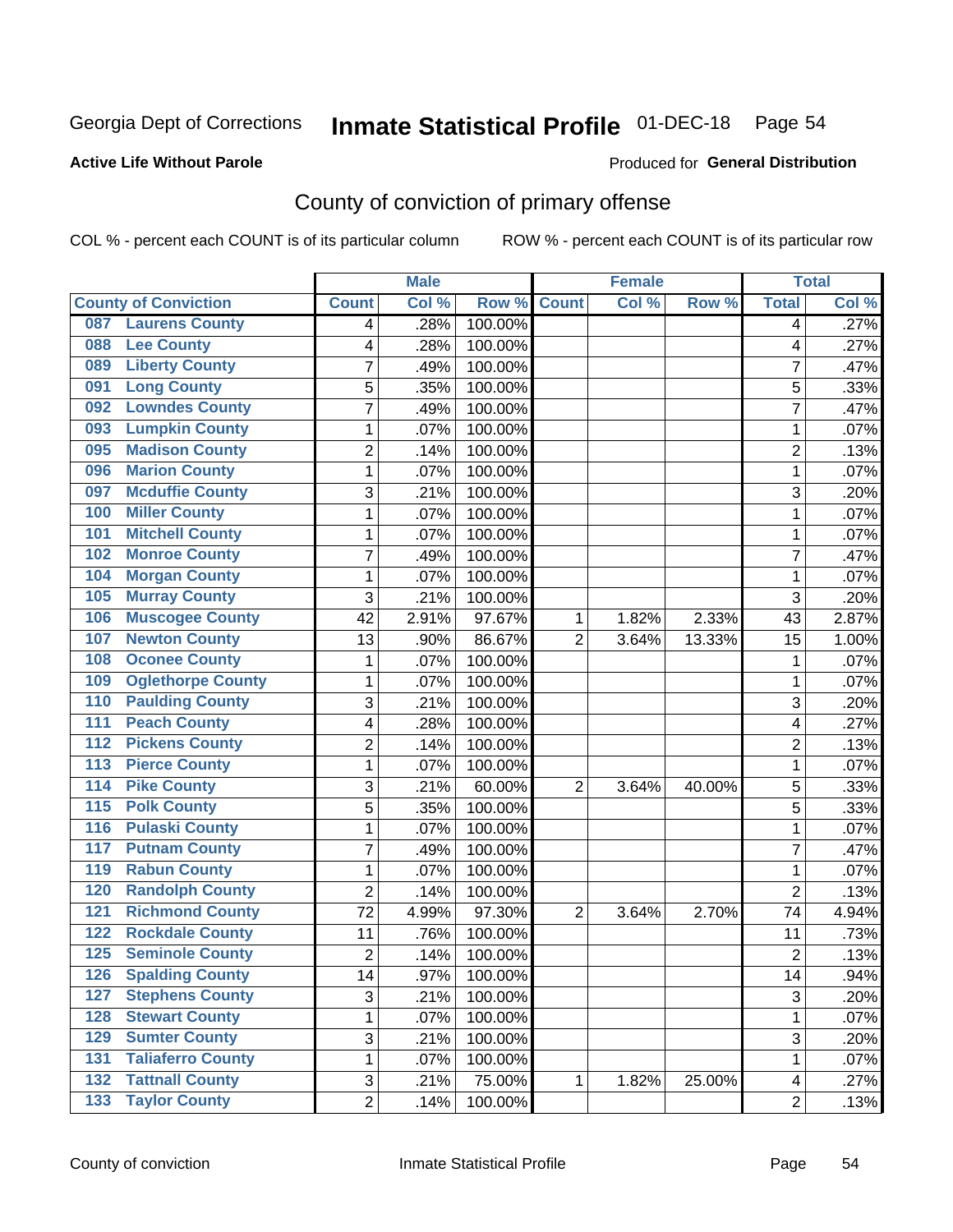## Inmate Statistical Profile 01-DEC-18 Page 55

#### **Active Life Without Parole**

#### Produced for General Distribution

## County of conviction of primary offense

COL % - percent each COUNT is of its particular column

|                                 |                | <b>Male</b> |         |              | <b>Female</b> |        |                | <b>Total</b> |
|---------------------------------|----------------|-------------|---------|--------------|---------------|--------|----------------|--------------|
| <b>County of Conviction</b>     | <b>Count</b>   | Col %       | Row %   | <b>Count</b> | Col %         | Row %  | <b>Total</b>   | Col %        |
| <b>Terrell County</b><br>135    | 2              | .14%        | 100.00% |              |               |        | 2              | .13%         |
| <b>Thomas County</b><br>136     | 6              | .42%        | 100.00% |              |               |        | 6              | .40%         |
| <b>Tift County</b><br>137       | 10             | .69%        | 100.00% |              |               |        | 10             | .67%         |
| <b>Toombs County</b><br>138     | 10             | .69%        | 100.00% |              |               |        | 10             | .67%         |
| <b>Towns County</b><br>139      | 1              | .07%        | 100.00% |              |               |        | 1              | .07%         |
| <b>Treutlen County</b><br>140   | 5              | .35%        | 100.00% |              |               |        | 5              | .33%         |
| <b>Troup County</b><br>141      | 10             | .69%        | 90.91%  | 1            | 1.82%         | 9.09%  | 11             | .73%         |
| <b>Turner County</b><br>142     | 2              | .14%        | 100.00% |              |               |        | $\overline{2}$ | .13%         |
| <b>Twiggs County</b><br>143     |                | .07%        | 100.00% |              |               |        |                | .07%         |
| <b>Upson County</b><br>145      | 5              | .35%        | 100.00% |              |               |        | 5              | .33%         |
| <b>Walker County</b><br>146     | 10             | .69%        | 90.91%  | 1            | 1.82%         | 9.09%  | 11             | .73%         |
| <b>Walton County</b><br>147     | 17             | 1.18%       | 100.00% |              |               |        | 17             | 1.14%        |
| <b>Ware County</b><br>148       | 13             | .90%        | 100.00% |              |               |        | 13             | .87%         |
| <b>Warren County</b><br>149     | $\overline{2}$ | .14%        | 66.67%  | 1            | 1.82%         | 33.33% | 3              | .20%         |
| <b>Washington County</b><br>150 | 6              | .42%        | 100.00% |              |               |        | 6              | .40%         |
| <b>Wayne County</b><br>151      | 12             | .83%        | 100.00% |              |               |        | 12             | .80%         |
| <b>Whitfield County</b><br>155  | 11             | .76%        | 91.67%  | 1            | 1.82%         | 8.33%  | 12             | .80%         |
| <b>Wilkes County</b><br>157     | 2              | .14%        | 100.00% |              |               |        | 2              | .13%         |
| <b>Worth County</b><br>159      | 1              | .07%        | 100.00% |              |               |        |                | .07%         |
| <b>Total Rported</b>            | 1,442          | 100%        | 96.33%  | 55           | 100%          | 3.67%  | 1,497          | 100%         |

| rteo        |    |    |      |
|-------------|----|----|------|
| $C = 4 - 7$ | AA | -- | ,497 |
| _____       |    | JJ |      |

| Mode (most frequent) | <b>Fulton County</b> | <b>Clayton County</b> | <b>Fulton County</b> |
|----------------------|----------------------|-----------------------|----------------------|
|                      |                      |                       |                      |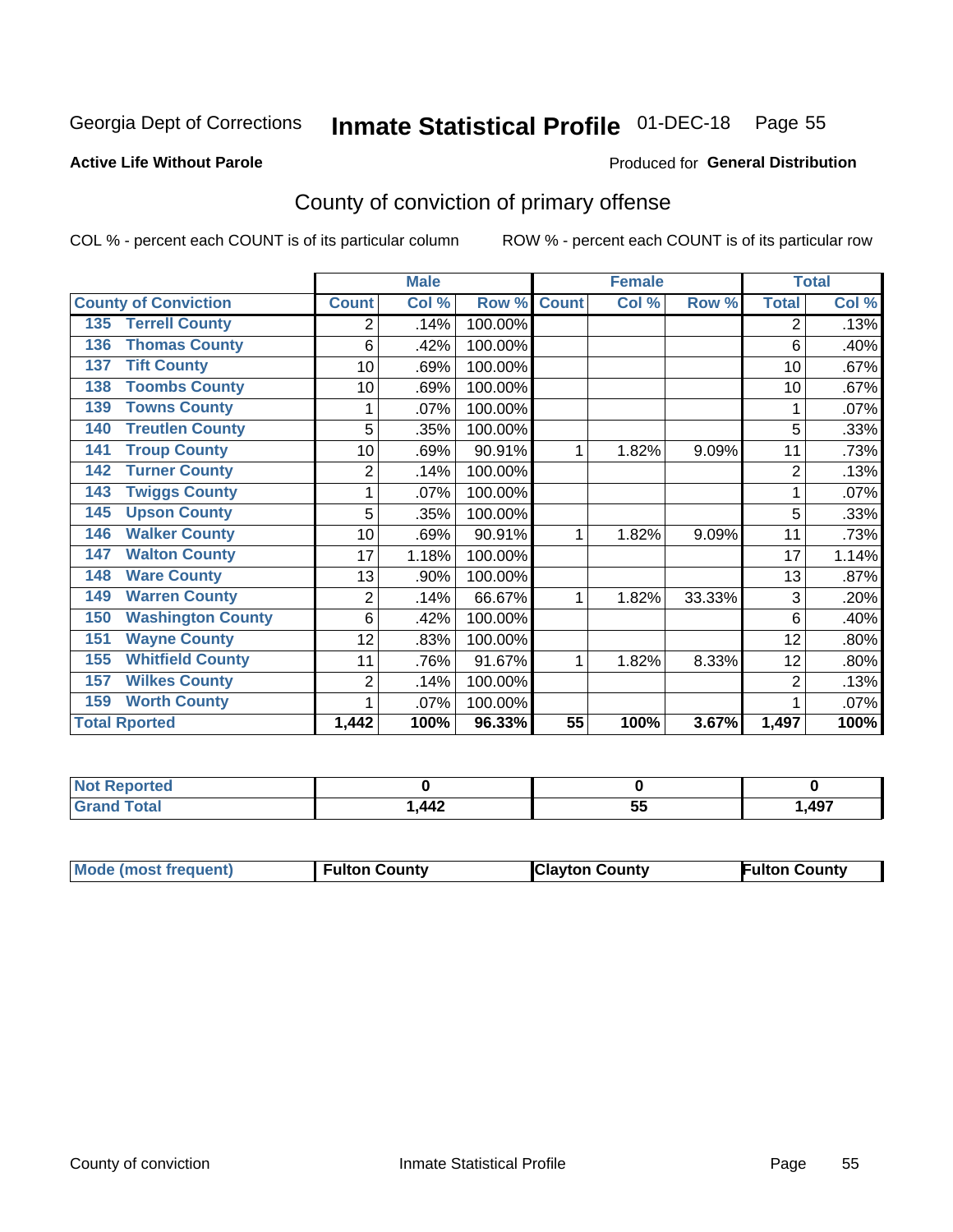### Georgia Dept of Corrections **Active Life Without Parole**

# Inmate Statistical Profile 01-DEC-18 Page 56

Produced for General Distribution

## Circuit of conviction of primary offense

COL % - percent each COUNT is of its particular column ROW % - percent each COUNT is of its particular row

|                         |                                 |                  | <b>Male</b> |         |                          | <b>Female</b> |        |                | <b>Total</b> |
|-------------------------|---------------------------------|------------------|-------------|---------|--------------------------|---------------|--------|----------------|--------------|
|                         | <b>Circuit of Conviction</b>    | <b>Count</b>     | Col %       | Row %   | <b>Count</b>             | Col %         | Row %  | <b>Total</b>   | Col %        |
| 1                       | <b>Alapaha Circuit</b>          | $\overline{13}$  | .91%        | 100.00% |                          |               |        | 13             | .87%         |
| $\overline{2}$          | <b>Alcovy Circuit</b>           | 30               | 2.09%       | 93.75%  | $\overline{2}$           | 3.85%         | 6.25%  | 32             | 2.15%        |
| $\overline{\mathbf{3}}$ | <b>Atlanta Circuit</b>          | 184              | 12.81%      | 98.40%  | 3                        | 5.77%         | 1.60%  | 187            | 12.57%       |
| 4                       | <b>Atlantic Circuit</b>         | 16               | 1.11%       | 94.12%  | $\mathbf 1$              | 1.92%         | 5.88%  | 17             | 1.14%        |
| $\overline{5}$          | <b>Augusta Circuit</b>          | 94               | 6.55%       | 95.92%  | $\overline{\mathcal{A}}$ | 7.69%         | 4.08%  | 98             | 6.59%        |
| $\overline{6}$          | <b>Blue Ridge Circuit</b>       | $\overline{7}$   | .49%        | 100.00% |                          |               |        | $\overline{7}$ | .47%         |
| 7                       | <b>Brunswick Circuit</b>        | 43               | 2.99%       | 100.00% |                          |               |        | 43             | 2.89%        |
| 8                       | <b>Chattahoochee Circuit</b>    | 47               | 3.27%       | 97.92%  | 1                        | 1.92%         | 2.08%  | 48             | 3.23%        |
| $\overline{9}$          | <b>Cherokee Circuit</b>         | 16               | 1.11%       | 94.12%  | 1                        | 1.92%         | 5.88%  | 17             | 1.14%        |
| 10                      | <b>Clayton Circuit</b>          | 67               | 4.67%       | 93.06%  | 5                        | 9.62%         | 6.94%  | 72             | 4.84%        |
| $\overline{11}$         | <b>Cobb Circuit</b>             | 70               | 4.87%       | 97.22%  | $\overline{c}$           | 3.85%         | 2.78%  | 72             | 4.84%        |
| 12                      | <b>Conasauga Circuit</b>        | 14               | .97%        | 93.33%  | $\mathbf{1}$             | 1.92%         | 6.67%  | 15             | 1.01%        |
| 13                      | <b>Cordele Circuit</b>          | 16               | 1.11%       | 100.00% |                          |               |        | 16             | 1.08%        |
| $\overline{14}$         | <b>Coweta Circuit</b>           | 24               | 1.67%       | 96.00%  | $\mathbf{1}$             | 1.92%         | 4.00%  | 25             | 1.68%        |
| $\overline{15}$         | <b>Dougherty Circuit</b>        | 28               | 1.95%       | 96.55%  | $\mathbf 1$              | 1.92%         | 3.45%  | 29             | 1.95%        |
| 16                      | <b>Dublin Circuit</b>           | 11               | .77%        | 100.00% |                          |               |        | 11             | .74%         |
| 17                      | <b>Eastern Circuit</b>          | 56               | 3.90%       | 96.55%  | $\overline{2}$           | 3.85%         | 3.45%  | 58             | 3.90%        |
| 18                      | <b>Flint Circuit</b>            | 18               | 1.25%       | 94.74%  | $\mathbf{1}$             | 1.92%         | 5.26%  | 19             | 1.28%        |
| 19                      | <b>Griffin Circuit</b>          | 30               | 2.09%       | 93.75%  | $\overline{2}$           | 3.85%         | 6.25%  | 32             | 2.15%        |
| $\overline{20}$         | <b>Gwinnett Circuit</b>         | 63               | 4.39%       | 94.03%  | 4                        | 7.69%         | 5.97%  | 67             | 4.50%        |
| $\overline{21}$         | <b>Houston Circuit</b>          | 25               | 1.74%       | 100.00% |                          |               |        | 25             | 1.68%        |
| $\overline{22}$         | <b>Lookout Mountain Circuit</b> | 17               | 1.18%       | 89.47%  | $\overline{2}$           | 3.85%         | 10.53% | 19             | 1.28%        |
| 23                      | <b>Macon Circuit</b>            | 50               | 3.48%       | 96.15%  | $\overline{2}$           | 3.85%         | 3.85%  | 52             | 3.49%        |
| $\overline{24}$         | <b>Middle Circuit</b>           | 34               | 2.37%       | 100.00% |                          |               |        | 34             | 2.28%        |
| $\overline{25}$         | <b>Mountain Circuit</b>         | 7                | .49%        | 100.00% |                          |               |        | $\overline{7}$ | .47%         |
| 26                      | <b>Northeastern Circuit</b>     | 24               | 1.67%       | 85.71%  | $\overline{\mathcal{A}}$ | 7.69%         | 14.29% | 28             | 1.88%        |
| $\overline{27}$         | <b>Northern Circuit</b>         | 15               | 1.04%       | 93.75%  | 1                        | 1.92%         | 6.25%  | 16             | 1.08%        |
| 28                      | <b>Ocmulgee Circuit</b>         | 17               | 1.18%       | 94.44%  | 1                        | 1.92%         | 5.56%  | 18             | 1.21%        |
| 29                      | <b>Oconee Circuit</b>           | $\overline{2}$   | .14%        | 100.00% |                          |               |        | $\overline{2}$ | .13%         |
| 30                      | <b>Ogeechee Circuit</b>         | 13               | .91%        | 92.86%  | 1                        | 1.92%         | 7.14%  | 14             | .94%         |
| $\overline{31}$         | <b>Pataula Circuit</b>          | 10               | .70%        | 100.00% |                          |               |        | 10             | .67%         |
| 32                      | <b>Piedmont Circuit</b>         | 21               | 1.46%       | 100.00% |                          |               |        | 21             | 1.41%        |
| 33                      | <b>Rome Circuit</b>             | 31               | 2.16%       | 96.88%  | $\mathbf{1}$             | 1.92%         | 3.13%  | 32             | 2.15%        |
| 34                      | <b>South Georgia Circuit</b>    | $\boldsymbol{9}$ | .63%        | 100.00% |                          |               |        | 9              | .60%         |
| 35                      | <b>Southern Circuit</b>         | 17               | 1.18%       | 100.00% |                          |               |        | 17             | 1.14%        |
| 36                      | <b>Southwestern Circuit</b>     | 8                | .56%        | 100.00% |                          |               |        | 8              | .54%         |
| 37                      | <b>Stone Mountain Circuit</b>   | 132              | 9.19%       | 97.06%  | 4                        | 7.69%         | 2.94%  | 136            | 9.14%        |
| 38                      | <b>Tallapoosa Circuit</b>       | 9                | .63%        | 100.00% |                          |               |        | 9              | .60%         |
| 39                      | <b>Tifton Circuit</b>           | 15               | 1.04%       | 100.00% |                          |               |        | 15             | 1.01%        |
| 40                      | <b>Toombs Circuit</b>           | 8                | .56%        | 88.89%  | $\mathbf{1}$             | 1.92%         | 11.11% | 9              | .60%         |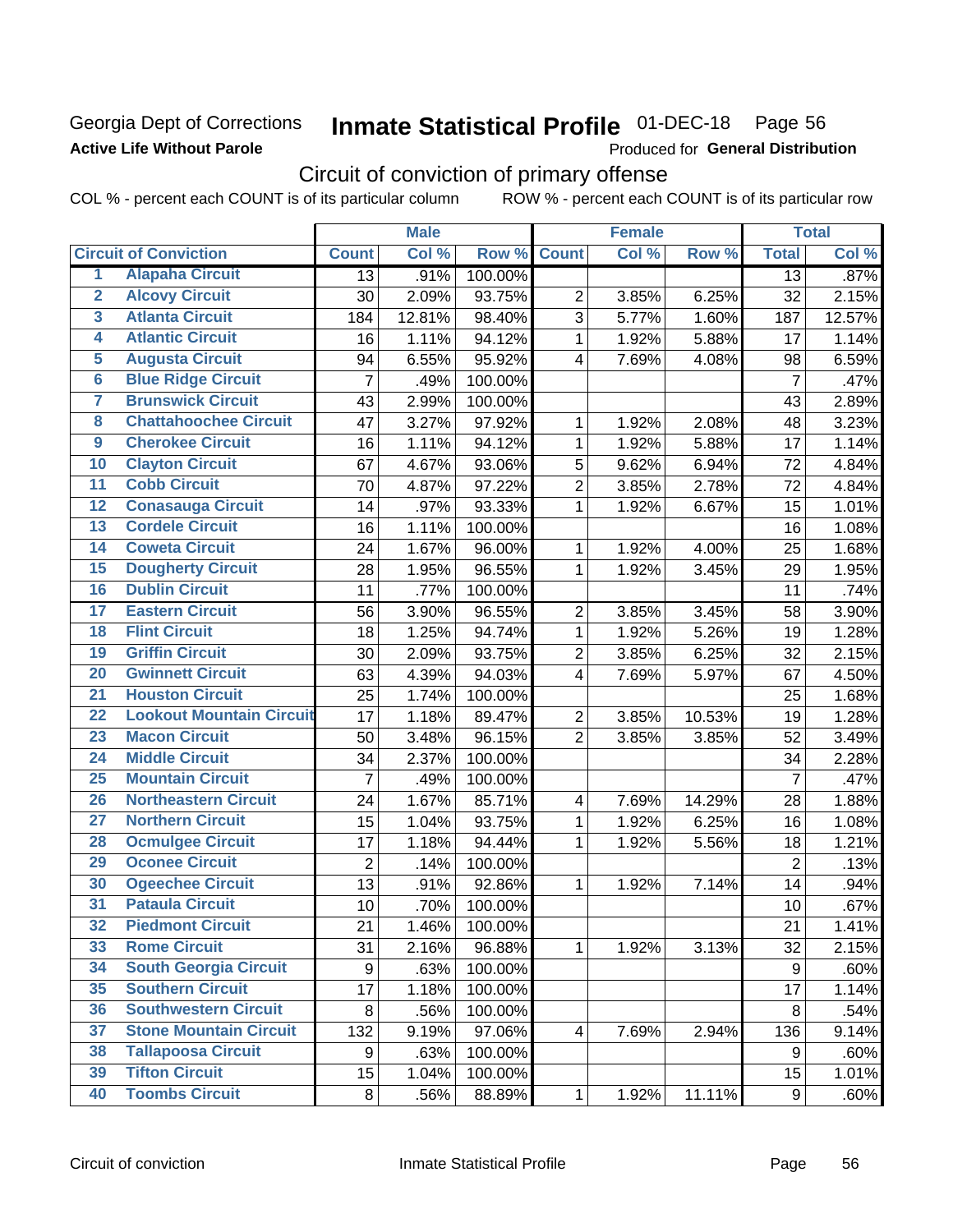### Georgia Dept of Corrections **Active Life Without Parole**

# Inmate Statistical Profile 01-DEC-18 Page 57

Produced for General Distribution

## Circuit of conviction of primary offense

COL % - percent each COUNT is of its particular column ROW % - percent each COUNT is of its particular row

|    |                                  |              | <b>Male</b>    |         |                | <b>Female</b> |       |              | <b>Total</b>   |
|----|----------------------------------|--------------|----------------|---------|----------------|---------------|-------|--------------|----------------|
|    | <b>Circuit of Conviction</b>     | <b>Count</b> | Col %          | Row %   | <b>Count</b>   | Col %         | Row % | <b>Total</b> | Col %          |
| 41 | <b>Waycross Circuit</b>          | 29           | 2.02%          | 96.67%  |                | 1.92%         | 3.33% | 30           | 2.02%          |
| 42 | <b>Western Circuit</b>           | 23           | 1.60%          | 95.83%  |                | 1.92%         | 4.17% | 24           | 1.61%          |
| 43 | <b>Rockdale Circuit</b>          | 11           | .77%           | 100.00% |                |               |       | 11           | .74%           |
| 44 | <b>Douglas Circuit</b>           | 35           | 2.44%          | 94.59%  | $\overline{2}$ | 3.85%         | 5.41% | 37           | 2.49%          |
| 45 | <b>Appalachian Circuit</b>       | 4            | .28%           | 100.00% |                |               |       | 4            | .27%           |
| 46 | <b>Enotah Circuit</b>            | 2            | .14%           | 100.00% |                |               |       | 2            | .13%           |
| 47 | <b>Bell-Forsyth J.C.</b>         | 5            | .35%           | 100.00% |                |               |       | 5            | .34%           |
| 48 | <b>Towaliga Judicial Circuit</b> | 13           | .91%           | 100.00% |                |               |       | 13           | .87%           |
| 49 | <b>Paulding Circuit</b>          | 3            | .21%           | 100.00% |                |               |       | 3            | .20%           |
|    | <b>Total Rported</b>             | 1,436        | 100%           | 96.51%  | 52             | 100%          | 3.49% | 1,488        | 100%           |
|    | <b>Not Reported</b>              |              | 6              |         | 3              |               |       | 9            |                |
|    | <b>Grand Total</b>               |              | 1,442          |         | 55             |               |       | 1,497        |                |
|    | <b>Mode (most frequent)</b>      |              | <b>Atlanta</b> |         |                | Clayton       |       |              | <b>Atlanta</b> |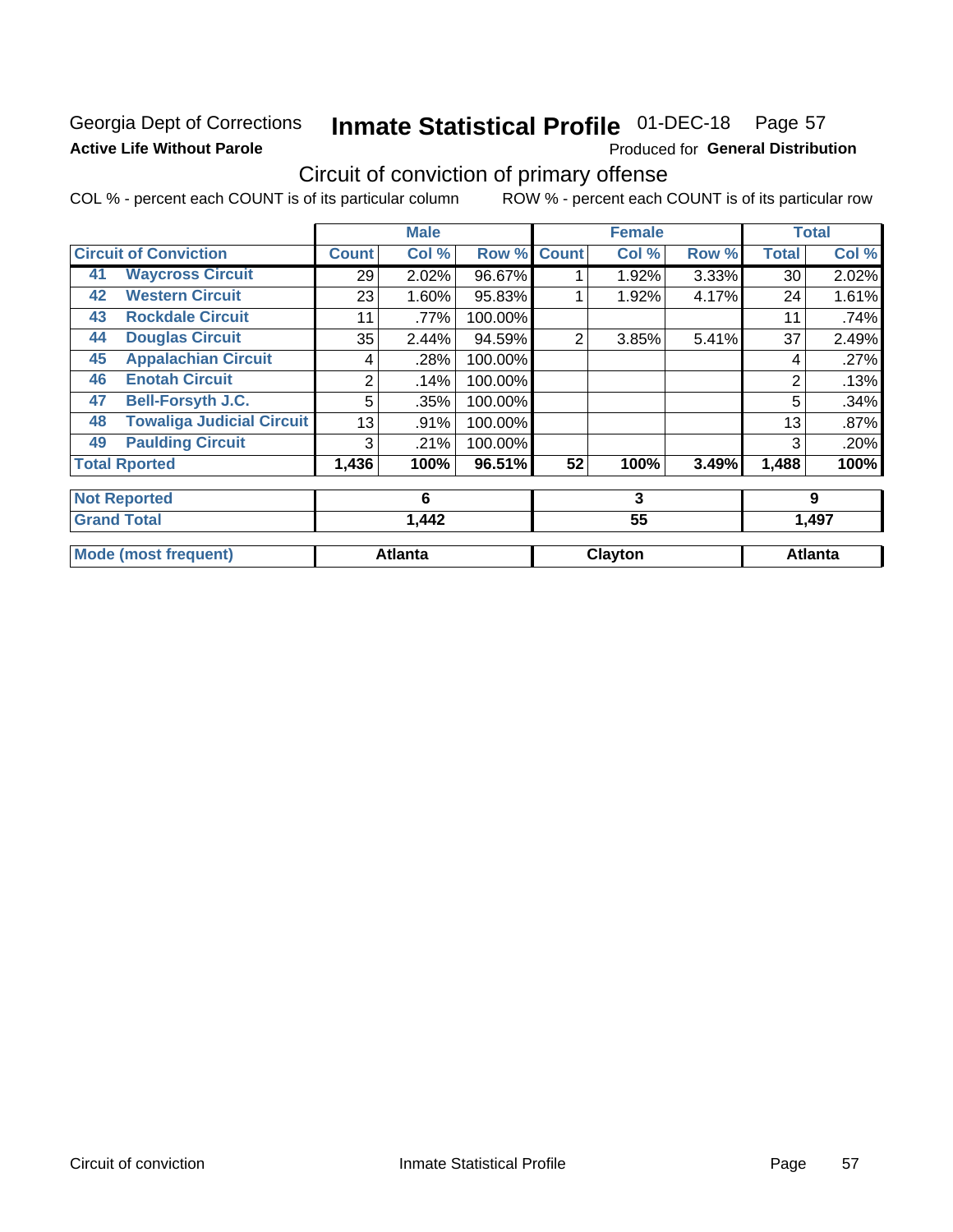### **Active Life Without Parole**

### Produced for General Distribution

### Years served (jail + prison) in this incarceration

COL % - percent each COUNT is of its particular column

|                        |                 | <b>Male</b> |         |                 | <b>Female</b> |       |                | <b>Total</b> |
|------------------------|-----------------|-------------|---------|-----------------|---------------|-------|----------------|--------------|
| <b>Years Served</b>    | <b>Count</b>    | Col %       | Row %   | <b>Count</b>    | Col %         | Row % | <b>Total</b>   | Col %        |
| Less than one year     | $\overline{44}$ | 3.05%       | 95.65%  | $\overline{2}$  | 3.64%         | 4.35% | 46             | 3.07%        |
| 1 to 1.99 years        | 48              | 3.33%       | 96.00%  | 2               | 3.64%         | 4.00% | 50             | 3.34%        |
| 2 to 2.99 years        | 102             | 7.08%       | 95.33%  | 5               | 9.09%         | 4.67% | 107            | 7.15%        |
| 3 to 3.99 years        | 109             | 7.56%       | 95.61%  | 5               | 9.09%         | 4.39% | 114            | 7.62%        |
| 4 to 4.99 years        | 113             | 7.84%       | 94.17%  | $\overline{7}$  | 12.73%        | 5.83% | 120            | 8.02%        |
| 5 to 5.99 years        | 120             | 8.33%       | 93.75%  | 8               | 14.55%        | 6.25% | 128            | 8.56%        |
| 6 to 6.99 years        | 99              | 6.87%       | 93.40%  | 7               | 12.73%        | 6.60% | 106            | 7.09%        |
| 7 to 7.99 years        | 91              | 6.32%       | 96.81%  | 3               | 5.45%         | 3.19% | 94             | 6.28%        |
| <b>8 to 8.99 years</b> | 72              | 5.00%       | 94.74%  | 4               | 7.27%         | 5.26% | 76             | 5.08%        |
| 9 to 9.99 years        | 56              | 3.89%       | 98.25%  | 1               | 1.82%         | 1.75% | 57             | 3.81%        |
| 10 to 10.99 years      | 42              | 2.91%       | 97.67%  | 1               | 1.82%         | 2.33% | 43             | 2.87%        |
| 11 to 11.99 years      | 46              | 3.19%       | 100.00% |                 |               |       | 46             | 3.07%        |
| 12 to 12.99 years      | 26              | 1.80%       | 92.86%  | $\overline{2}$  | 3.64%         | 7.14% | 28             | 1.87%        |
| 13 to 13.99 years      | 31              | 2.15%       | 96.88%  | 1               | 1.82%         | 3.13% | 32             | 2.14%        |
| 14 to 14.99 years      | 42              | 2.91%       | 100.00% |                 |               |       | 42             | 2.81%        |
| 15 to 15.99 years      | 32              | 2.22%       | 94.12%  | $\overline{c}$  | 3.64%         | 5.88% | 34             | 2.27%        |
| 16 to 16.99 years      | 38              | 2.64%       | 92.68%  | 3               | 5.45%         | 7.32% | 41             | 2.74%        |
| 17 to 17.99 years      | 41              | 2.85%       | 100.00% |                 |               |       | 41             | 2.74%        |
| 18 to 18.99 years      | 43              | 2.98%       | 100.00% |                 |               |       | 43             | 2.87%        |
| 19 to 19.99 years      | 32              | 2.22%       | 100.00% |                 |               |       | 32             | 2.14%        |
| 20 to 20.99 years      | 39              | 2.71%       | 97.50%  | 1               | 1.82%         | 2.50% | 40             | 2.67%        |
| 21 to 21.99 years      | 45              | 3.12%       | 97.83%  | $\mathbf 1$     | 1.82%         | 2.17% | 46             | 3.07%        |
| 22 to 22.99 years      | 36              | 2.50%       | 100.00% |                 |               |       | 36             | 2.41%        |
| 23 to 23.99 years      | 28              | 1.94%       | 100.00% |                 |               |       | 28             | 1.87%        |
| 24 to 24.99 years      | 22              | 1.53%       | 100.00% |                 |               |       | 22             | 1.47%        |
| 25 to 25.99 years      | 13              | 0.90%       | 100.00% |                 |               |       | 13             | 0.87%        |
| 26 to 26.99 years      | 3               | 0.21%       | 100.00% |                 |               |       | 3              | 0.20%        |
| 27 to 27.99 years      | 5               | 0.35%       | 100.00% |                 |               |       | $\overline{5}$ | 0.33%        |
| 28 to 28.99 years      | $\overline{c}$  | 0.14%       | 100.00% |                 |               |       | $\overline{2}$ | 0.13%        |
| 29 to 29.99 years      | 3               | 0.21%       | 100.00% |                 |               |       | 3              | 0.20%        |
| Thirty + years         | 18              | 1.25%       | 100.00% |                 |               |       | 18             | 1.20%        |
| <b>Total Reported</b>  | 1,441           | 100%        | 96.32%  | $\overline{55}$ | 100%          | 3.68% | 1,496          | 100%         |

| rtea<br>$\sim$                |      |          |       |
|-------------------------------|------|----------|-------|
| $f = 4 - 7$<br>υιαι<br>$\sim$ | ,442 | --<br>ູບ | 1,497 |

| Mean<br>(average)    | 10.44             | 7.09            | 10.31             |
|----------------------|-------------------|-----------------|-------------------|
| Median (middle)      | 7.93              | 5.84            |                   |
| Mode (most frequent) | $6$ to 6.99 years | 8 to 8.99 years | $6$ to 6.99 years |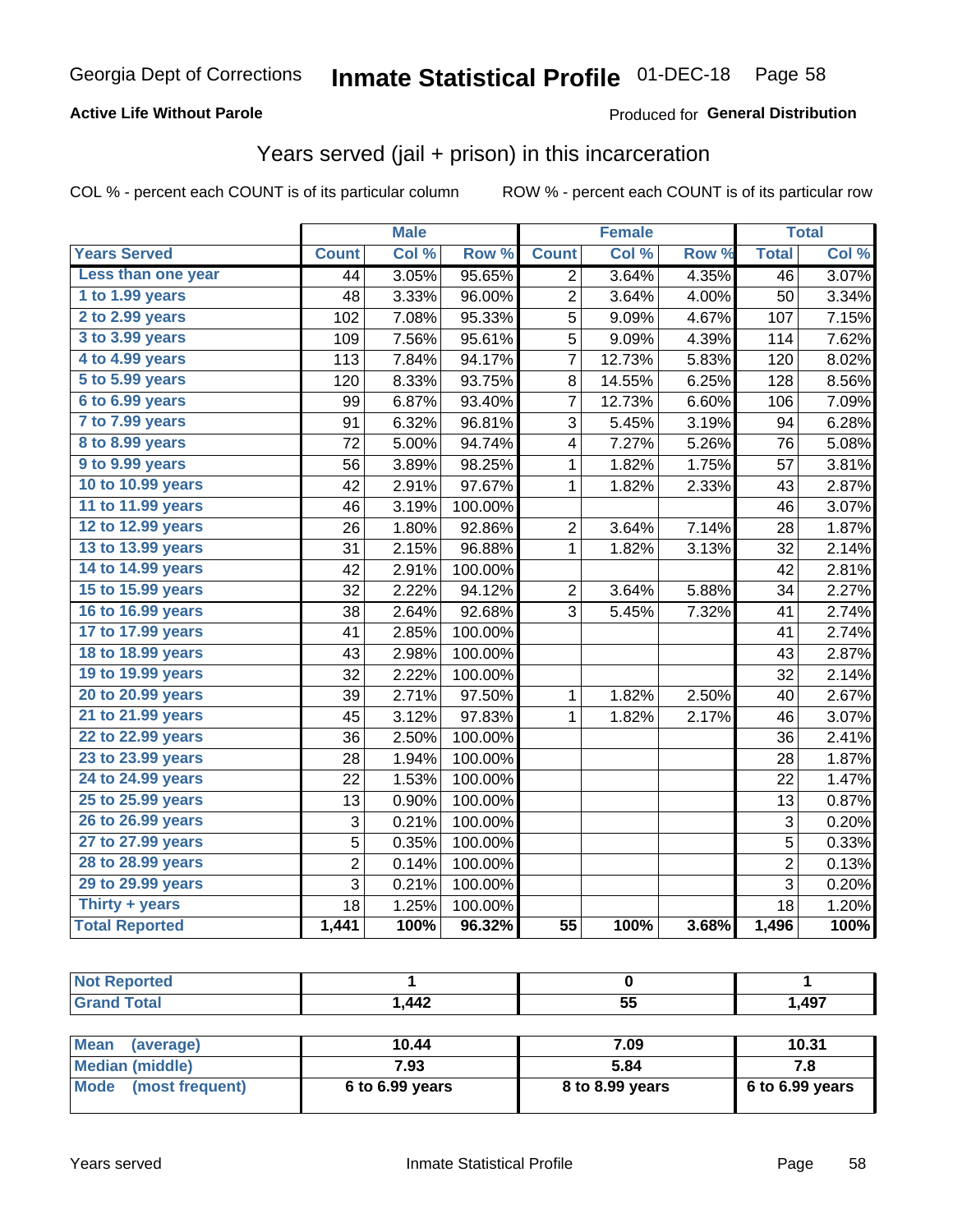# Inmate Statistical Profile 01-DEC-18 Page 59

### **Active Life Without Parole**

Produced for General Distribution

### Results of most recent HIV tests

COL % - percent each COUNT is of its particular column

|                         | <b>Male</b>    |          |        | <b>Female</b> |        |          | Total   |        |
|-------------------------|----------------|----------|--------|---------------|--------|----------|---------|--------|
| <b>HIV Test Results</b> | <b>Count</b>   | Col %    | Row %I | <b>Count</b>  | Col %  | Row %    | Total . | Col %  |
| <b>Positive</b>         | 12             | $0.87\%$ | 92.31% |               | .96%   | $7.69\%$ | 13      | 0.90%  |
| <b>Negative</b>         | .374           | 99.13%   | 96.49% | 50            | 98.04% | $3.51\%$ | 1,424   | 99.10% |
| <b>Total Reported</b>   | $.386^{\circ}$ | 100%     | 96.45% | 51            | 100%   | 3.55%    | 1,437   | 100%   |

| ported<br>I NOT        | 5p   |             | 60   |
|------------------------|------|-------------|------|
| $\sim$ $\sim$<br>. Gro | ,442 | --<br><br>◡ | ,497 |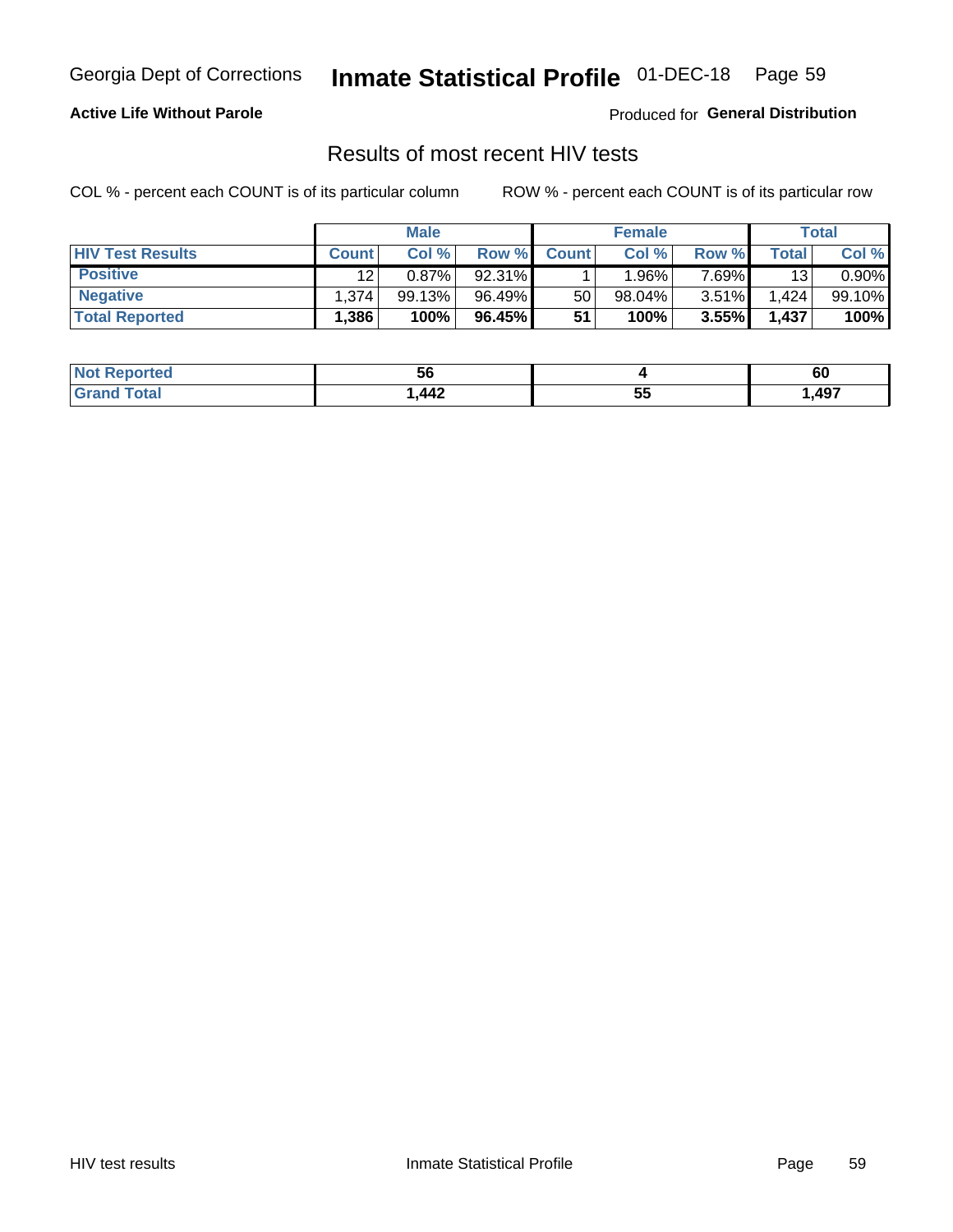## Georgia Dept of Corrections **Inmate Statistical Profile** 01-DEC-18 Page 60

### **Active Life Without Parole**

Produced for **General Distribution**

### Results of most recent tuberculosis test

COL % - percent each COUNT is of its particular column ROW % - percent each COUNT is of its particular row

|                                  | <b>Male</b>  |           |        |              | <b>Female</b> | Total    |       |        |
|----------------------------------|--------------|-----------|--------|--------------|---------------|----------|-------|--------|
| <b>Tuberculosis Test Results</b> | <b>Count</b> | Col%      | Row %I | <b>Count</b> | Col %         | Row %    | Total | Col %  |
| <b>Positive on current test</b>  | 269          | 18.84%    | 99.26% |              | 3.92%         | $0.74\%$ | 271   | 18.32% |
| <b>Negative</b>                  | .159         | $81.16\%$ | 95.94% | 49           | $96.08\%$     | 4.06%    | .208  | 81.68% |
| <b>Total Reported</b>            | .428         | 100%      | 96.55% | 51           | 100%          | 3.45%    | 1,479 | 100%   |

| <b>Not Reported</b> |                    |          |      |
|---------------------|--------------------|----------|------|
| <b>Total</b>        | $\boldsymbol{A12}$ | --<br>JJ | ,497 |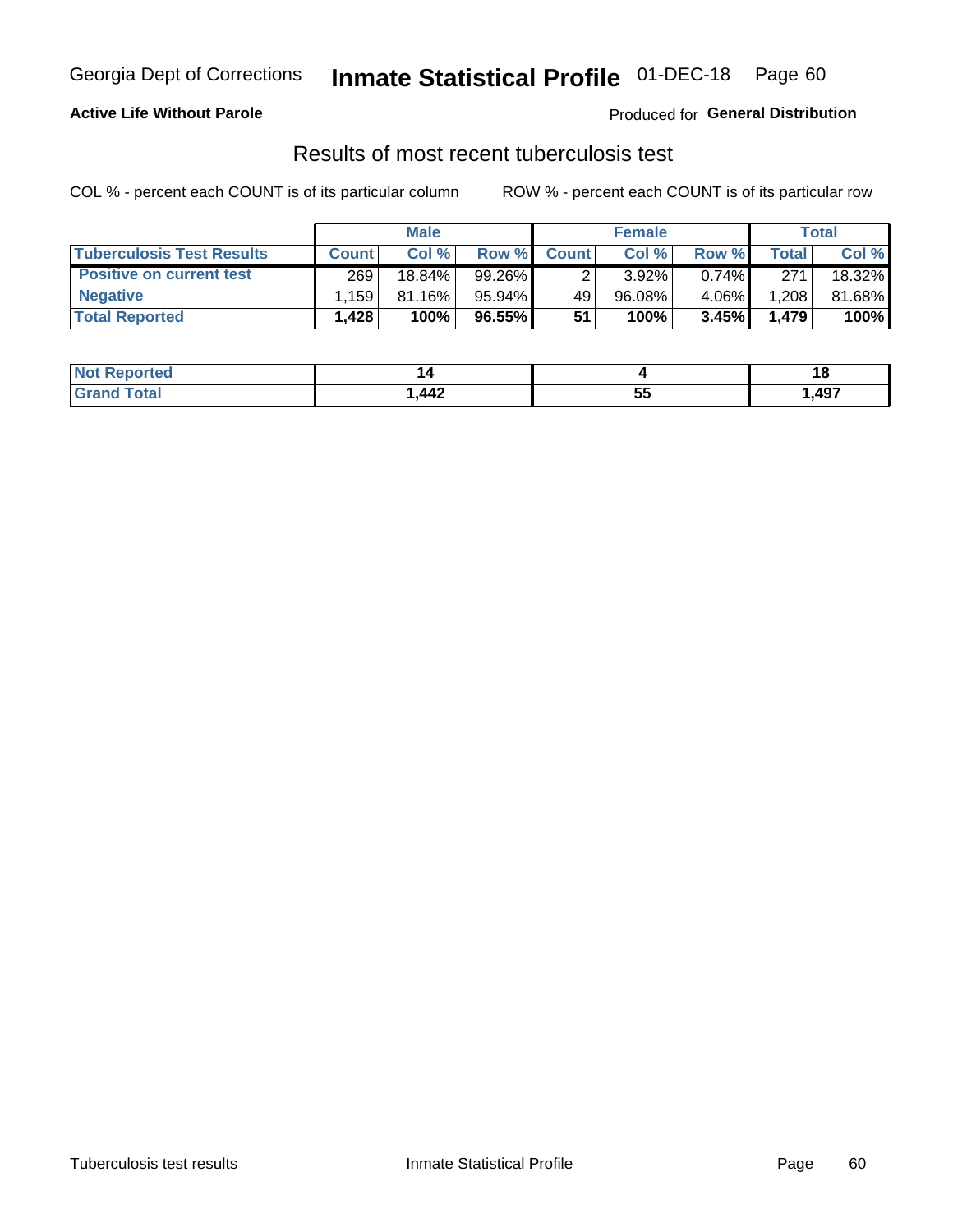## Georgia Dept of Corrections **Inmate Statistical Profile** 01-DEC-18 Page 61

### **Active Life Without Parole**

Produced for **General Distribution**

### Results of most recent syphilis test

COL % - percent each COUNT is of its particular column ROW % - percent each COUNT is of its particular row

|                                 | <b>Male</b>  |           |           | <b>Female</b> |           |        | Total |        |
|---------------------------------|--------------|-----------|-----------|---------------|-----------|--------|-------|--------|
| <b>Syphilis Test Results</b>    | <b>Count</b> | Col %     | Row %     | <b>Count</b>  | Col %     | Row %I | Total | Col %  |
| <b>Positive on current test</b> | 16           | 2.69%     | $94.12\%$ |               | 9.09%     | 5.88%  | 17    | 2.81%  |
| <b>Negative</b>                 | 578          | $97.31\%$ | 98.30%    | 10            | $90.91\%$ | 1.70%  | 588   | 97.19% |
| <b>Total Reported</b>           | 594          | 100%      | 98.18%I   | 11            | 100%      | 1.82%  | 605   | 100%   |

| <b>Not Reported</b> | 848 | 44      | 892  |
|---------------------|-----|---------|------|
| Total               | 442 | 45<br>◡ | ,497 |